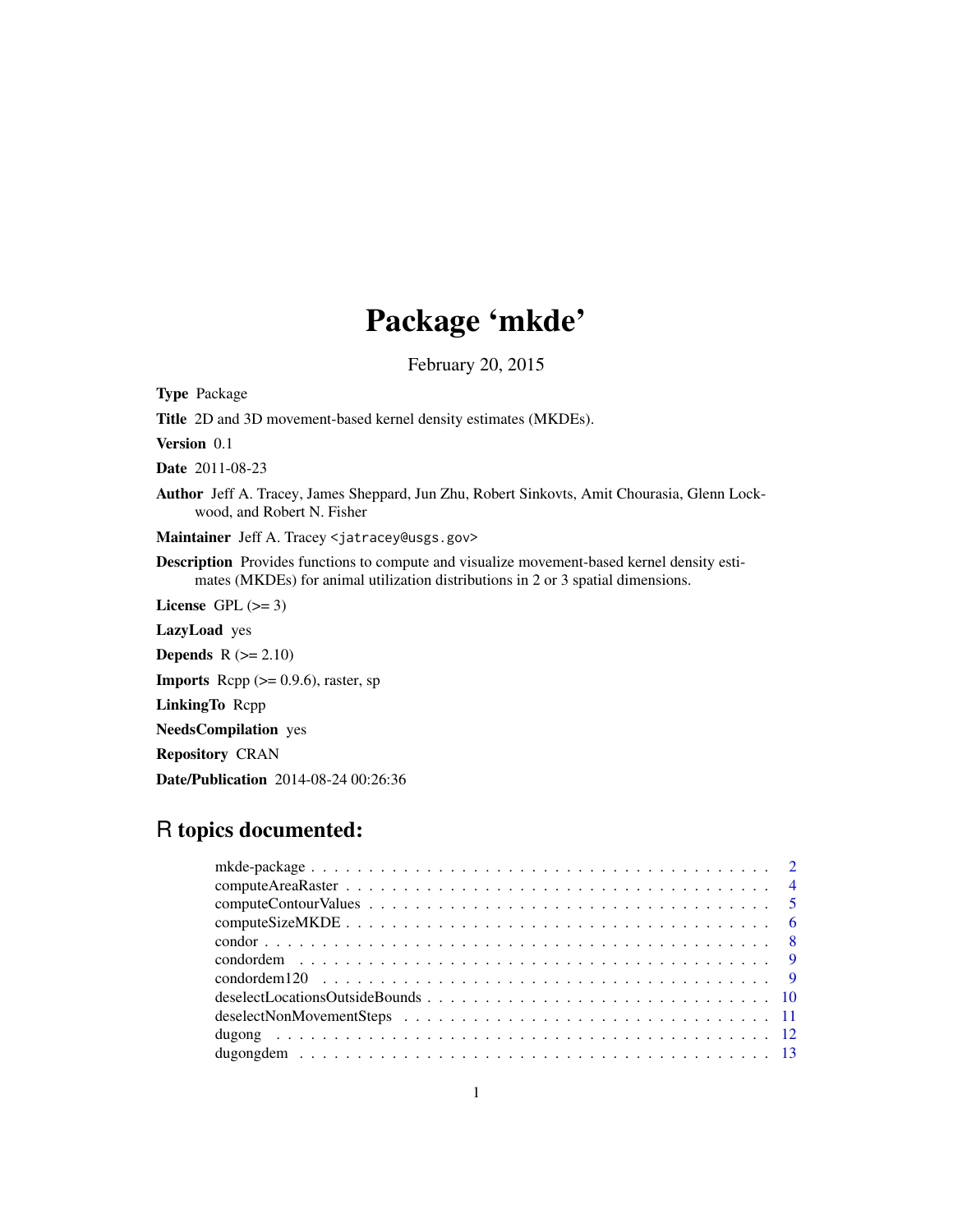<span id="page-1-0"></span>

| Index | 47 |
|-------|----|
|       |    |
|       |    |
|       |    |
|       |    |
|       |    |
|       |    |
|       |    |
|       |    |
|       |    |
|       |    |
|       |    |
|       |    |
|       |    |
|       |    |
|       |    |
|       |    |
|       |    |
|       |    |
|       |    |
|       |    |
|       |    |
|       |    |
|       |    |
|       |    |
|       |    |

mkde-package *Movement-based kernel density estimates (MKDEs) in 2 or 3 spatial dimensions.*

## Description

The mkde package enables animal space use to be estimated in three dimensions (3D) using data collected from biotelemetry tracking devices. This package addresses a recognized need in modeling animal space use (Belant et al. 2012) wherein researchers have been limited by the lack of 3D home range estimators. Animal space use can be characterized by the  $(x, y)$  spatial dimensions as well as a third z-dimension representing altitude, elevation, or depth for flying, terrestrial, or aquatic species, respectively. Although many biotelemetry devices record 3D location data with x, y, and z coordinates from tracked animals, the third z coordinate is typically not integrated into studies of animal spatial use. The mkde package enables users to visually explore the 3D MKDE volumes of animals to more intuitively understand how they are spatially related to the environmental covariates and bounding layers within their ranges, such as bathymetry or topography.

The mkde package builds on previous work on the Brownian bridge approach for estimating animal utilization distributions (Horne et al. 2007). This method, in contrast to location-based KDEs,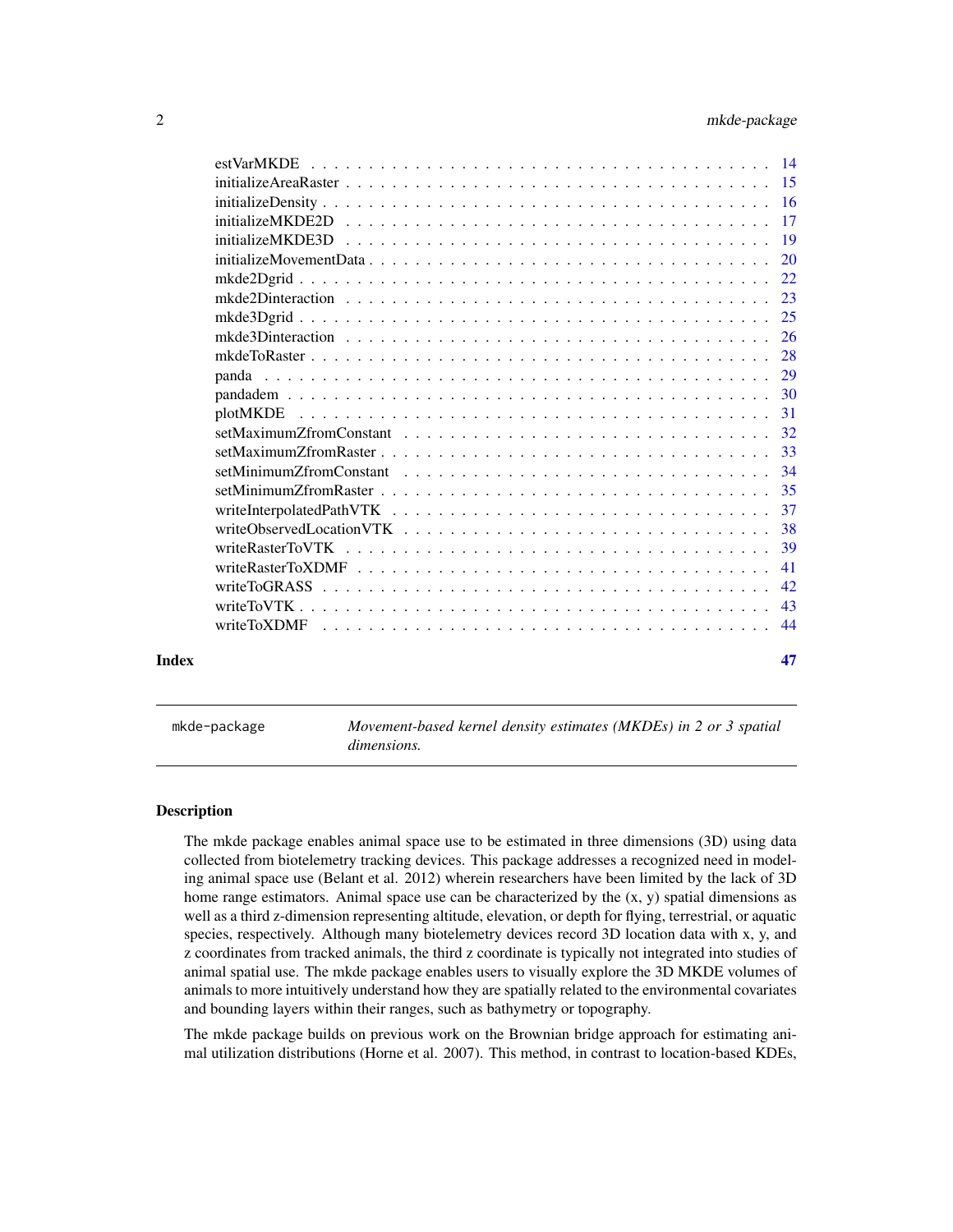## mkde-package 3

integrates kernels over time along a movement path interpolated between observed locations. Benhamou distinguished location-based kernel density estimators (LKDE) from movement-based kernel density estimators (MKDE), which includes Brownian bridge and biased random walk models. MKDEs account for time between consecutively observations in the estimator, do not requiring independent samples from the UD, and thus more realistically represent the space used by an animal.

The user inputs animal location data typically obtained by a Global Positioning System (GPS) or Very High Frequency (VHF) device in which each observation includes an x-coordinate, a ycoordinate,a z-coordinate, and time. The observed locations are assumed to be subject to observation error and are normal random variables. The observation error variances are either provided by the manufacturers of the telemetry equipment or estimated from field trials, e.g., Hansen and Riggs (2008). Often, an animal's movement is limited in the z-dimension. For example, avian species are generally bounded below by the earth's surface, whereas marine animals are bounded below by the sea floor and above by the water's surface. Package functions allow the mkde user to bound the density in the z-dimension by  $a(x,y)$  and  $b(x,y)$  with a constant or a 2D raster.

The mkde package provides a 2.5D approach for computing home range area that essentially uses a 2D MKDE draped over a 2D elevation raster. The bias is corrected by calculating and summing the surface area of each cell of the elevation raster that falls within a desired probability contour of the 2D MKDE. An algorithm developed by Jenness (2004, 2014) is used to compute the surface area of each raster cell. This method uses the cell center coordinates and elevations of the focal cell and its eight neighboring cells to construct eight triangular facets within the focal cell. The area of each facet is calculated using Heron's formula and then summed to obtain the surface area for the focal cell.

Numerous functions are provided to write output files in various formats (VTK, XDMF, ASCII) for use in other GIS and 3D Visualization applications.

## Details

| Package:  | mkde       |
|-----------|------------|
| Type:     | Package    |
| Version:  | 1.0        |
| Date:     | 2011-08-23 |
| License:  | $GPL-2$    |
| LazyLoad: | yes        |

### Author(s)

Jeff A. Tracey (US Geological Survey, San Diego Field Station, Western Ecological Research Center)

James Sheppard (San Diego Zoo Institute for Conservation Research)

Jun Zhu (Department of Statistics and Department of Entomology, University of Wisconsin – Madison)

Robert Sinkovits (San Diego Supercomputer Center)

Amit Chourasia (San Diego Supercomputer Center)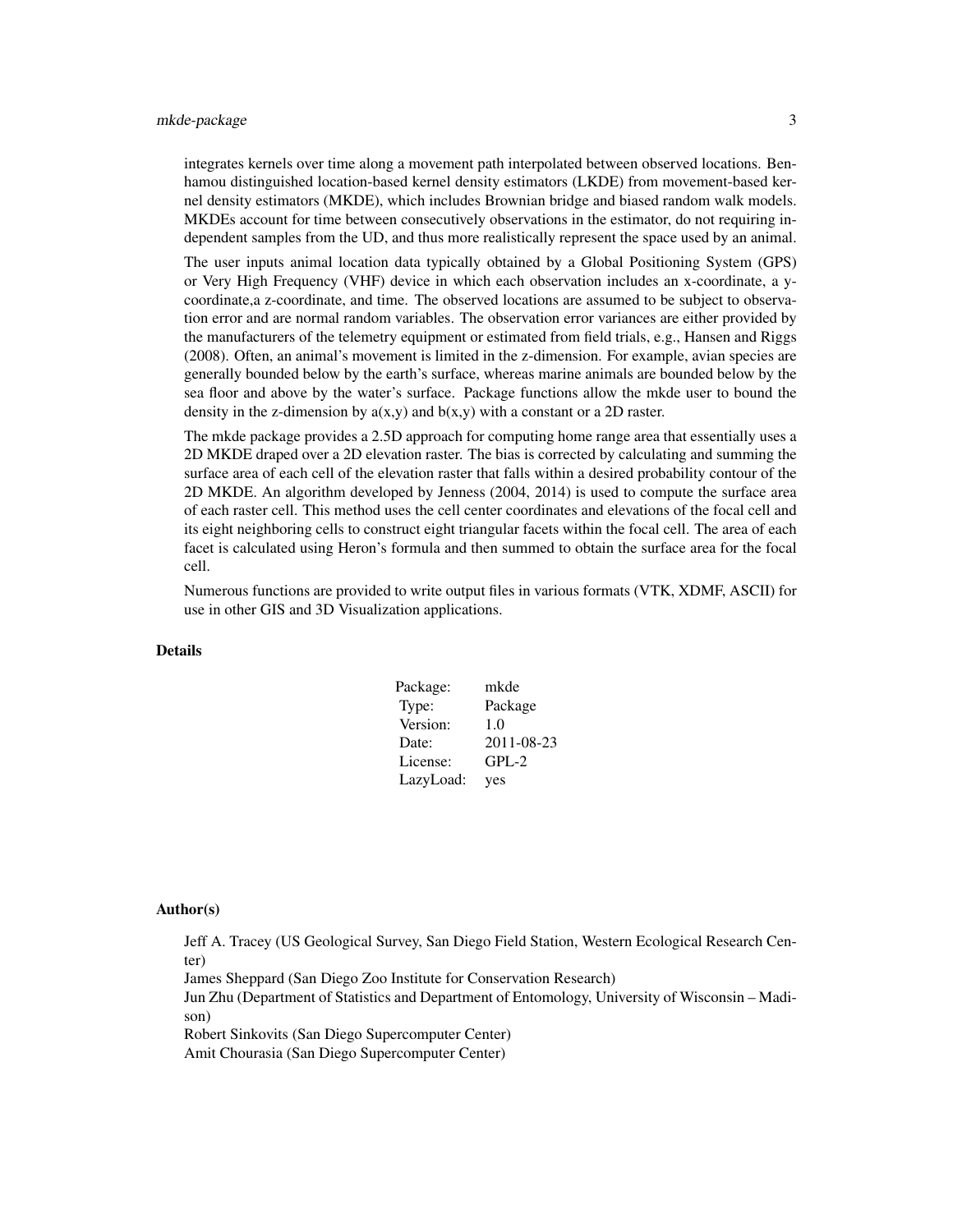Glenn Lockwood (San Diego Supercomputer Center) Maintainer: Jeff A. Tracey <jatracey@usgs.gov, jeff.a.tracey@gmail.com>

### References

Tracey, J. A., Sheppard, J., Zhu, J., Wei, F., Swaisgood, R. R. and Fisher, R. N. (2014) Movement-Based Estimation and Visualization of Space Use in 3D for Wildlife Ecology and Conservation. PLoS ONE 9(7): e101205. doi: 10.1371/journal.pone.0101205

Tracy, J. A., Sheppard, J. Lockwood, G., Chourasia, A., Tatineni, M., Fisher, R. N., and Sinkovits, R. (2014) Efficient 3D Movement-Based Kernel Density Estimator and Application to Wildlife Ecology. XSEDE 14 Conference Proceedings, Article No. 14. doi: 10.1145/2616498.2616522

Belant, J. L., Millspaugh, J. J., Martin, J. A. & Gitzen, R. A. (2012). Multi-dimensional space use: the final frontier. Frontiers in Ecology & Environment 10, 11-12.

Benhamou, S. (2011). Dynamic Approach to Space and Habitat Use Based on biased random bridges. PLoS ONE 6.

Hansen, M. C., & Riggs, R. A. (2008). Accuracy, precision, and observation rates of global positioning system telemetry collars. The Journal of Wildlife Management, 72(2), 518-526.

Horne, J. S., Garton, E. O., Krone, S. M., Lewis, J. S. (2007). Analyzing animal movements using Brownian bridges. Ecology 88, 2354-2363.

Jenness J. S. (2004) Calculating landscape surface area from digital elevation models. Wildlife Society Bulletin 32: 829-839.

Jenness, J. S. (2014) Calculating landscape surface area from unprojected digital elevation models. In preparation.

computeAreaRaster *Calculate cell areas from elevation raster.*

### Description

A lower-level function for calculating a cell area matrix (2D array) from an elevation matrix. The area is based on the surface area of the terrain in the cell. The area matrix is then used in calculating areas of 2.5D MKDES.

### Usage

computeAreaRaster(RelevMatrix, RcellSize)

### Arguments

| RelevMatrix | A 2D array with elevation values.                                          |
|-------------|----------------------------------------------------------------------------|
| RcellSize   | Size of the cells. It is assumed to be the same in the x and y dimensions. |

## Details

This is a wrapper function for C++ function that calculates the surface area of each raster cell given the cell elevations. It is not intended to be used directly; instead, the user should call initializeAreaRaster on an MKDE object.

<span id="page-3-0"></span>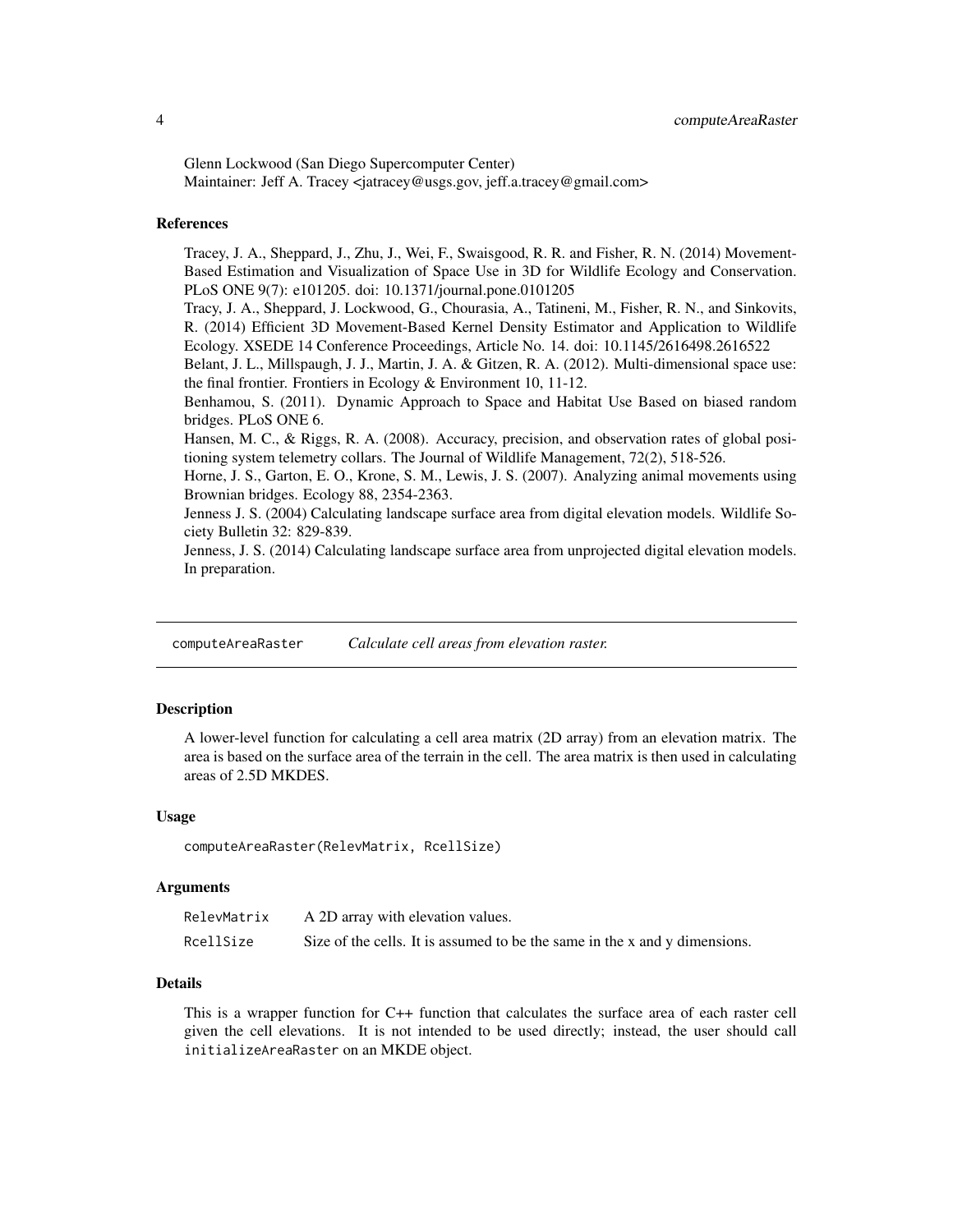## <span id="page-4-0"></span>computeContourValues 5

## Value

A 2D matrix of cell surface areas.

### Author(s)

Jeff A. Tracey, PhD USGS Western Ecological Research Center, San Diego Field Station <jatracey@usgs.gov> James Sheppard, PhD San Diego Zoo Institute for Conservation Research <jsheppard@sandiegozoo.org>

## References

Jenness J.S. (2004) Calculating landscape surface area from digital elevation models. Wildlife Society Bulletin 32: 829-839. Jenness, J.S. (2014) Calculating landscape surface area from unprojected digital elevation models. In preparation.

## Examples

```
library(raster)
data(condordem)
cell.sz <- mean(res(condordem))
area.rast <- computeAreaRaster(as.matrix(condordem), cell.sz)
```
computeContourValues *Find thresholds for contour intervals*

## Description

Find the cell or voxel probabilities that correspond to user-specified probability contours

### Usage

computeContourValues(mkde.obj, prob)

## Arguments

| mkde.obj | An MKDE object with density initialized                           |
|----------|-------------------------------------------------------------------|
| prob     | Probabilities (i.e. proportions) for desired contours of the MKDE |

### Details

This function computes threshold cell or voxel probability values corresponding to contours for specified proportions of the utilization distribution. Note that the arugment prob specifies the cumulative probability of the cells or voxels within the contour corresponding to the cell or voxel threshold probability. The cell or voxel threshold probabilities may be orders of magnitude smaller than the cumulative probabilities provided in the prob argument.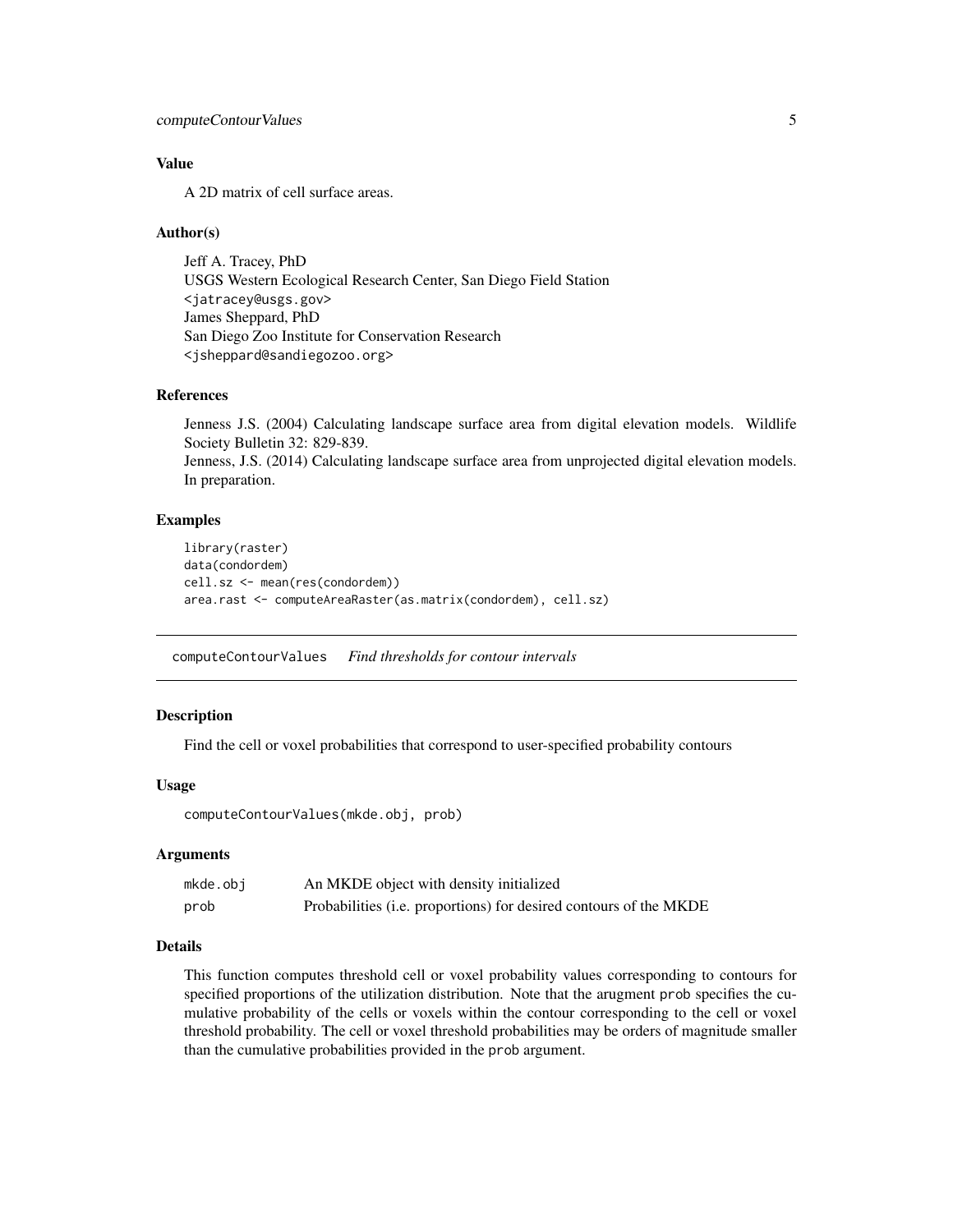## <span id="page-5-0"></span>Value

A data frame with the probabilities given in the prob argument and corresponding thresholds in the MKDE

### Author(s)

Jeff A. Tracey, PhD USGS Western Ecological Research Center, San Diego Field Station <jatracey@usgs.gov> James Sheppard, PhD San Diego Zoo Institute for Conservation Research <jsheppard@sandiegozoo.org>

### Examples

```
library(raster)
data(condor)
condor \le- condor[1:10,] # simply to make example run more quickly
mv.dat <- initializeMovementData(condor$time, condor$x, condor$y,
z.obs=condor$z, sig2obs=25.0, sig2obs.z=81.0, t.max=65.0)
```

```
data(condordem120)
cell.sz <- mean(res(condordem120))
ext <- extent(condordem120)
nx <- ncol(condordem120)
ny <- nrow(condordem120)
mkde.obj <- initializeMKDE3D(ext@xmin, cell.sz, nx, ext@ymin, cell.sz,
ny, min(values(condordem120), na.rm=TRUE), cell.sz, 25)
# note: we use a raster coarse integration time step so the
```

```
# example runs faster
dens.res <- initializeDensity(mkde.obj, mv.dat, integration.step=10.0)
mkde.obj <- dens.res$mkde.obj
mv.dat <- dens.res$move.dat
```

```
my.quantiles <- c(0.95, 0.75, 0.50)
res <- computeContourValues(mkde.obj, my.quantiles)
print(res)
```
computeSizeMKDE *Compute the area or volume of an MKDE.*

## Description

For 2D MKDEs, this function computes the area. For a 2.5D MKDE it computes the area based on the cell areas computed from an elevation raster. For a 3D MKDE, it computes the volume.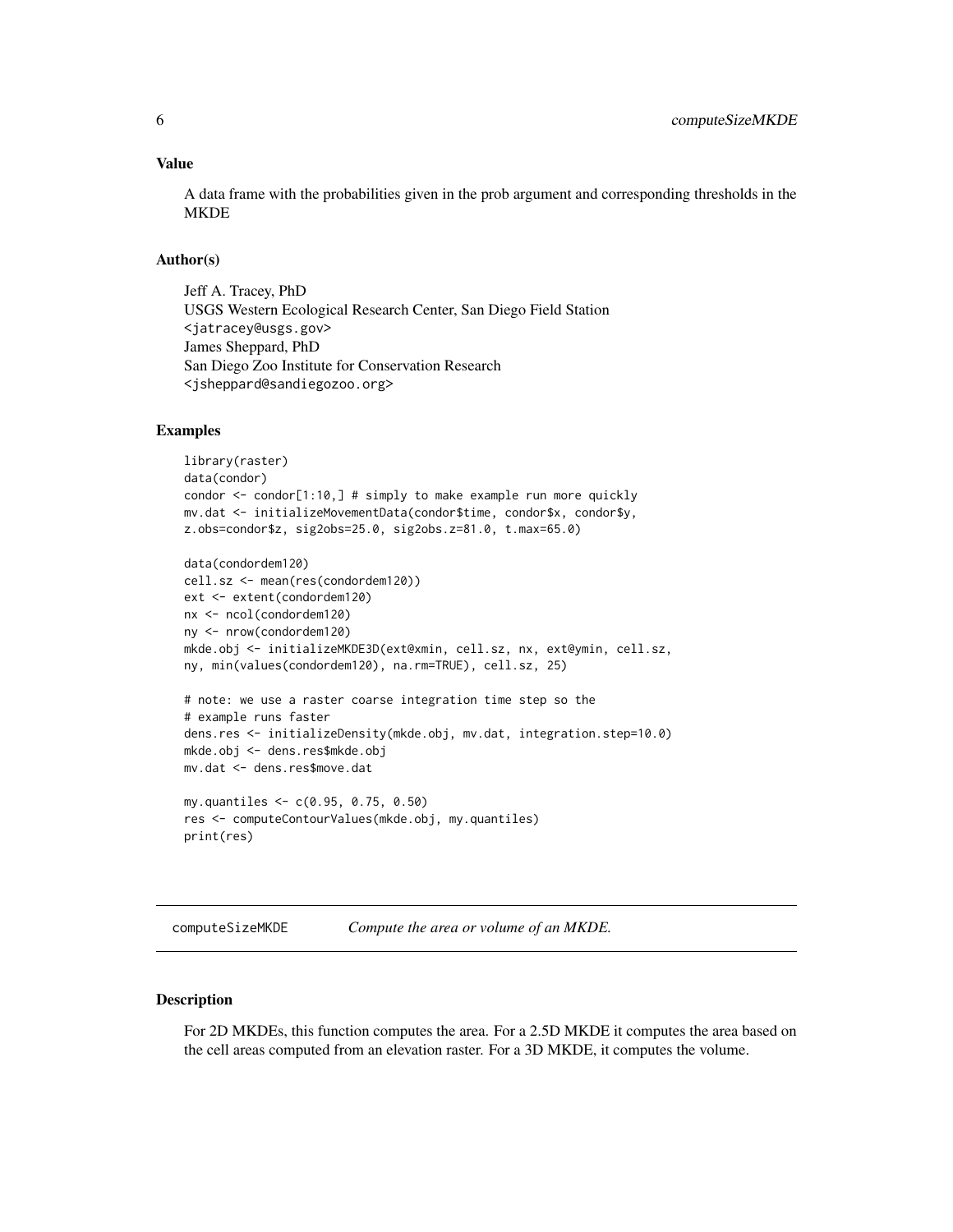## computeSizeMKDE 7

### Usage

computeSizeMKDE(mkde.obj, prob)

### Arguments

| mkde.obi | MKDE list object with density estimate calculated. |
|----------|----------------------------------------------------|
| prob     | Probabilities for the desired contours.            |

### Details

For a 2D or 2.5D MKDE list object, areas within the contours specified by quant are calculated. For a 3D MKDE, the volumes within the contours are calculated.

### Value

A vector with the areas or volumes is returned.

### Author(s)

Jeff A. Tracey, PhD USGS Western Ecological Research Center, San Diego Field Station <jatracey@usgs.gov> James Sheppard, PhD San Diego Zoo Institute for Conservation Research <jsheppard@sandiegozoo.org>

```
library(raster)
data(condor)
condor <- condor[1:10,] # simply to make example run more quickly
mv.dat <- initializeMovementData(condor$time, condor$x, condor$y,
z.obs=condor$z, sig2obs=25.0, sig2obs.z=81.0, t.max=65.0)
data(condordem120)
cell.sz <- mean(res(condordem120))
ext <- extent(condordem120)
nx <- ncol(condordem120)
ny <- nrow(condordem120)
mkde.obj <- initializeMKDE3D(ext@xmin, cell.sz, nx, ext@ymin, cell.sz,
ny, min(values(condordem120), na.rm=TRUE), cell.sz, 25)
# note: we use a raster coarse integration time step so the
# example runs faster
dens.res <- initializeDensity(mkde.obj, mv.dat, integration.step=10.0)
mkde.obj <- dens.res$mkde.obj
mv.dat <- dens.res$move.dat
```

```
my.quantiles <- c(0.95, 0.75, 0.50)
res <- computeContourValues(mkde.obj, my.quantiles)
res$volume <- computeSizeMKDE(mkde.obj, my.quantiles)
```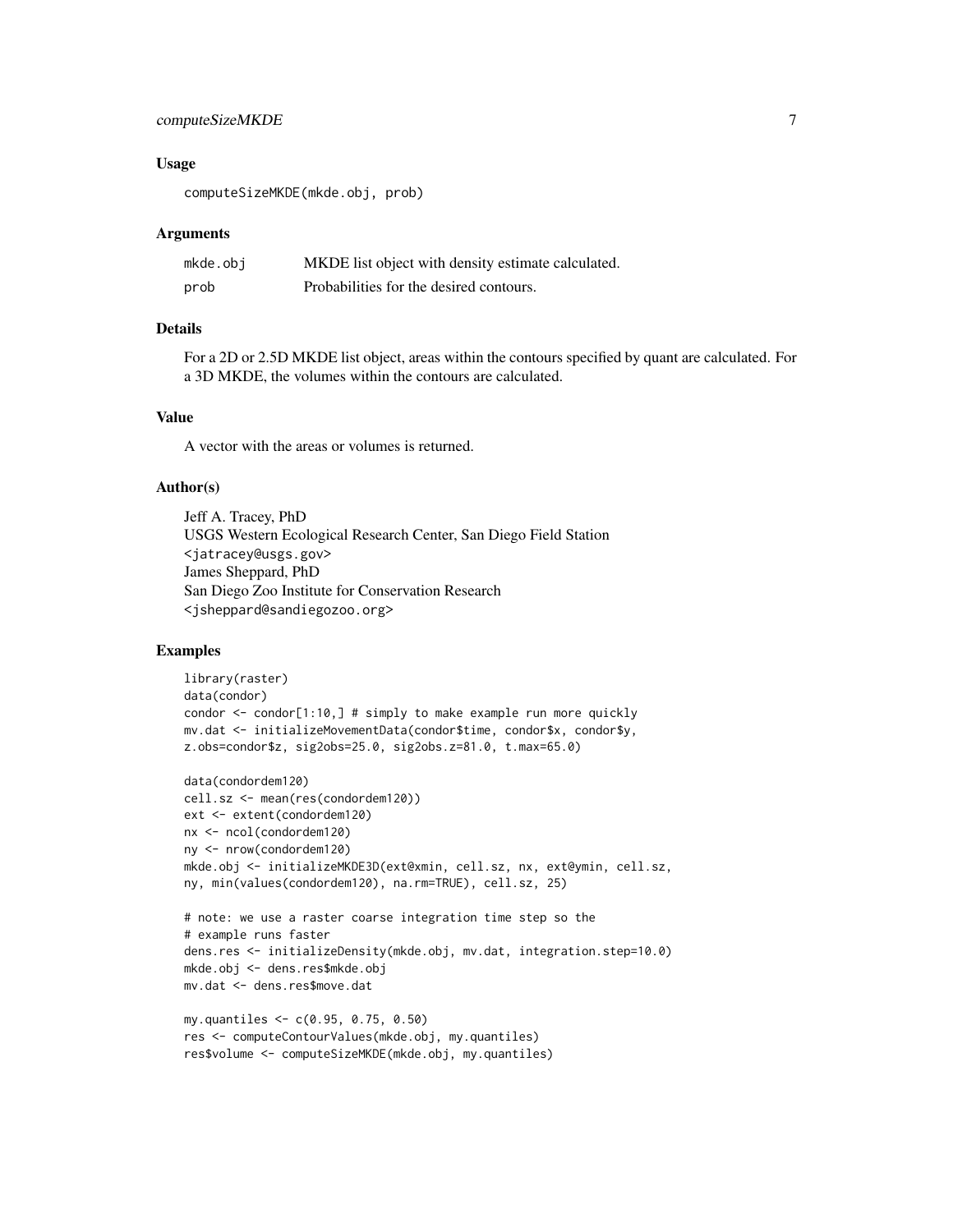<span id="page-7-0"></span>8 condor and the set of the set of the set of the set of the set of the set of the set of the set of the set of the set of the set of the set of the set of the set of the set of the set of the set of the set of the set of

print(res)

condor *California condor locations*

### Description

A data frame containing California condor location data

### Usage

data(condor)

### Format

A data frame with 421 observations on the following 4 variables.

time Elapsed time in minutes

x x-coordinate (UTM easting in meters)

y y-coordinate (UTM northing in meters)

z z-coordinate (height above sea level in meters)

## Details

GPS location data acquired from a wild California condor (Gymnogyps californianus) tracked by San Diego Zoo Global around its reintroduction site in Baja California, Mexico during November 2012 (Sheppard et al. 2013).

### Source

James Sheppard, San Diego Zoo Institute for Conservation Research

## References

Sheppard, J.K., Walenski, M., Wallace, M.P., Velazco, J.J.V., Porras, C., & Swaisgood, R.R. (2013). Hierarchical dominance structure in reintroduced California condors: correlates, consequences, and dynamics. Behavioral Ecology and Sociobiology. 67: 1-12.

## Examples

data(condor) head(condor, 30)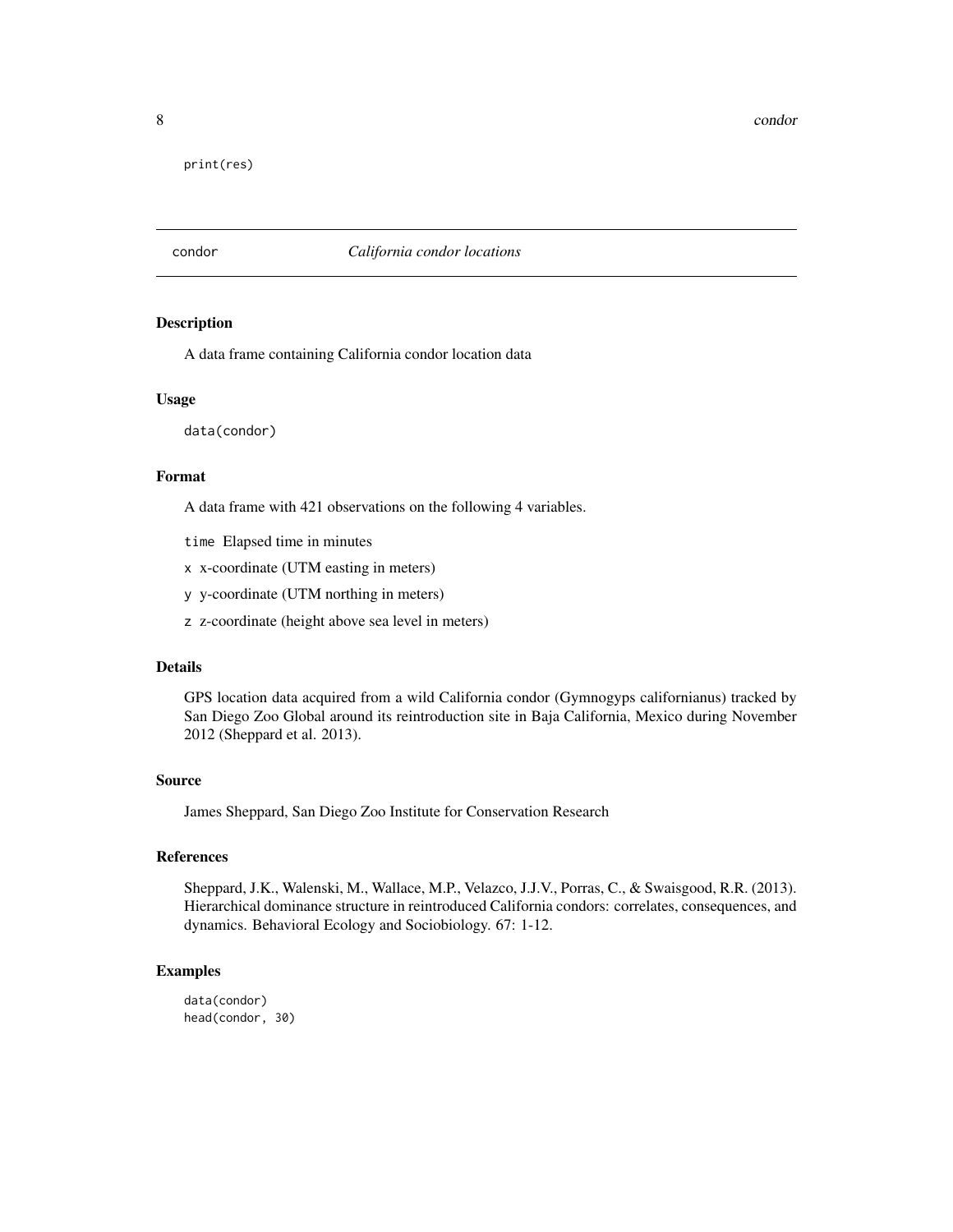<span id="page-8-0"></span>

### Description

Digital elevation model of the terrain within the condor's range with a cell resolution of 30 meters (ASTER GDEM version 2, Tachikawa et. al. 2011).

## Usage

data(condordem)

## Format

A raster package RasterLayer object with 749 rows, 623 columns, and a cell size of 30 by 30 meters. Each cell contains an elevation in meters.

## Source

URL: http://asterweb.jpl.nasa.gov/gdem.asp

## References

Tachikawa, T., Hato, M., Kaku, M. & Iwasaki, A. (2011). The characteristics of ASTER GDEM version 2, IGARSS.

## Examples

```
library(raster)
data(condordem)
plot(condordem)
```

| condordem120 | A RasterLayer containing a digital elevation model (DEM) for the |  |  |  |  |
|--------------|------------------------------------------------------------------|--|--|--|--|
|              | condor data                                                      |  |  |  |  |

## Description

Digital elevation model of the terrain within the condor's range with a cell resolution of 120 meters (ASTER GDEM version 2, Tachikawa et. al. 2011).

### Usage

data(condordem120)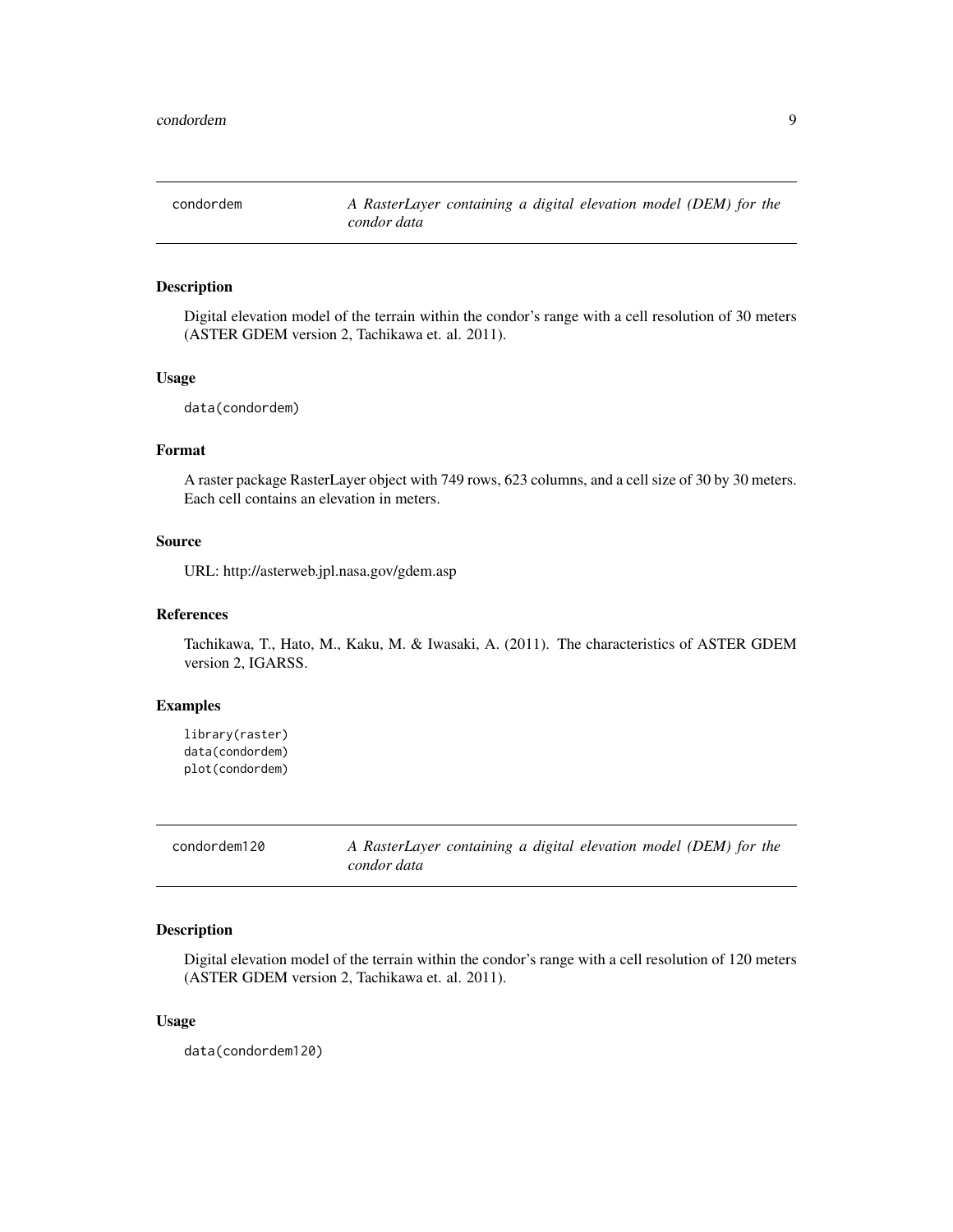## <span id="page-9-0"></span>Format

A raster package RasterLayer object with 188 rows, 156 columns, and a cell size of 120 by 120 meters. Each cell contains an elevation in meters.

## Source

URL: http://asterweb.jpl.nasa.gov/gdem.asp

## References

Tachikawa, T., Hato, M., Kaku, M. & Iwasaki, A. (2011). The characteristics of ASTER GDEM version 2, IGARSS.

### Examples

```
library(raster)
data(condordem120)
plot(condordem120)
```
deselectLocationsOutsideBounds

*Flag 3D locations with out-of-bounds z-coordinates*

## Description

For a 3D MKDE object and 3D location data, the z-coordinates in the location data are checked to make sure they are within the lower and upper bounds specified in the MKDE list object.

### Usage

deselectLocationsOutsideBounds(move.dat, mkde.obj)

### Arguments

| move.dat | A move data object created with initialize Movement Data         |
|----------|------------------------------------------------------------------|
| mkde.obj | An MKDE object created with initialize2DMKDE or initialize3DMKDE |

### Details

If a 2D or 2.5D MDKE object is passed as an argument, no change is made to the movement data list object. If a 3D MKDE list object is passed as an argument, the z-coordinates in the movement data are checked to determine if they are in range. If they are not, the corresponding value in move.dat\$use.obs is set to FALSE. Note that this function is not called within initialzeDensity. If you want to exclude locations because they are outside of the allowed range in the z-dimension, this function must be used before computing the density.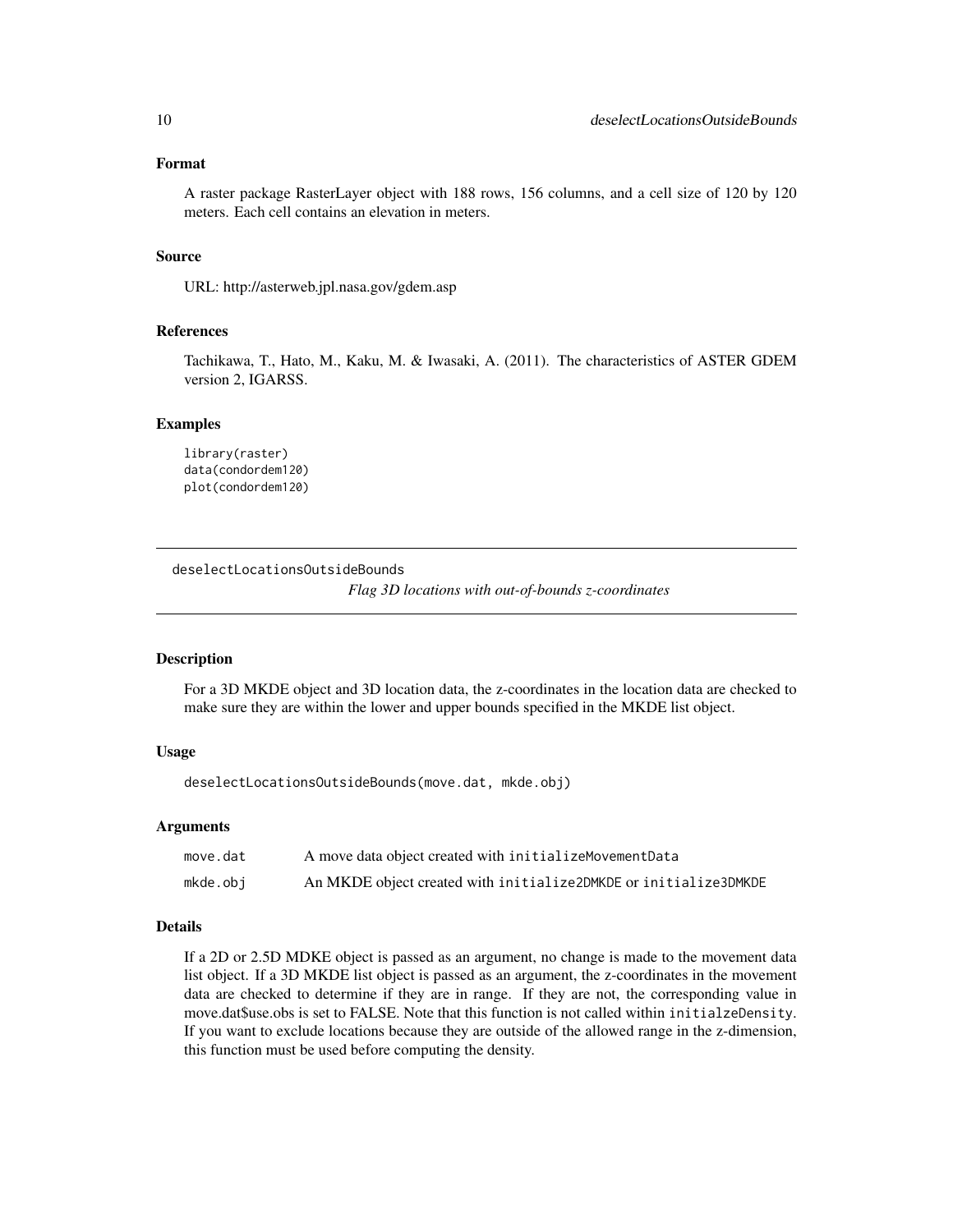## <span id="page-10-0"></span>Value

An updated move data list object is returned.

## Author(s)

Jeff A. Tracey, PhD USGS Western Ecological Research Center, San Diego Field Station <jatracey@usgs.gov> James Sheppard, PhD San Diego Zoo Institute for Conservation Research <jsheppard@sandiegozoo.org>

## Examples

```
library(raster)
data(condor)
mv.dat <- initializeMovementData(condor$time, condor$x, condor$y,
z.obs=condor$z, sig2obs=25.0, sig2obs.z=81.0, t.max=65.0)
data(condordem)
cell.sz <- mean(res(condordem))
ext <- extent(condordem)
nx <- ncol(condordem)
ny <- nrow(condordem)
mkde.obj <- initializeMKDE3D(ext@xmin, cell.sz, nx, ext@ymin, cell.sz,
ny, min(values(condordem), na.rm=TRUE), 30.0, 100)
mkde.obj <- setMinimumZfromRaster(mkde.obj, condordem)
mv.dat <- deselectLocationsOutsideBounds(mv.dat, mkde.obj)
```
deselectNonMovementSteps

*Flag non-movements so they are excluded from MKDE estimation*

## Description

This function deselects move steps where the probability that the initial and final location are the same location is greater than or equal to a user-defined threshold probability

### Usage

```
deselectNonMovementSteps(move.dat, p)
```
### Arguments

| move.dat | A move data object created with initializeMovementData |
|----------|--------------------------------------------------------|
|          | The threshold probability                              |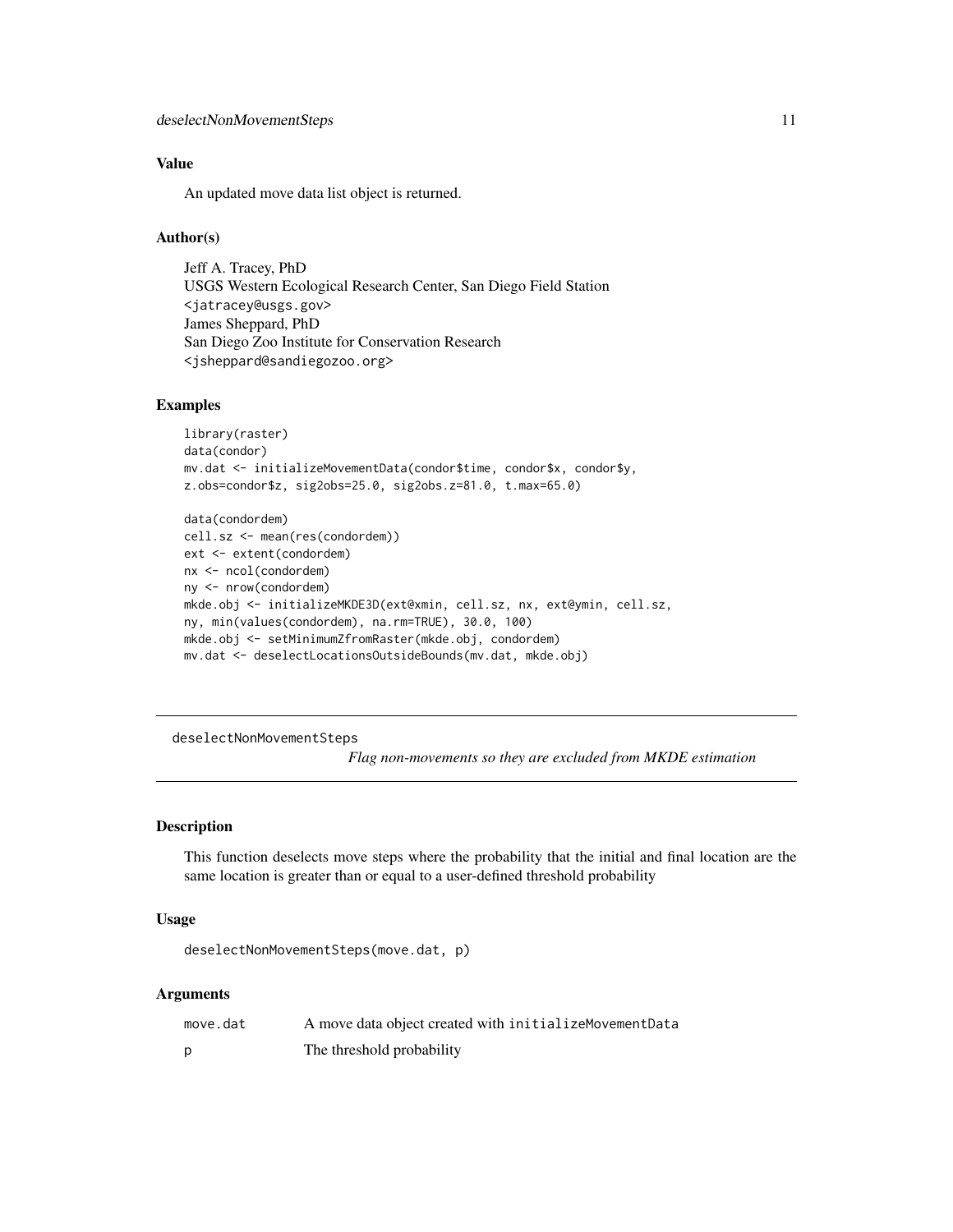## Details

If the probability that the initial and final location are the same location is greater than or equal to a user-defined threshold probability, the corresponding value in move.dat\$use.obs is set to FALSE. Note that this function is not called within initialzeDensity. If you want to exclude locations because they the initial location in a non-movement step, this function must be used before computing the density.

## Value

An updated move data list object is returned.

## Author(s)

Jeff A. Tracey, PhD USGS Western Ecological Research Center, San Diego Field Station <jatracey@usgs.gov> James Sheppard, PhD San Diego Zoo Institute for Conservation Research <jsheppard@sandiegozoo.org>

### Examples

```
data(condor)
mv.dat <- initializeMovementData(condor$time, condor$x, condor$y,
z.obs=condor$z, sig2obs=25.0, sig2obs.z=81.0, t.max=65.0)
mv.dat <- deselectNonMovementSteps(mv.dat, 0.05)
```
dugong *Dugong locations*

### Description

A data frame containing dugong location data

## Usage

data(dugong)

### Format

A data frame with 426 observations on the following 4 variables.

time Elapsed time in minutes

x x-coordinate (UTM easting in meters)

y y-coordinate (UTM northing in meters)

z z-coordinate (Depth in meters)

<span id="page-11-0"></span>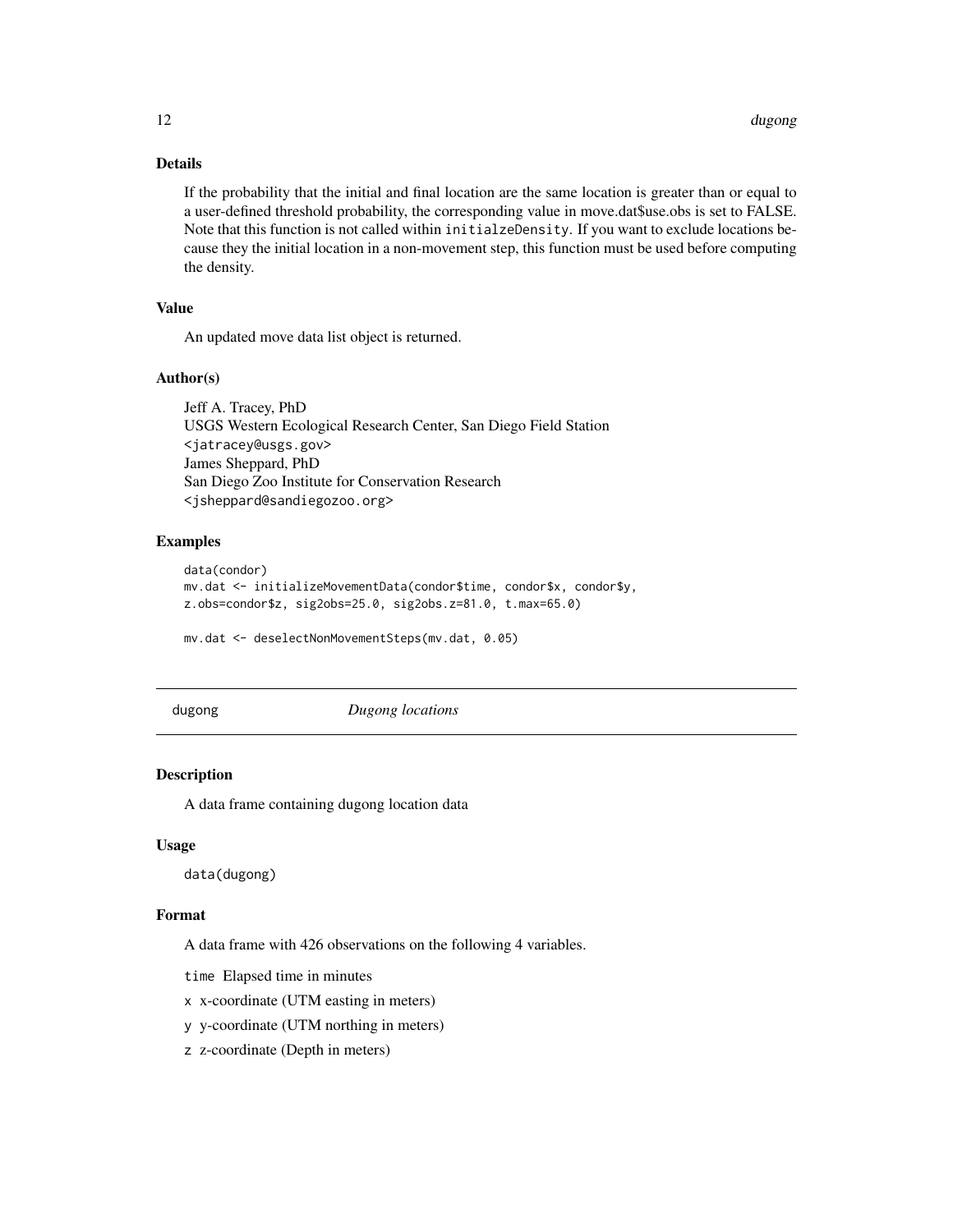## <span id="page-12-0"></span>dugongdem 13

## Details

GPS location data acquired from a wild dugong (Dugong dugon) tracked by James Cook University in Hervey Bay, Australia during August 2004 (Sheppard et. al. 2010)

### Source

James Sheppard, San Diego Zoo Institute for Conservation Research

## References

Sheppard, J. Marsh, H., Jones, R.E., & Lawler, I.R. (2010). Dugong habitat use in relation to seagrass nutrients, tides, and diel cycles. Marine Mammal Science 26, 855-879.

## Examples

```
data(dugong)
head(dugong, 30)
```
dugongdem *A RasterLayer containing bathymetry for the dugong data*

### **Description**

A 10-meter resolution bathymetric surface of the core seagrass habitat in depth below the mean sea level within the dugong's range (Sheppard et. al. 2007).

### Usage

data(dugongdem)

## Format

A raster package RasterLayer object with 220 rows, 485 columns, and a cell size of 10 by 10 meters. Each cell contains a depth at low tide in meters.

### Source

James Sheppard, San Diego Zoo Institute for Conservation Research

## References

Sheppard, J. K., Lawler, I. R., & Marsh, H. (2007). Seagrass as pasture for seacows: Landscapelevel dugong habitat evaluation. Estuarine, Coastal and Shelf Science, 71(1), 117-132.

```
library(raster)
data(dugongdem)
plot(dugongdem)
```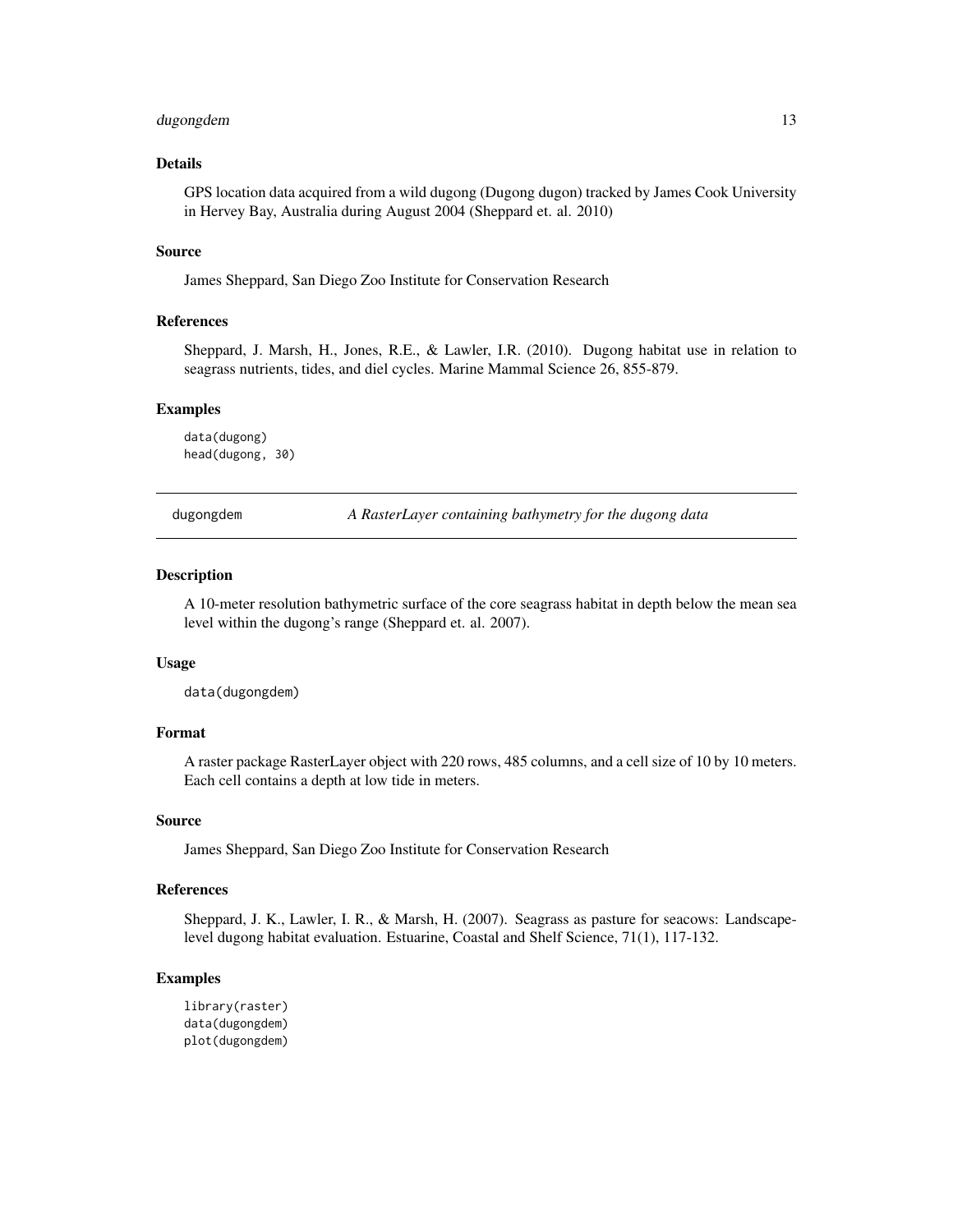<span id="page-13-0"></span>

### Description

Estimates the move variance for the  $(x, y)$  and z dimensions and altitude for a Brownian bridge MKDE.

### Usage

```
estVarMKDE(move.dat)
```
## Arguments

move.dat A move data object created with initializeMovementData

### Details

Computes maximum-likelihood estimates for move variances. If the MKDE is 2D or 2.5D, only the variance for the xy-dimension is estimated. If the MKDE is 3D, a separate move variance for the z-dimension is also estimated.

### Value

A move data object updated with move variances

## Author(s)

Jeff A. Tracey, PhD USGS Western Ecological Research Center, San Diego Field Station <jatracey@usgs.gov> James Sheppard, PhD San Diego Zoo Institute for Conservation Research <jsheppard@sandiegozoo.org>

```
data(condor)
mv.dat <- initializeMovementData(condor$time, condor$x, condor$y,
z.obs=condor$z, sig2obs=25.0, sig2obs.z=81.0, t.max=65.0)
```

```
mv.dat <- estVarMKDE(mv.dat)
cat(paste("Move variance in xy-dimensions = ",
mv.dat$sig2xy[1], "\n", sep=""))
cat(paste("Move variance in z-dimension = ",
mv.dat$sig2.z[1], "\n", sep=""))
```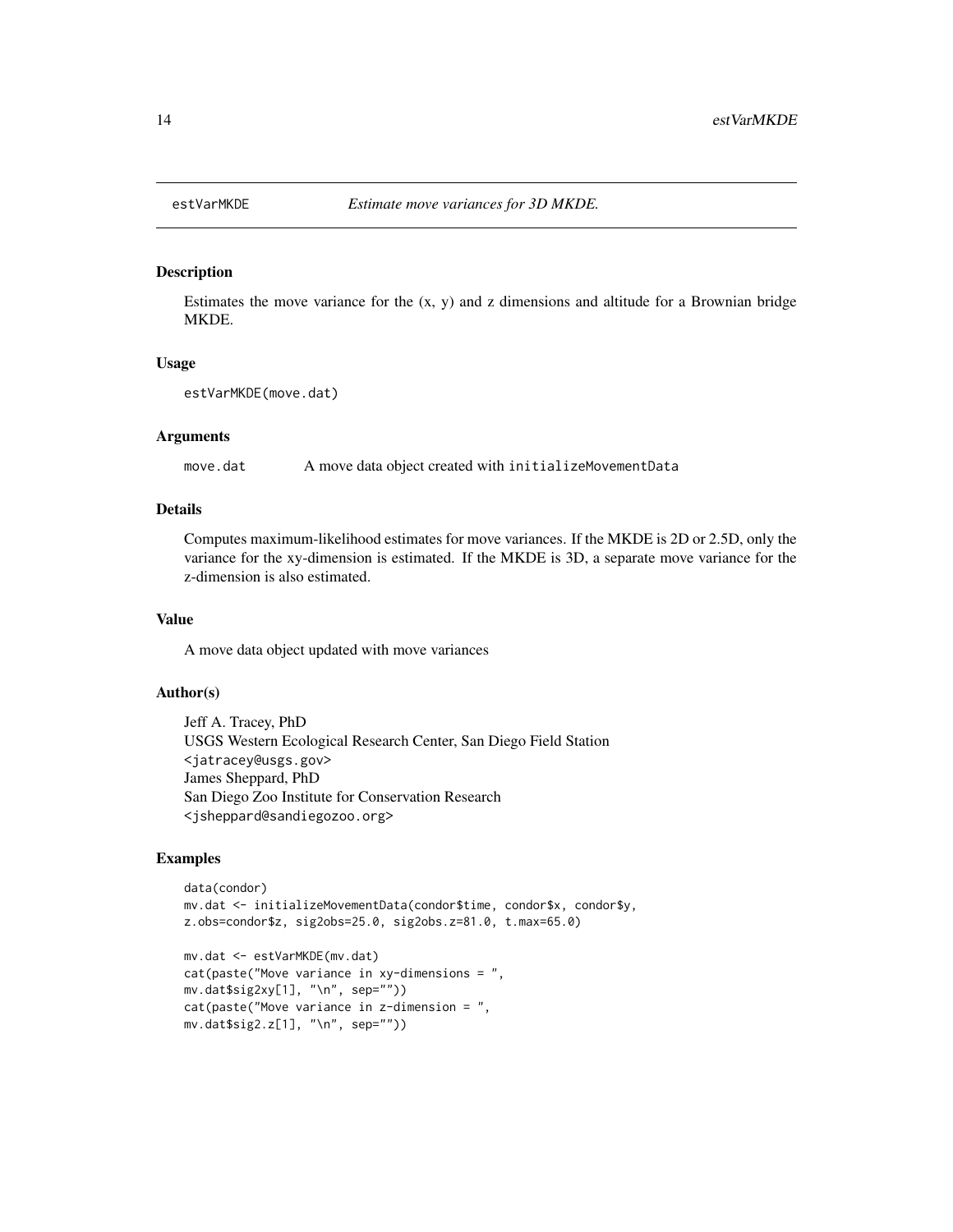<span id="page-14-0"></span>initializeAreaRaster *Initialize an area raster for a 2.5D MKDE.*

### Description

Initialize the surface area for a 2.5D MKDE.

### Usage

```
initializeAreaRaster(mkde.obj)
```
## Arguments

mkde.obj An MKDE object created using initialize2DMKDE

### Details

After creating the MKDE object and setting the lower bounds in the z-dimension using setMinimumZfromRaster, this function computes the surface area of each raster cell and sets the dimension of the MKDE object to 2.5.

## Value

Returns a 2.5 MKDE object with an initialized area raster.

## Author(s)

Jeff A. Tracey, PhD USGS Western Ecological Research Center, San Diego Field Station <jatracey@usgs.gov> James Sheppard, PhD San Diego Zoo Institute for Conservation Research <jsheppard@sandiegozoo.org>

```
library(raster)
data(pandadem)
cell.sz <- mean(res(pandadem))
ext <- extent(pandadem)
nx <- ncol(pandadem)
ny <- nrow(pandadem)
mkde.obj <- initializeMKDE2D(ext@xmin, cell.sz, nx, ext@ymin, cell.sz, ny)
mkde.obj <- setMinimumZfromRaster(mkde.obj, pandadem)
mkde.obj <- initializeAreaRaster(mkde.obj)
```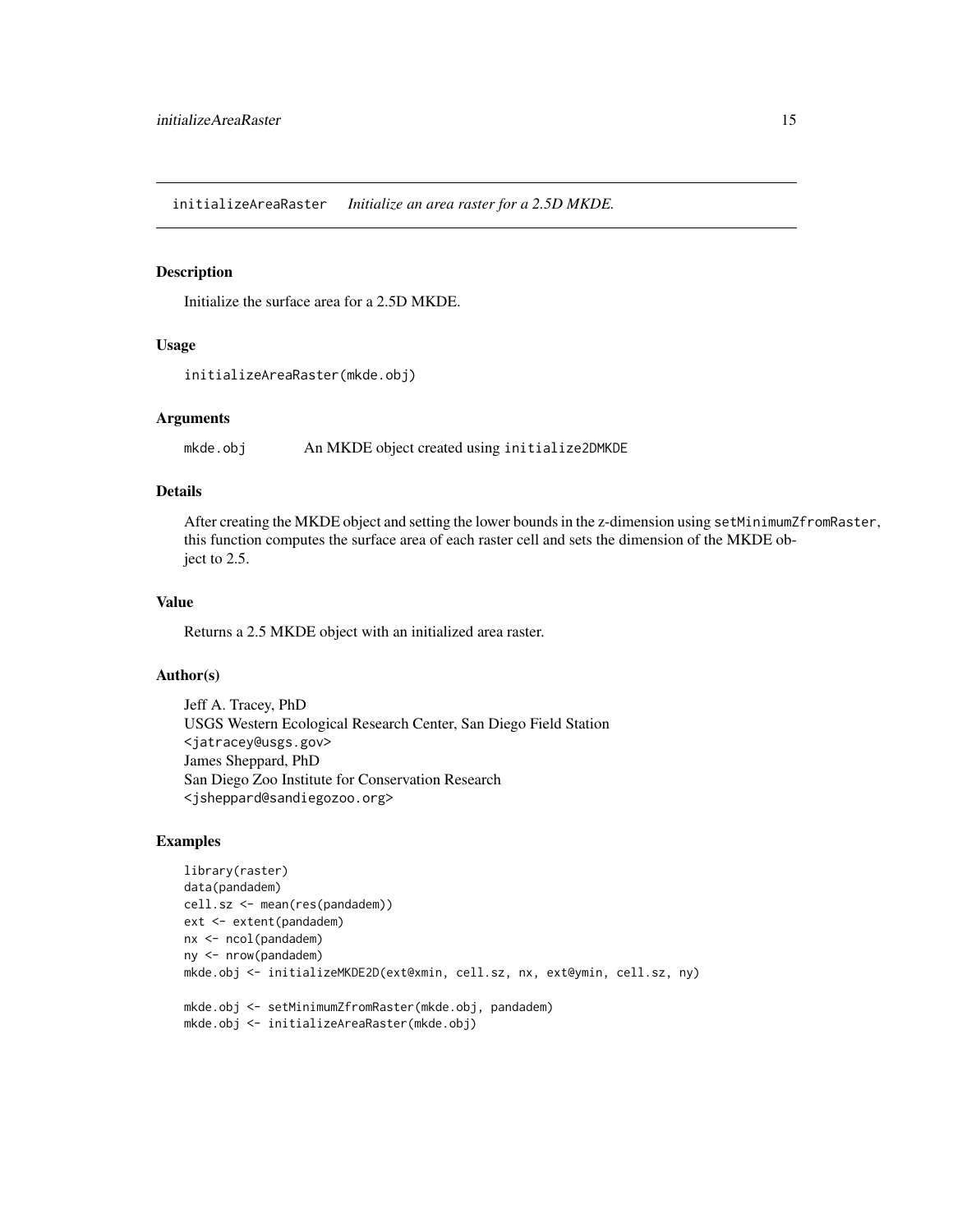<span id="page-15-0"></span>initializeDensity *Calculate raster of density values for MKDE.*

### **Description**

Given a movement data object (list) and MKDE object (list), estimate the movement variance parameters and update them in the movement data object and then compute the density for a 2D, 2.5D, or 3D MKDE.

### Usage

```
initializeDensity(mkde.obj, move.dat, integration.step, d.thresh=1e-25)
```
## Arguments

| mkde.obi         | An MKDE object created with initialize2DMKDE or initialize3DMKDE                                       |  |  |
|------------------|--------------------------------------------------------------------------------------------------------|--|--|
| move.dat         | A move data object created with initialize Movement Data                                               |  |  |
| integration.step |                                                                                                        |  |  |
|                  | A time step used for numerical integration over the movement trajectory                                |  |  |
| d.thresh         | The value of the kernel below which its contibrution to the overal density is<br>considered negligible |  |  |

## Details

This function computes the density for a 2D, 2.5D, or 3D MKDE. If the move variance parameters have not been estimated, they will be prior to computing the density. The integration time step should be much less than the maximum time step allowed between observed animal locations. For a 2.5D MKDE, if the area has been calculated with initializeAreaRaster, then the cell probabilities are weighted by the proportion of the total surface area represented by the cell.

## Value

A list is returned with two elements: move.dat and mkde.obj. The first is an updated move data object and the second is an updated MKDE object.

### Author(s)

Jeff A. Tracey, PhD USGS Western Ecological Research Center, San Diego Field Station <jatracey@usgs.gov> James Sheppard, PhD San Diego Zoo Institute for Conservation Research <jsheppard@sandiegozoo.org> Robert Sinkovits, PhD San Diego Supercomputer Center <sinkovit@sdsc.edu > Glenn Lockwood, PhD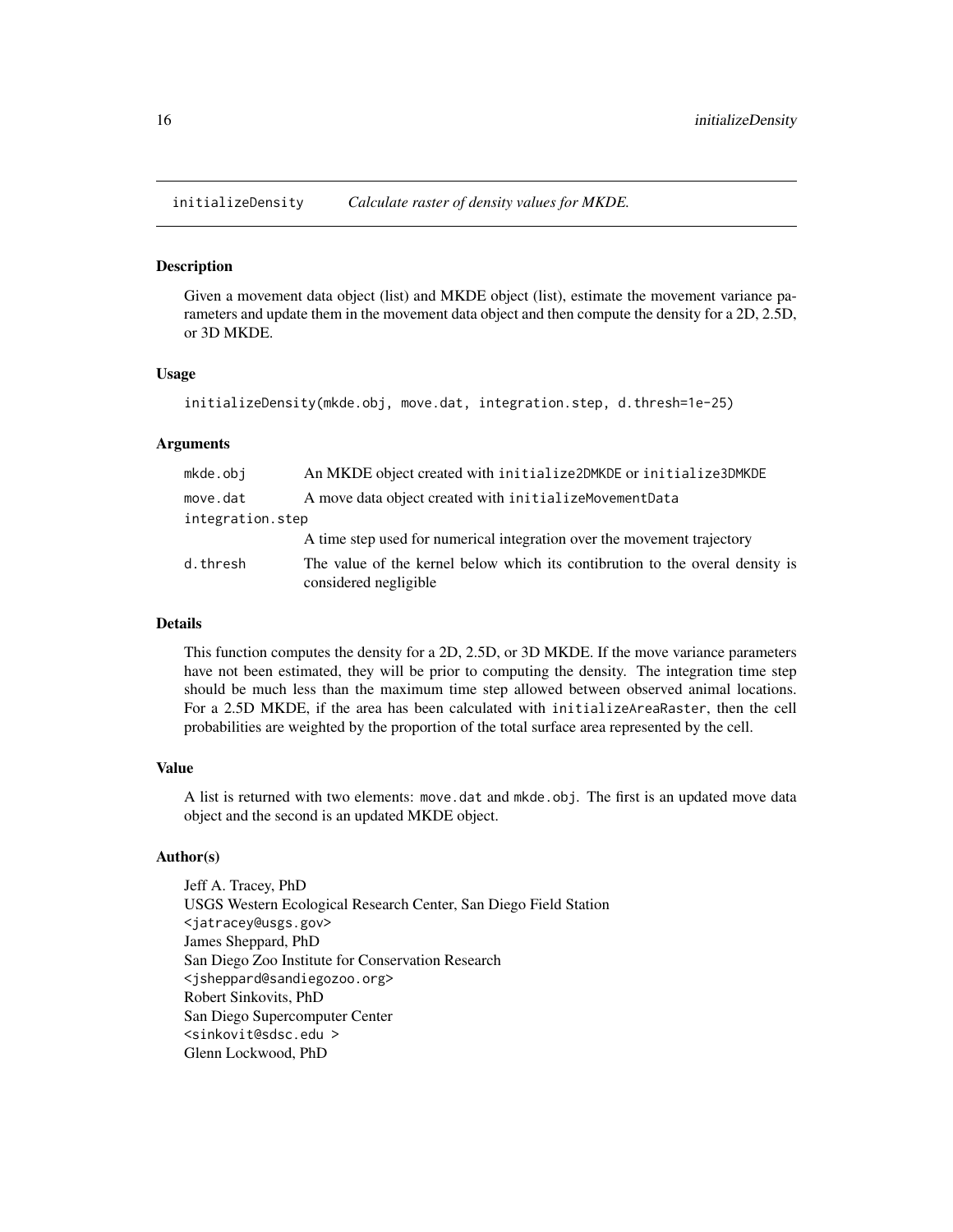<span id="page-16-0"></span>San Diego Supercomputer Center <glock@sdsc.edu>

### Examples

```
library(raster)
data(condor)
condor <- condor[1:10,] # simply to make example run more quickly
mv.dat <- initializeMovementData(condor$time, condor$x, condor$y,
z.obs=condor$z, sig2obs=25.0, sig2obs.z=81.0, t.max=65.0)
data(condordem120)
cell.sz <- mean(res(condordem120))
ext <- extent(condordem120)
nx <- ncol(condordem120)
ny <- nrow(condordem120)
mkde.obj <- initializeMKDE3D(ext@xmin, cell.sz, nx, ext@ymin, cell.sz,
ny, min(values(condordem120), na.rm=TRUE), cell.sz, 25)
# note: we use a raster coarse integration time step so the
# example runs faster
dens.res <- initializeDensity(mkde.obj, mv.dat, integration.step=10.0)
mkde.obj <- dens.res$mkde.obj
mv.dat <- dens.res$move.dat
```
initializeMKDE2D *Set up a 2D MKDE object.*

## Description

Define the spatial extent and resolution of a 2D MKDE and create an 2D MKDE list object for use in other functions in the package.

### Usage

```
initializeMKDE2D(xLL, xCellSize, nX, yLL, yCellSize, nY)
```
### Arguments

| <b>xLL</b> | Lower bounds of the grid in the x-dimension |
|------------|---------------------------------------------|
| xCellSize  | Cell size in the x-dimension                |
| nХ         | Number of cells in the x-dimension          |
| yLL        | Lower bounds of the grid in the y-dimension |
| yCellSize  | Cell size in the y-dimension                |
| nY         | Number of cells in the y-dimension          |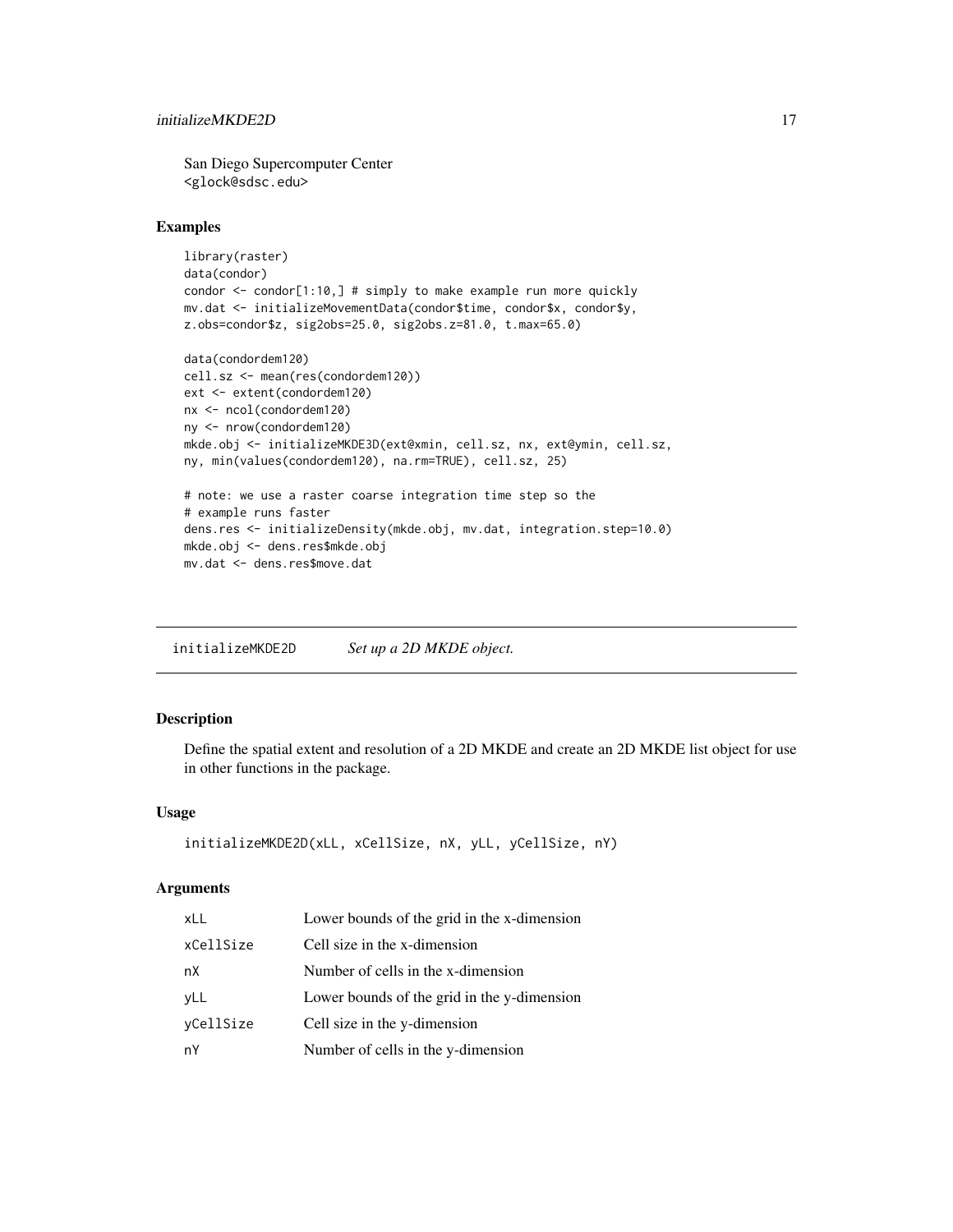## Details

It is strongly recommended that the same value is used for xCellSize and yCellSize. The grid should be defined so that it covers the area that the animal used, plus a sufficient buffer so that the density is negligable beyond the grid.

### Value

A list representing an MKDE object is returned with the following elements:

| dimension | The dimension of the MKDE; that is, 2.                                                                                |
|-----------|-----------------------------------------------------------------------------------------------------------------------|
| X         | A grid of points along the x-axis where the cell centers occur.                                                       |
| у         | A grid of points along the y-axis where the cell centers occur.                                                       |
| z         | A grid of points along the z-axis where the cell centers occur. For a 2D MKDE<br>$z = NA$ .                           |
| z.min     | A 2D array representing the lower bounds of space in the z-dimension at each x<br>and y coordinate. Defaults to -Inf. |
| $z$ . max | A 2D array representing the upper bounds of space in the z-dimension at each x<br>and y coordinate. Defaults to Inf.  |
| nx        | Number of cells in the x-dimension.                                                                                   |
| ny        | Number of cells in the y-dimension.                                                                                   |
| nz        | Number of cells in the z-dimension. For a 2D MKDE $nz = 1$ .                                                          |
| d         | A 2D array with dimensions (nx, ny) that stores the density. The elements are<br>initialized to NA.                   |

## Author(s)

Jeff A. Tracey, PhD USGS Western Ecological Research Center, San Diego Field Station <jatracey@usgs.gov> James Sheppard, PhD San Diego Zoo Institute for Conservation Research <jsheppard@sandiegozoo.org>

```
library(raster)
data(pandadem)
cell.sz <- mean(res(pandadem))
ext <- extent(pandadem)
nx <- ncol(pandadem)
ny <- nrow(pandadem)
mkde.obj <- initializeMKDE2D(ext@xmin, cell.sz, nx, ext@ymin, cell.sz, ny)
```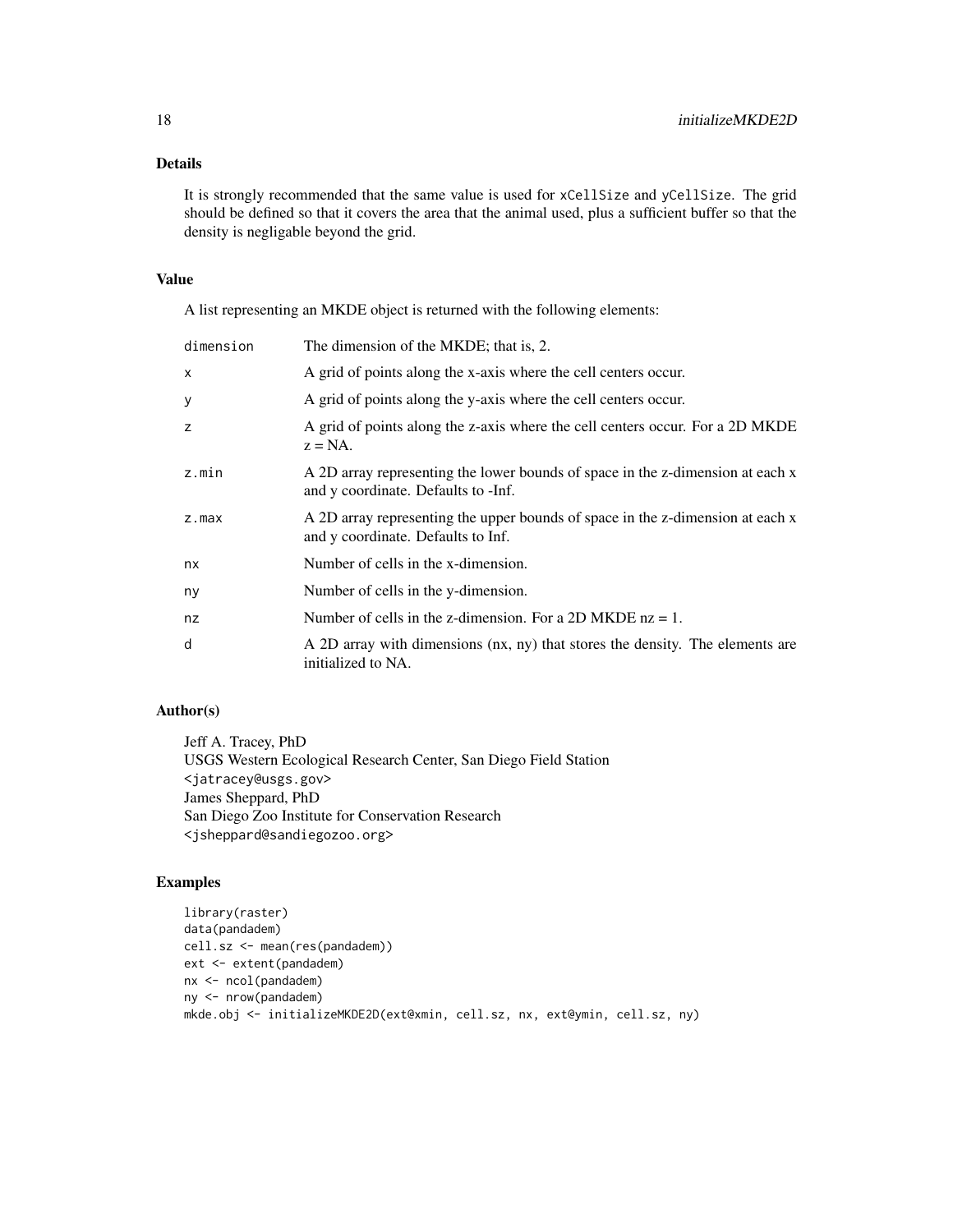## <span id="page-18-0"></span>Description

Define the spatial extent and resolution of a 3D MKDE and create an 3D MKDE list object for use in other functions in the package.

### Usage

```
initializeMKDE3D(xLL, xCellSize, nX, yLL, yCellSize, nY,
zLL, zCellSize, nZ)
```
## Arguments

| $x \perp$ | Lower bounds of the grid in the x-dimension |
|-----------|---------------------------------------------|
| xCellSize | Cell size in the x-dimension                |
| nX        | Number of cells in the x-dimension          |
| yLL       | Lower bounds of the grid in the y-dimension |
| vCellSize | Cell size in the y-dimension                |
| nY        | Number of cells in the y-dimension          |
| zLL       | Lower bounds of the grid in the z-dimension |
| zCellSize | Cell size in the z-dimension                |
| nZ        | Number of cells in the z-dimension          |

## Details

It is strongly recommended that the same value is used for xCellSize and yCellSize. The grid should be defined so that it covers the volume that the animal used, plus a sufficient buffer so that the density is negligable beyond the grid.

## Value

A list representing an MKDE object is returned with the following elements:

| dimension | The dimension of the MKDE; that is, 3.                                                                                                                                             |
|-----------|------------------------------------------------------------------------------------------------------------------------------------------------------------------------------------|
| x         | A grid of points along the x-axis where the voxel centers occur.                                                                                                                   |
| У         | A grid of points along the y-axis where the voxel centers occur.                                                                                                                   |
| Z         | A grid of points along the z-axis where the voxel centers occur.                                                                                                                   |
| z.min     | A 2D array representing the lower bounds of space in the z-dimension at each<br>x and y coordinate. Defaults to a constant value based on the arguments zLL,<br>zCellSize, and nZ. |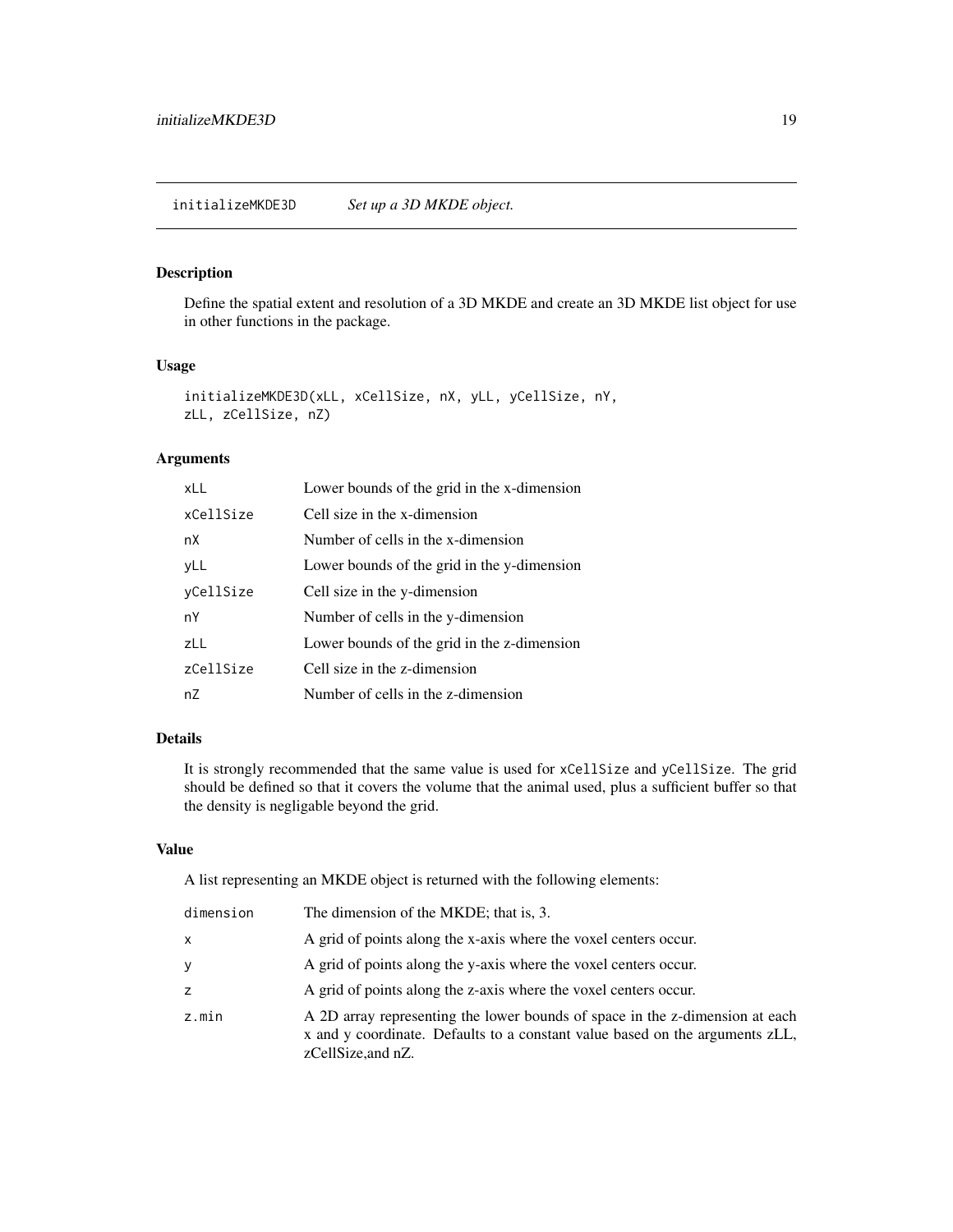<span id="page-19-0"></span>

| z.max | A 2D array representing the upper bounds of space in the z-dimension at each<br>x and y coordinate. Defaults to a constant value based on the arguments zLL,<br>zCellSize, and nZ. |
|-------|------------------------------------------------------------------------------------------------------------------------------------------------------------------------------------|
| nx    | Number of cells in the x-dimension.                                                                                                                                                |
| ny    | Number of cells in the y-dimension.                                                                                                                                                |
| nz    | Number of cells in the z-dimension.                                                                                                                                                |
| d     | A 3D array with dimensions (nx, ny, nz) that stores the density. The elements<br>are initialized to NA.                                                                            |
|       |                                                                                                                                                                                    |

## Author(s)

Jeff A. Tracey, PhD USGS Western Ecological Research Center, San Diego Field Station <jatracey@usgs.gov> James Sheppard, PhD San Diego Zoo Institute for Conservation Research <jsheppard@sandiegozoo.org>

## Examples

```
library(raster)
data(condordem)
cell.sz <- mean(res(condordem))
ext <- extent(condordem)
nx <- ncol(condordem)
ny <- nrow(condordem)
zmin <- min(values(condordem), na.rm=TRUE)
nz < -30mkde.obj <- initializeMKDE3D(ext@xmin, cell.sz, nx, ext@ymin, cell.sz,
ny, zmin, cell.sz, nz)
```
initializeMovementData

*Initialize a movement data list*

## Description

This function sets up the movement data for use in other functions in the package.

## Usage

```
initializeMovementData(t.obs, x.obs, y.obs, z.obs=NULL, sig2obs=0.0,
sig2obs.z=NA, t.max=max(diff(t.obs), na.rm=TRUE))
```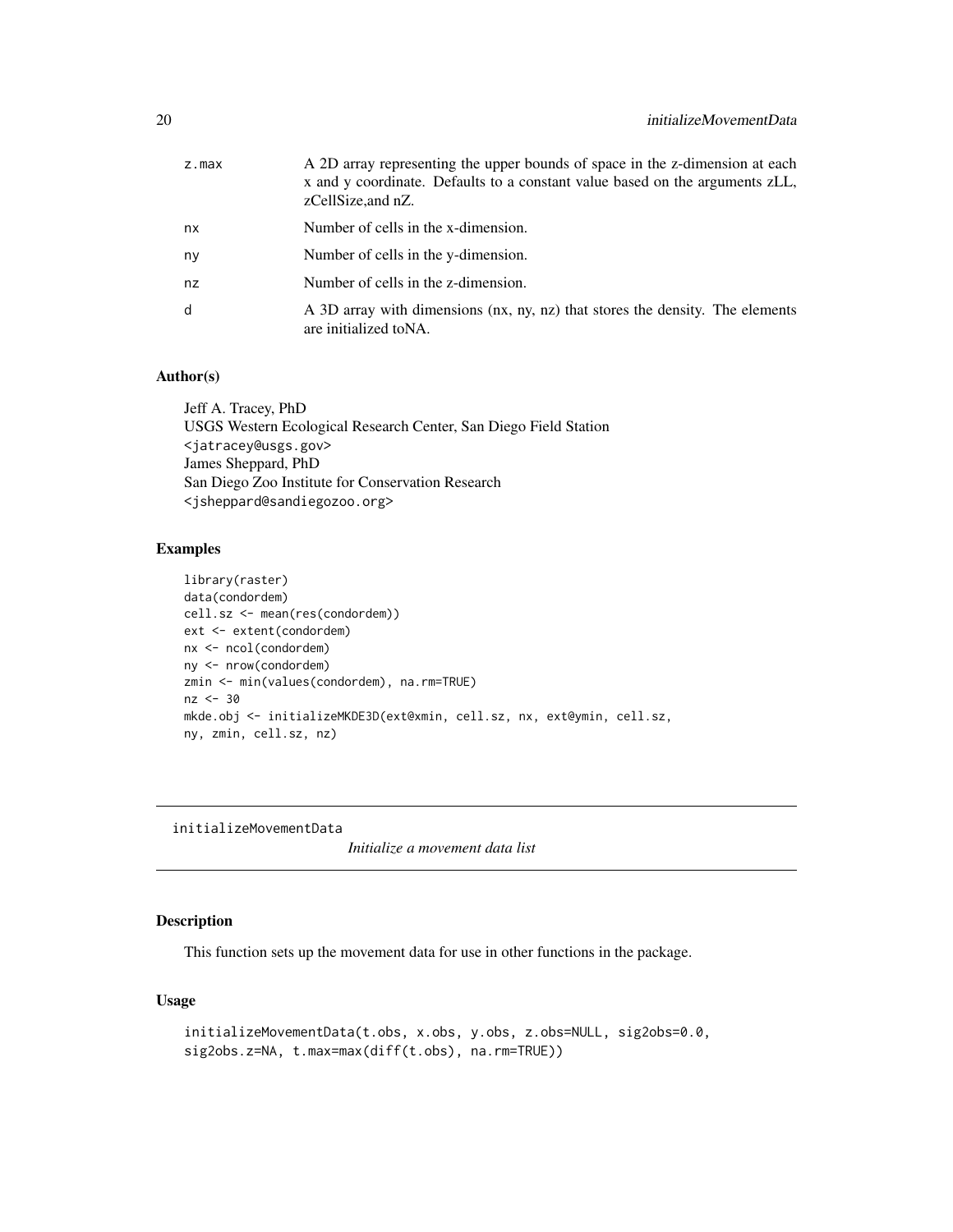## Arguments

| A vector of times at which the animal locations were observed                                             |
|-----------------------------------------------------------------------------------------------------------|
| A vector of x-coordinates at which the animal locations were observed                                     |
| A vector of y-coordinates at which the animal locations were observed                                     |
| A vector of z-coordinates at which the animal locations were observed                                     |
| Location error variance in the xy-dimensions                                                              |
| Location error variance in the z-dimension                                                                |
| The maximum time allowed between locations if the movement step is to be<br>used in computing the density |
|                                                                                                           |

## Details

If only 2D or 2.5D MKDEs are to be calculated, then z.obs and sig2obs.z do not have to be provided.

## Value

A move data object, in the form of a list, is returned.

| dimension | The spatial dimension of the movement data. If z-coordinates are passed, the<br>dimension will be 3; otherwise, the dimension will be 2.                                                                                                                                                                                                                 |
|-----------|----------------------------------------------------------------------------------------------------------------------------------------------------------------------------------------------------------------------------------------------------------------------------------------------------------------------------------------------------------|
| t.obs     | Times of the animal locations.                                                                                                                                                                                                                                                                                                                           |
| x.obs     | x-coordinates of the animal locations.                                                                                                                                                                                                                                                                                                                   |
| y.obs     | y-coordinates of the animal locations.                                                                                                                                                                                                                                                                                                                   |
| z.obs     | z-coordinates of the animal locations.                                                                                                                                                                                                                                                                                                                   |
| a.obs     | Altitude of the animal; that is, its z-coordinate minus the lower bound on the<br>z-coordinate at the corresponding xy-coordinates of the animal location.                                                                                                                                                                                               |
| use.obs   | A logical array that indicates whether each location should be used in the MKDE<br>calculations. By default these values are set to TRUE.                                                                                                                                                                                                                |
| $t$ . max | The maximum time allowed between locations if the movement step is to be<br>used in computing the density                                                                                                                                                                                                                                                |
| sig2xy    | A vector of movemenet variance paramters for the xy-dimensions, with NAs as<br>placeholders. The functions estVarMKDE is provided to estimate these param-<br>eters, or they can be set manually to allow for different movement variances for<br>each move step.                                                                                        |
| sig2z     | A vector of movemenet variance paramters for the z-dimension, with NAs as<br>placeholders. The functions estVarMKDE is provided to estimate these param-<br>eters, or they can be set manually to allow for different movement variances for<br>each move step.                                                                                          |
| sig2obs   | A vector of variances for the location observation error in the xy-dimensions. If<br>only one value is provided for the variance parameters, the value is repeated to<br>form a vector with one element for each location. Otherwise, a vector of location<br>error variances can be passed to allow for different errors for each observed<br>location. |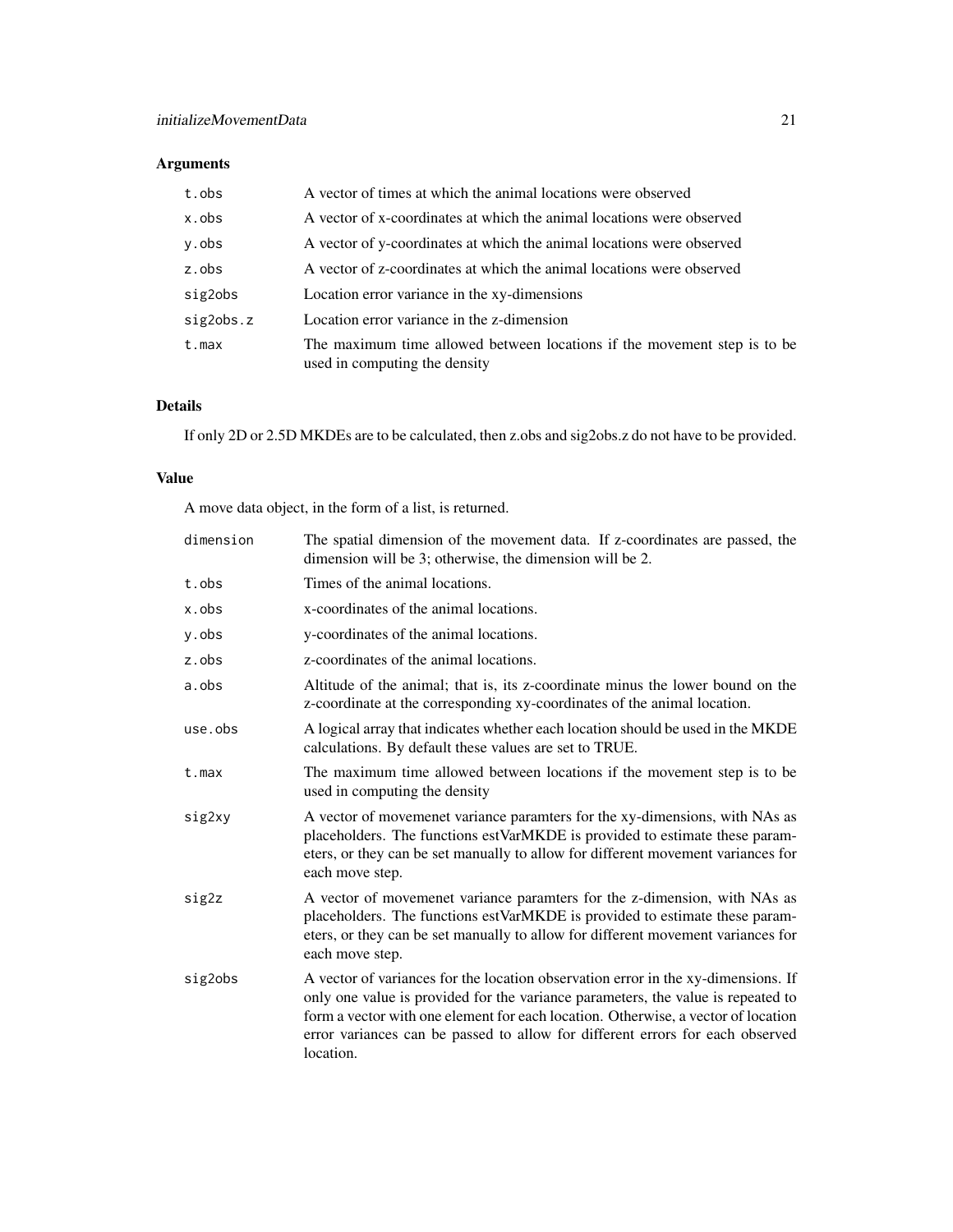<span id="page-21-0"></span>sig2obs.z A vector of variances for the location observation error in the z-dimension. If only one value is provided for the variance parameters, the value is repeated to form a vector with one element for each location. Otherwise, a vector of location error variances can be passed to allow for different errors for each observed location.

### Author(s)

Jeff A. Tracey, PhD USGS Western Ecological Research Center, San Diego Field Station <jatracey@usgs.gov> James Sheppard, PhD San Diego Zoo Institute for Conservation Research <jsheppard@sandiegozoo.org>

### Examples

data(condor) mv.dat <- initializeMovementData(condor\$time, condor\$x, condor\$y, z.obs=condor\$z, 65.0, 25.0, sig2obs.z=81.0)

mkde2Dgrid *Movement-based kernel density estimate (MKDE) in 2D using Rcpp*

### **Description**

Provides a function for 2-dimensional MKDEs.

### Usage

mkde2Dgrid(mkde.obj, move.dat, t.step, d.thresh)

## Arguments

| mkde.obj | A 2D or 2.5D MKDE object   |
|----------|----------------------------|
| move.dat | A move data object         |
| t.step   | An integration time step   |
| d.thresh | A kernel density threshold |

### Details

This is lower-level function that call the C++ function. for estimating the movement-based density in 2D. In practice, users should call initializeDensity.

The argument d.thresh is a univariate probability density beyond which the kernel contribution to the overall MKDE is assumed to be negligible. Usually this is set at a very small value and is used to prevent calculations from being performed in cells to which the kernel makes a negligible contribution.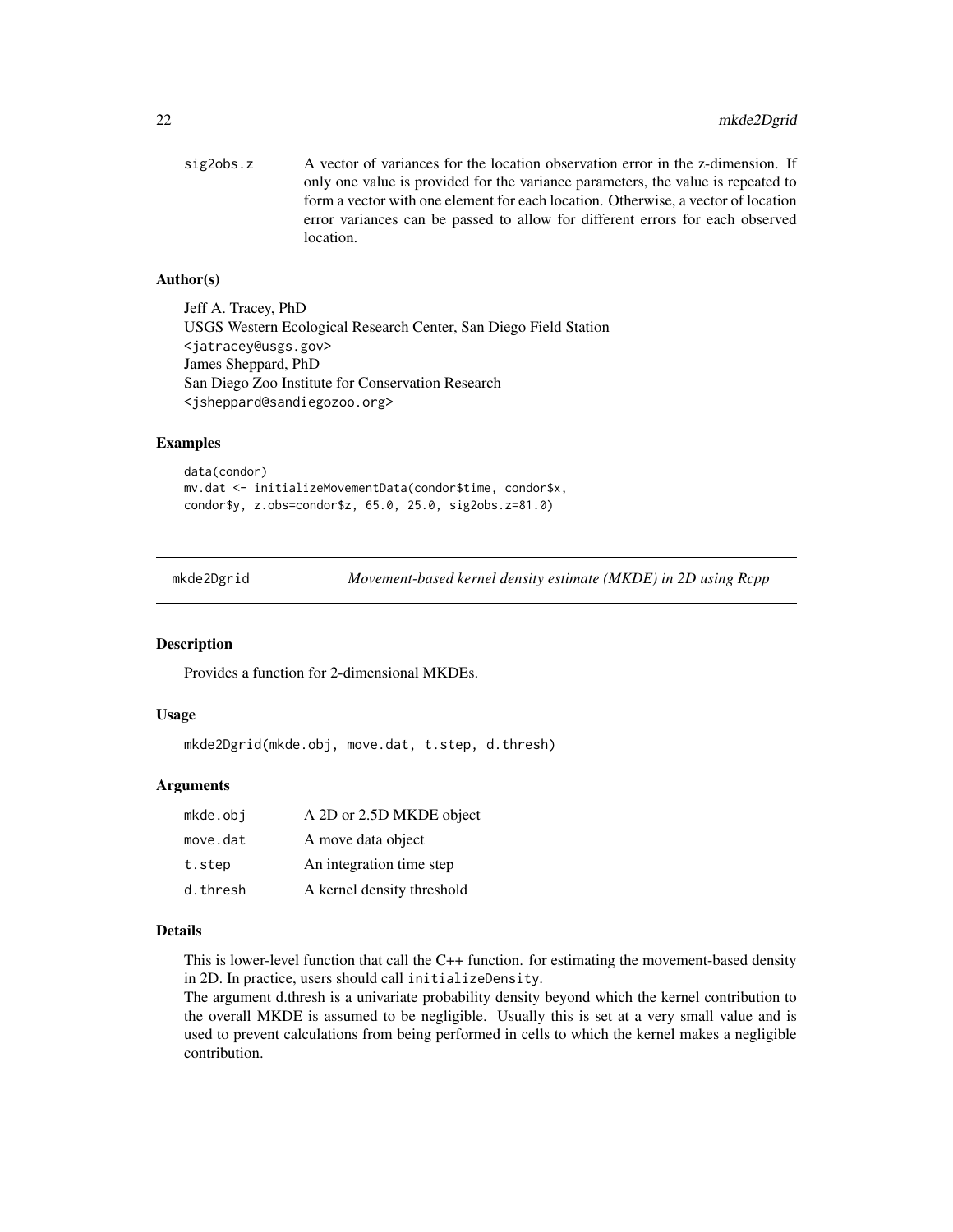## <span id="page-22-0"></span>Value

An array whose elements are the estimated utilization probabilities for each cell.

### Author(s)

Jeff A. Tracey, PhD USGS Western Ecological Research Center, San Diego Field Station <jatracey@usgs.gov> James Sheppard, PhD San Diego Zoo Institute for Conservation Research <jsheppard@sandiegozoo.org> Robert Sinkovits, PhD San Diego Supercomputer Center <sinkovit@sdsc.edu > Glenn Lockwood, PhD San Diego Supercomputer Center <glock@sdsc.edu> Jun Zhu, PhD University of Wisconsin-Madison <jzhu@stat.wisc.edu>

## Examples

```
library(raster)
data(panda)
mv.dat <- initializeMovementData(panda$time, panda$x,
panda$y, t.max=185.0, sig2obs=25.0)
mv.dat <- initializeMovementData(panda$time, panda$x, panda$y,
sig2obs=25.0, t.max=185.0)
data(pandadem)
cell.sz <- mean(res(pandadem))
ext <- extent(pandadem)
nx <- ncol(pandadem)
ny <- nrow(pandadem)
mkde.obj <- initializeMKDE2D(ext@xmin, cell.sz, nx, ext@ymin, cell.sz, ny)
res <- mkde2Dgrid(mkde.obj, mv.dat, 10.0, 1e-20)
```
mkde2Dinteraction *Probability of 2D spatial-temporal interaction.*

## **Description**

Probability of 2D spatial-temporal interaction.

## Usage

```
mkde2Dinteraction(mkde.obj, move.dat0, move.dat1, t.step, d.thresh)
```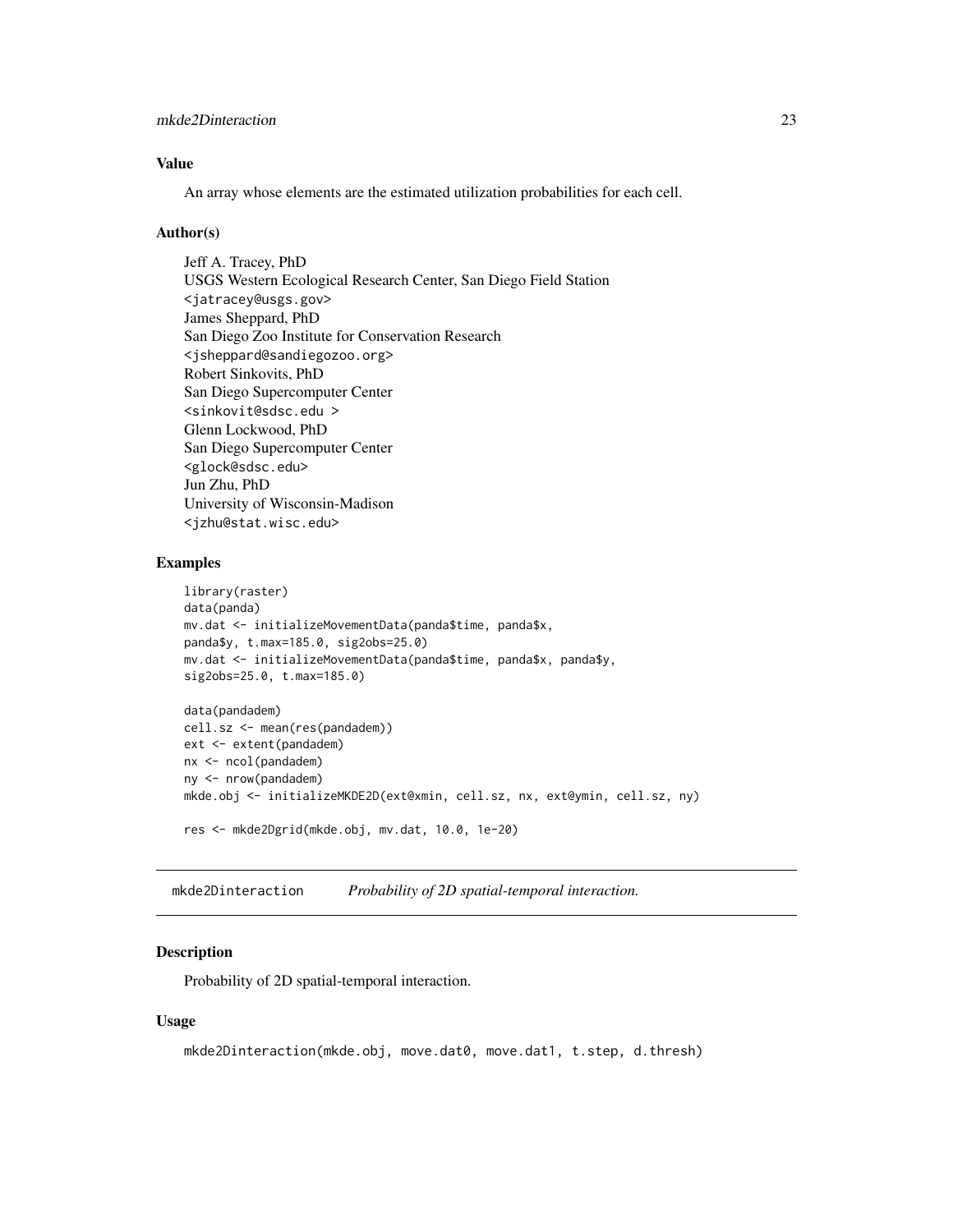### **Arguments**

| mkde.obj  | An MKDE object created with initialize2DMKDE                                                           |
|-----------|--------------------------------------------------------------------------------------------------------|
| move.dat0 | A move data object for the first individual created with initialize Movement Data                      |
| move.dat1 | A move data object for the second individual created with initialize Movement Data                     |
| t.step    | A time step used for numerical integration over the movement trajectory                                |
| d.thresh  | The value of the kernel below which its contibrution to the overal density is<br>considered negligible |

## Details

This function assumes that the two individual animals were observed at the same times. The cell values returned in the mkde.obj can be summed to obtain a global measure of spatio-temporal interaction.

### Value

Returns a list with the following elements:

| mkde.obi  | An updated MKDE object containing the cell-level Bhattachary a coefficients    |
|-----------|--------------------------------------------------------------------------------|
| move.dat0 | A move data object for the first individuals with updated variance parameters  |
| move.dat1 | A move data object for the second individuals with updated variance parameters |

## Author(s)

Jeff A. Tracey, PhD USGS Western Ecological Research Center, San Diego Field Station <jatracey@usgs.gov> James Sheppard, PhD San Diego Zoo Institute for Conservation Research <jsheppard@sandiegozoo.org> Jun Zhu, PhD University of Wisconsin-Madison <jzhu@stat.wisc.edu>

### Examples

```
library(raster)
data(panda)
mv.dat0 <- initializeMovementData(panda$time, panda$x, panda$y,
sig2obs=25.0, t.max=185.0)
n <- nrow(panda)
v <- 20.0 # increase from 0 to increase difference
mv.dat1 <- initializeMovementData(panda$time, panda$x+rnorm(n, 0, v),
panda$y+rnorm(n, 0, v), sig2obs=25.0, t.max=185.0)
```
data(pandadem) cell.sz <- mean(res(pandadem))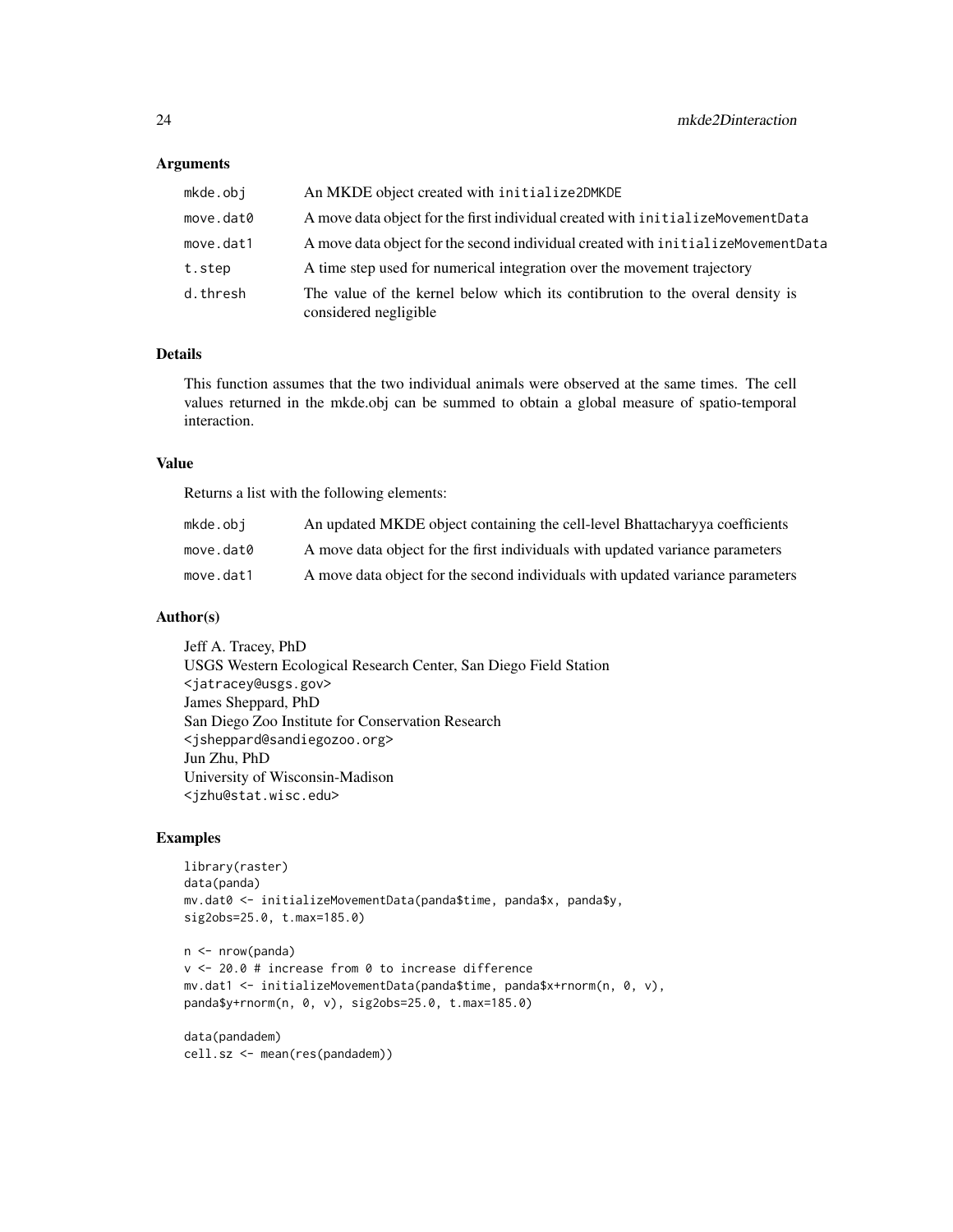## <span id="page-24-0"></span>mkde3Dgrid 25

```
ext <- extent(pandadem)
nx <- ncol(pandadem)
ny <- nrow(pandadem)
mkde.obj <- initializeMKDE2D(ext@xmin, cell.sz, nx, ext@ymin, cell.sz,
ny)
res <- mkde2Dinteraction(mkde.obj, mv.dat0, mv.dat1, 10.0, 1e-20)
mkde.obj <- res$mkde.obj
mv.dat0 <- res$move.dat0
mv.dat1 <- res$move.dat1
```
mkde3Dgrid *Movement-based kernel density estimate (MKDE) in 3D using Rcpp*

### Description

Provides a function for 3-dimensional MKDEs.

### Usage

```
mkde3Dgrid(mkde.obj, move.dat, t.step, d.thresh)
```
## Arguments

| mkde.obj | A 3D MKDE object           |
|----------|----------------------------|
| move.dat | A move data object         |
| t.step   | An integration time step   |
| d.thresh | A kernel density threshold |

### Details

This is lower-level function that call the C++ function. for estimating the movement-based density in 3D. In practice, users should call initializeDensity.

The argument d.thresh is a univariate probability density beyond which the kernel contribution to the overall MKDE is assumed to be negligible. Usually this is set at a very small value and is used to prevent calculations from being performed in cells to which the kernel makes a negligible contribution.

## Value

An array whose elements are the estimated utilization probabilities for each voxel.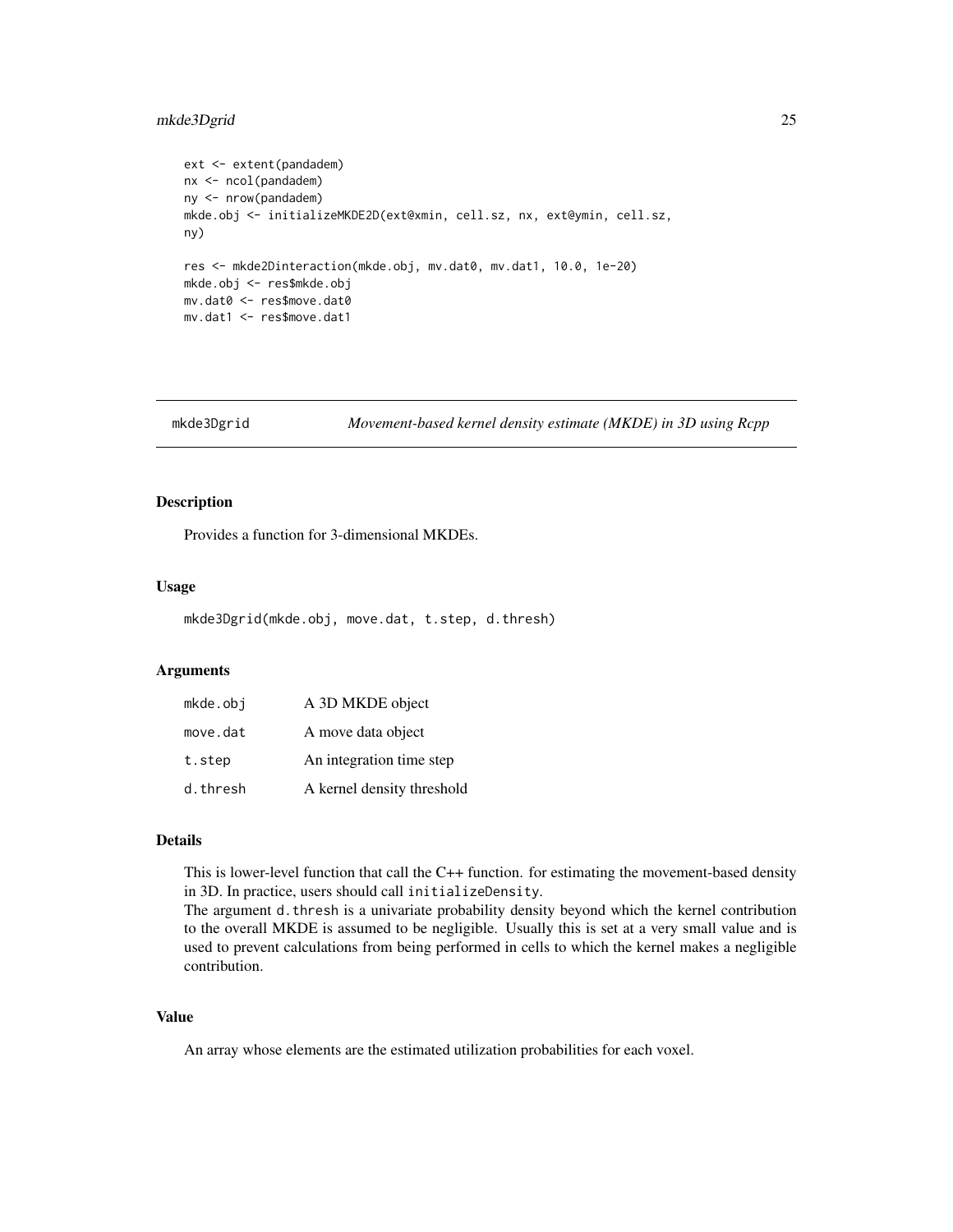## Author(s)

Jeff A. Tracey, PhD USGS Western Ecological Research Center, San Diego Field Station <jatracey@usgs.gov> James Sheppard, PhD San Diego Zoo Institute for Conservation Research <jsheppard@sandiegozoo.org> Robert Sinkovits, PhD San Diego Supercomputer Center <sinkovit@sdsc.edu > Glenn Lockwood, PhD San Diego Supercomputer Center <glock@sdsc.edu> Jun Zhu, PhD University of Wisconsin-Madison <jzhu@stat.wisc.edu>

### Examples

```
library(raster)
data(condor)
condor <- condor[1:10,] # simply to make example run more quickly
mv.dat <- initializeMovementData(condor$time, condor$x, condor$y,
z.obs=condor$z, sig2obs=25.0, sig2obs.z=81.0, t.max=65.0)
data(condordem120)
cell.sz <- mean(res(condordem120))
ext <- extent(condordem120)
nx <- ncol(condordem120)
ny <- nrow(condordem120)
nz <- ceiling(3000.0/cell.sz)
mkde.obj <- initializeMKDE3D(ext@xmin, cell.sz, nx, ext@ymin, cell.sz,
ny, 0.0, cell.sz, nz)
```
res <- mkde3Dgrid(mkde.obj, mv.dat, 5.0, 1e-20)

mkde3Dinteraction *Probability of 3D spatial-temporal interaction.*

### Description

Metric of 3D spatial-temporal interaction.

### Usage

```
mkde3Dinteraction(mkde.obj, move.dat0, move.dat1, t.step, d.thresh)
```
<span id="page-25-0"></span>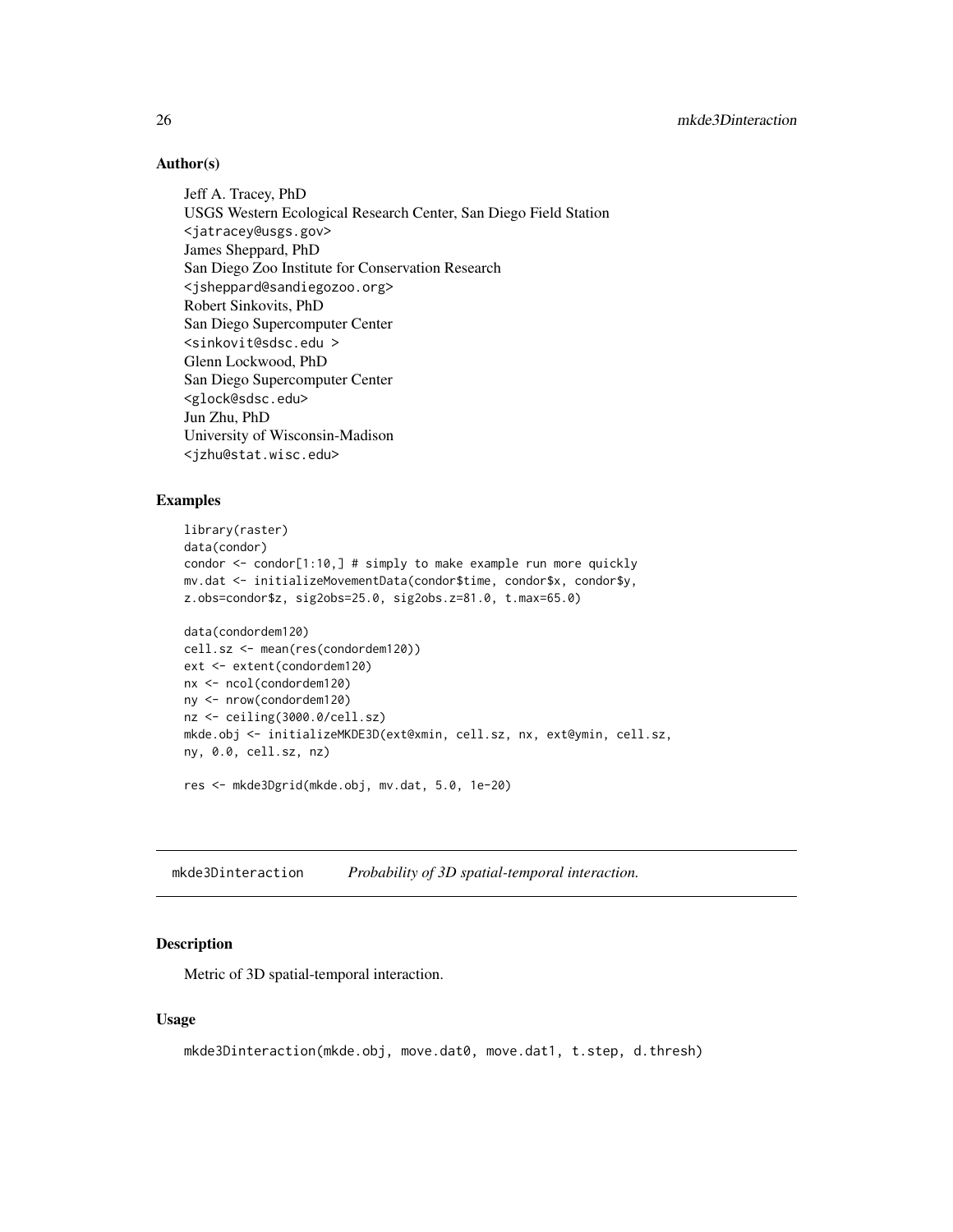### **Arguments**

| mkde.obj  | An MKDE object created with initialize3DMKDE                                                           |
|-----------|--------------------------------------------------------------------------------------------------------|
| move.dat0 | A move data object for the first individual created with initialize Movement Data                      |
| move.dat1 | A move data object for the second individual created with initialize Movement Data                     |
| t.step    | A time step used for numerical integration over the movement trajectory                                |
| d.thresh  | The value of the kernel below which its contibrution to the overal density is<br>considered negligible |

## Details

This function assumes that the two individual animals were observed at the same times. The voxel values returned in the mkde.obj can be summed to obtain a global measure of spatio-temporal interaction.

### Value

Returns a list with the following elements:

| mkde.obi  | An updated MKDE object containing the voxel-level Bhattachary va coefficients  |
|-----------|--------------------------------------------------------------------------------|
| move.dat0 | A move data object for the first individuals with updated variance parameters  |
| move.dat1 | A move data object for the second individuals with updated variance parameters |

## Author(s)

Jeff A. Tracey, PhD USGS Western Ecological Research Center, San Diego Field Station <jatracey@usgs.gov> James Sheppard, PhD San Diego Zoo Institute for Conservation Research <jsheppard@sandiegozoo.org> Jun Zhu, PhD University of Wisconsin-Madison <jzhu@stat.wisc.edu>

```
library(raster)
data(condor)
condor <- condor[1:4,] # simply to make example run more quickly
mv.dat0 <- initializeMovementData(condor$time, condor$x, condor$y,
z.obs=condor$z, sig2obs=25.0, sig2obs.z=81.0, t.max=65.0)
n <- nrow(condor)
v <- 20.0 # increase from 0 to increase difference between move trajectories
vz < -5.0mv.dat1 <- initializeMovementData(condor$time, condor$x+rnorm(n, 0, v),
condor$y+rnorm(n, 0, v), z.obs=condor$z+rnorm(n, 0, vz), sig2obs=25.0,
sig2obs.z=81.0, t.max=65.0)
```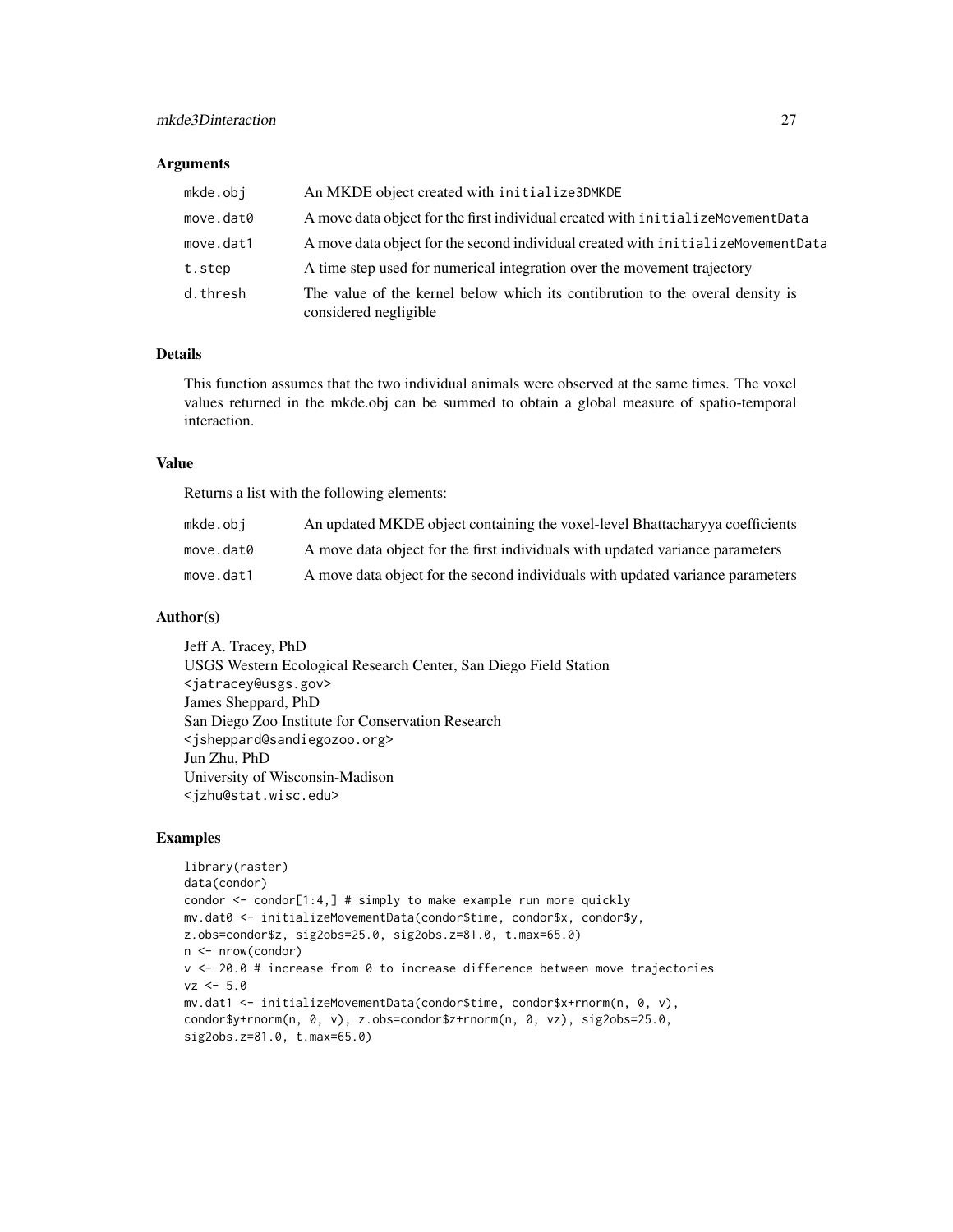```
data(condordem120)
# next two lines reduce extent of 2D space to speed execution of example
tmp <- extent(c(range(condor$x) + c(-100, 100), range(condor$y) + c(-100, 100)))
condordem120 <- crop(condordem120, tmp)
cell.sz <- mean(res(condordem120))
ext <- extent(condordem120)
nx <- ncol(condordem120)
ny <- nrow(condordem120)
nz <- ceiling(3000.0/cell.sz)
mkde.obj <- initializeMKDE3D(ext@xmin, cell.sz, nx, ext@ymin, cell.sz,
ny, 0.0, cell.sz, nz)
res <- mkde3Dinteraction(mkde.obj, mv.dat0, mv.dat1, 10.0, 1e-20)
mkde.obj <- res$mkde.obj
mv.dat0 <- res$move.dat0
mv.dat1 <- res$move.dat1
```
### mkdeToRaster *MKDE to RasterLayer or RasterStack*

## **Description**

Converts an MKDE into a RasterLayer or RasterStack so that raster package functions can be used.

## Usage

```
mkdeToRaster(mkde.obj)
```
### Arguments

mkde.obj A 2D, 2.5D, or 3D MKDE object created with initialize2DMKDE or initialize3DMKDE and density initialized with initializeDensity

## Details

This method converts the density array in the MKDE oject to an object of a class from the raster package. This allows the functions in the raster package to be used with the MKDEs.

### Value

If the MKDE is 2D or 2.5D, a RasterLayer object is returned. If the MKDE is 3D, a RasterStack is returned with one layer in the stack per level.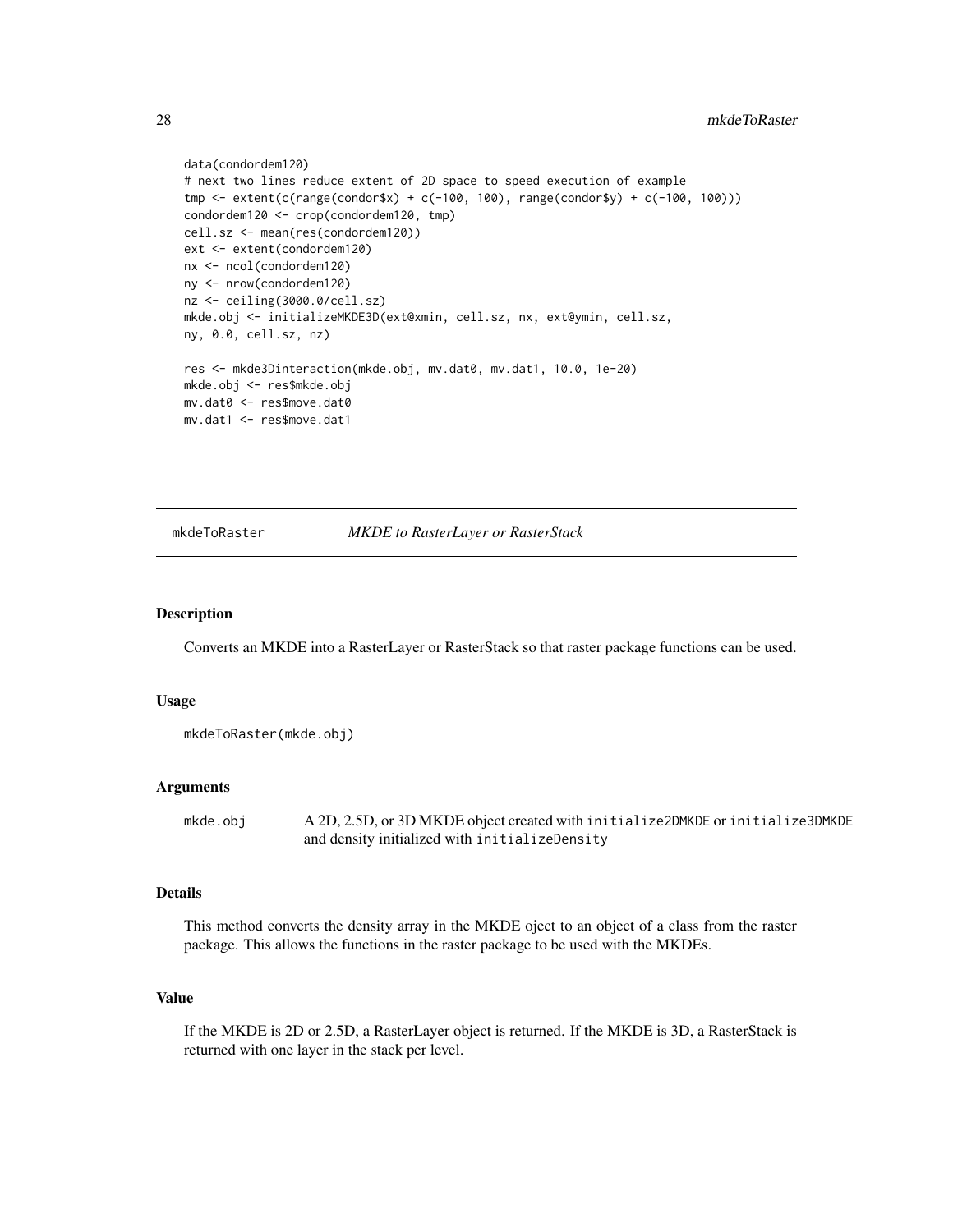### <span id="page-28-0"></span>panda 29

## Author(s)

Jeff A. Tracey, PhD USGS Western Ecological Research Center, San Diego Field Station <jatracey@usgs.gov> James Sheppard, PhD San Diego Zoo Institute for Conservation Research <jsheppard@sandiegozoo.org>

## Examples

```
## Not run:
library(raster)
# set up MKDE object
data(pandadem)
cell.sz <- mean(res(pandadem))
ext <- extent(pandadem)
nx <- ncol(pandadem)
ny <- nrow(pandadem)
mkde.obj <- initializeMKDE2D(ext@xmin, cell.sz, nx, ext@ymin, cell.sz, ny)
# set up movement data
data(panda)
mv.dat <- initializeMovementData(panda$time, panda$x, panda$y,
sig2obs=25.0, t.max=185.0)
# estimate density
dens.res <- initializeDensity(mkde.obj, mv.dat)
mkde.obj <- dens.res$mkde.obj
mv.dat <- dens.res$move.dat
mkde.rst <- mkdeToRaster(mkde.obj)
plot(mkde.rst)
## End(Not run)
```
panda *Giant panda locations*

## Description

A data frame containing giant panda location data

## Usage

data(panda)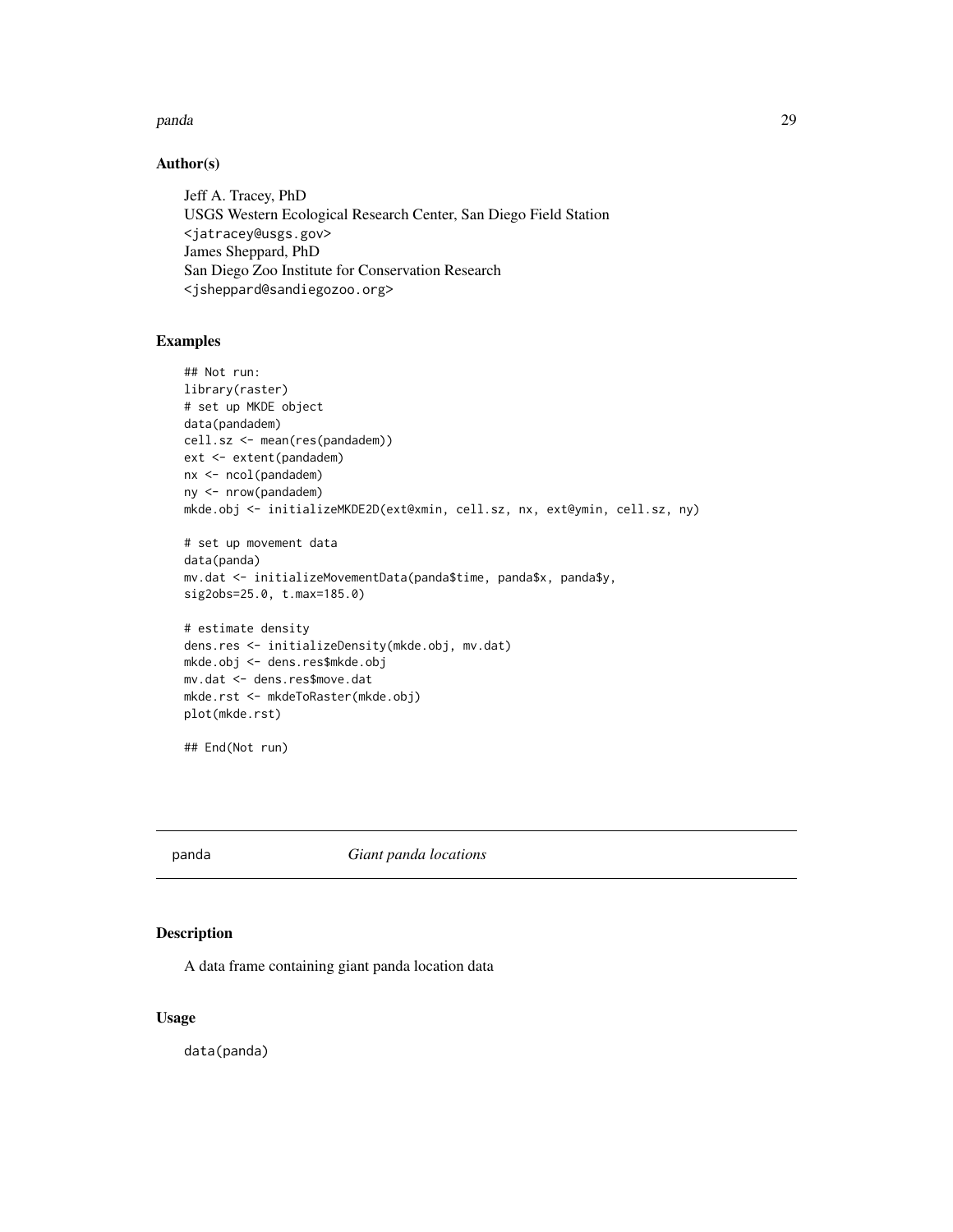### <span id="page-29-0"></span>30 pandadem

## Format

A data frame with 147 observations on the following 4 variables.

time Elapsed time in minutes

- x x-coordinate (UTM easting in meters)
- y y-coordinate (UTM northing in meters)
- z z-coordinate (height above sea level in meters)

## Details

GPS location data acquired from a wild giant panda (Ailuropoda melanoleuca) tracked by the Chinese Academy of Sciences and San Diego Zoo Global in Foping National Nature Reserve, China during August 2008 (Zhang et. al. 2012).

### Source

Giant panda (Ailuropoda melanoleuca) biotelemetry data was collected by Fuwen Wei and others of the Key Laboratory of Animal Ecology and Conservation Biology, Institute of Zoology, Chinese Academy of Science, People's Republic of China in collaboration with the San Diego Zoo Institute for Conservation Research. Giant panda research was funded by the National Natural Science Foundation of China (31230011), Wildlife Experimental Platform of Chinese Academy of Sciences, and San Diego Zoo Global.

## References

Zhang, Z., Sheppard, J.K., Swaisgood, R.R., Wang, G., Nie, Y., Wei, W., Zhao, N. & Wei, F. (2014). Ecological Scale and Seasonal Heterogeneity in the Spatial Behaviors of Giant Pandas. Integrative Zoology, 9: 46-60.

### Examples

data(panda) head(panda, 30)

pandadem *A RasterLayer containing a digital elevation model (DEM) for the panda data*

### Description

Digital elevation model of the terrain within the panda's range with a cell resolution of 30 meters (ASTER GDEM version 2, Tachikawa et. al. 2011).

### Usage

data(pandadem)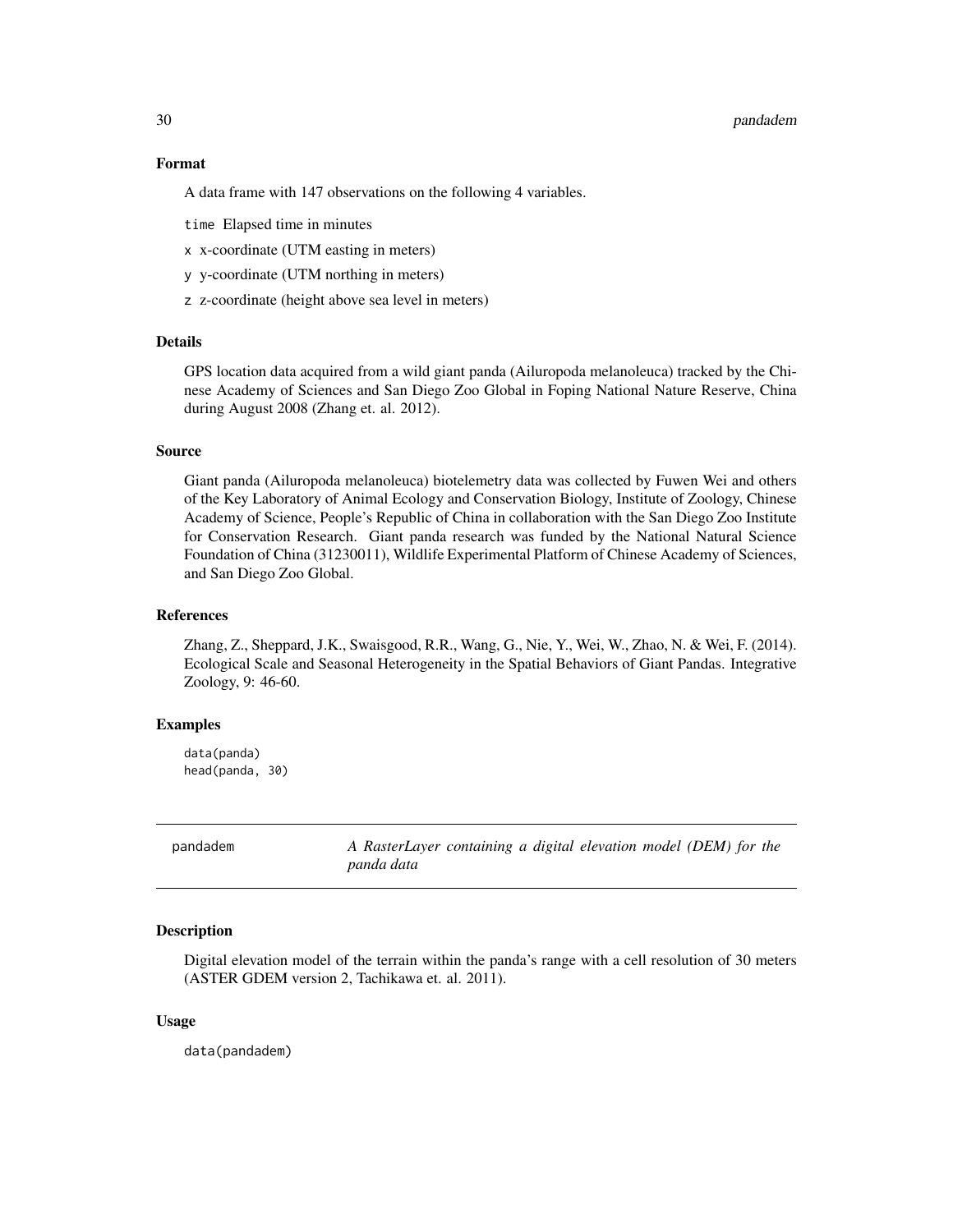## <span id="page-30-0"></span>plotMKDE 31

## Format

A raster package RasterLayer object with 58 rows, 78 columns, and a cell size of 30 by 30 meters. Each cell contains an elevation in meters.

## Source

URL: http://asterweb.jpl.nasa.gov/gdem.asp

### References

Tachikawa, T., Hato, M., Kaku, M. & Iwasaki, A. (2011). The characteristics of ASTER GDEM version 2, IGARSS.

## Examples

```
library(raster)
data(pandadem)
plot(pandadem)
```
plotMKDE *Make an image plot of an MKDE.*

### Description

Makes an image plot of an MKDE. If the MKDE is 3D, the contours will be based on the entire MKDE, but only one level indexed by z.index will be plotted.

## Usage

```
plotMKDE(mkde.obj, z.index=1, probs=c(0.99, 0.95, 0.90, 0.75, 0.5, 0.0),
cmap=rev(rainbow(length(probs)-1)), add=FALSE, ...)
```
## Arguments

| mkde.obj | A 2D, 2.5D, or 3D MKDE object created with initialize2DMKDE or initialize3DMKDE<br>and density initialized with initializeDensity |
|----------|-----------------------------------------------------------------------------------------------------------------------------------|
| z.index  | Index for the z-dimension of the density if a 3D MKDE                                                                             |
| probs    | Probabilities for image contours.                                                                                                 |
| cmap     | Color map for image plot.                                                                                                         |
| add      | FALSE to make a new plot, TRUE to add to existing plot                                                                            |
| $\cdot$  | Additional graphical parameters.                                                                                                  |
|          |                                                                                                                                   |

## Details

A plot of the density for the specified level in the z-dimension (which should be 1, the defaul value, for a 2D or 2.5D MKDE) is generated.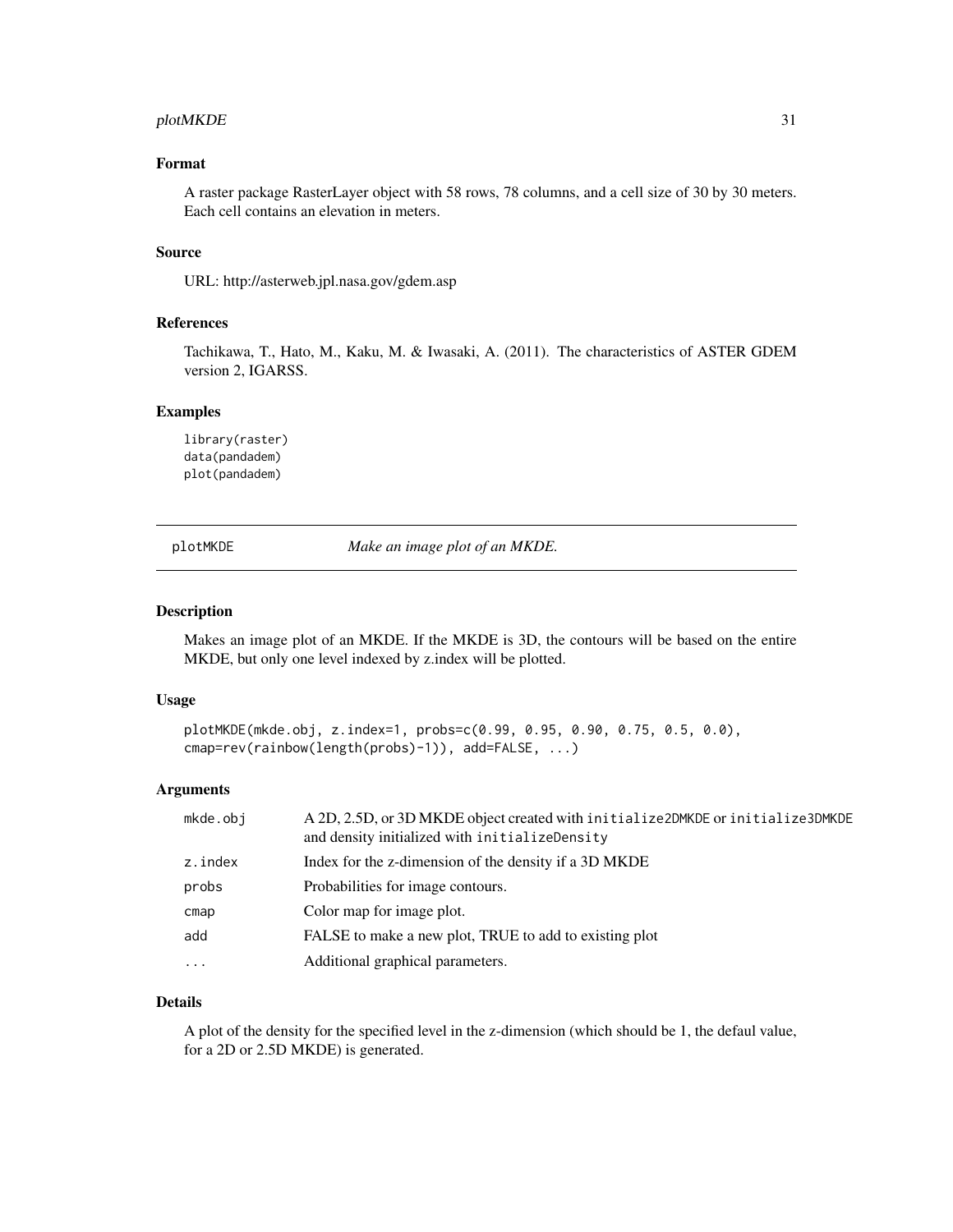## <span id="page-31-0"></span>Value

No value is returned.

## Author(s)

Jeff A. Tracey, PhD USGS Western Ecological Research Center, San Diego Field Station <jatracey@usgs.gov> James Sheppard, PhD San Diego Zoo Institute for Conservation Research <jsheppard@sandiegozoo.org>

## Examples

```
library(raster)
data(pandadem)
cell.sz <- 0.25*mean(res(pandadem))
ext <- extent(pandadem)
nx <- 4*ncol(pandadem)
ny <- 4*nrow(pandadem)
mkde.obj <- initializeMKDE2D(ext@xmin, cell.sz, nx, ext@ymin, cell.sz,
ny)
# set up movement data
data(panda)
mv.dat <- initializeMovementData(panda$time, panda$x, panda$y,
sig2obs=25.0, t.max=185.0)
# estimate density
dens.res <- initializeDensity(mkde.obj, mv.dat)
mkde.obj <- dens.res$mkde.obj
mv.dat <- dens.res$move.dat
plotMKDE(mkde.obj)
```
setMaximumZfromConstant

*Initialize maximum allowable z-axis coordinates to a constant value.*

## Description

Set the upper bounds in the z-dimension for each location in the x and y dimensions to a constant value.

## Usage

setMaximumZfromConstant(mkde.obj, val)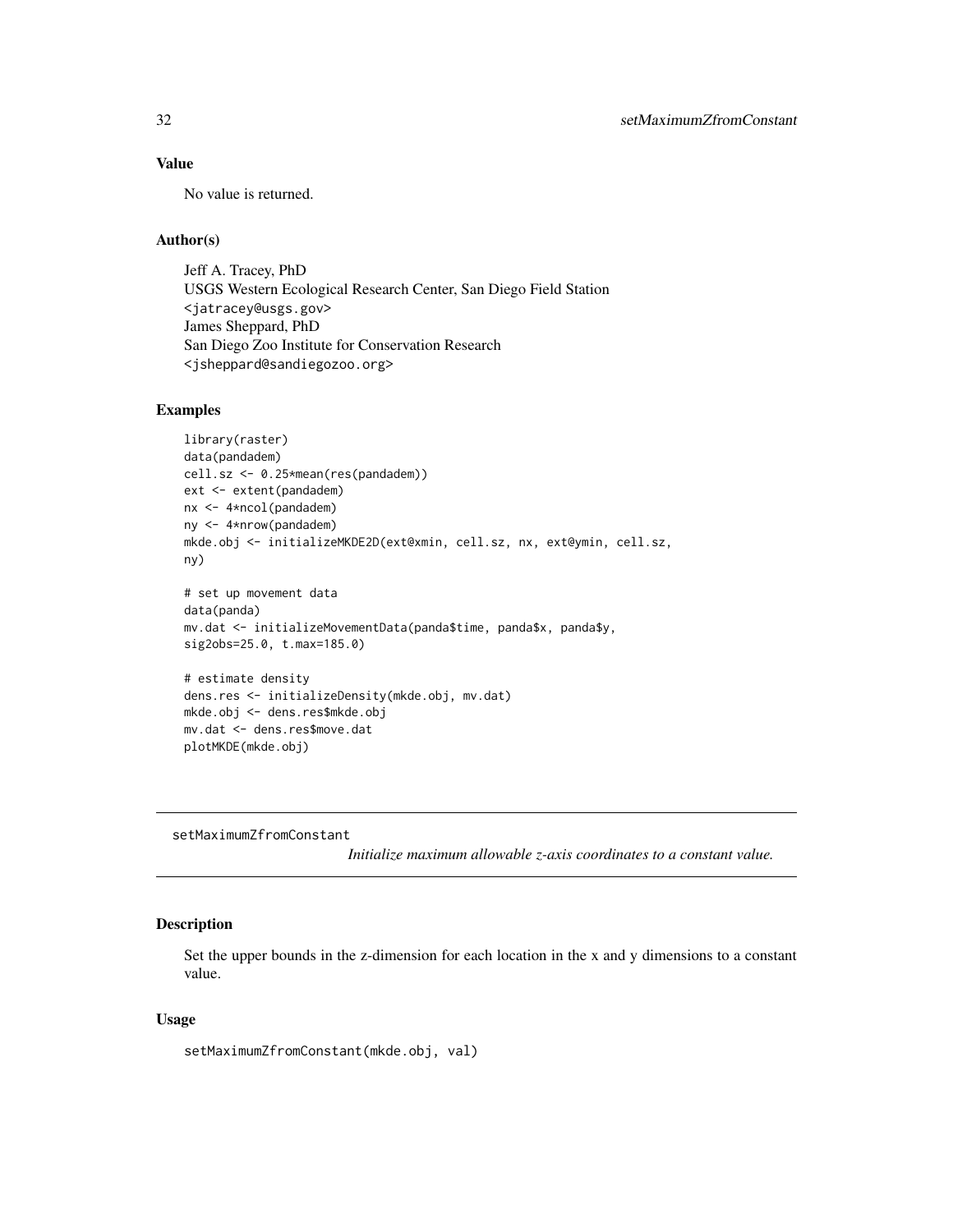## <span id="page-32-0"></span>Arguments

| mkde.obi | 2D or 3D MKDE object created with initialize3DMKDE or initialize3DMKDE,<br>respectively          |
|----------|--------------------------------------------------------------------------------------------------|
| val      | The value at which the upper bound should be set for all locations in the x and<br>y dimensions. |

## Details

Obviously, the upper bound must be greater than the lower bound.

## Value

An updated MKDE list object is returned.

## Author(s)

Jeff A. Tracey, PhD USGS Western Ecological Research Center, San Diego Field Station <jatracey@usgs.gov> James Sheppard, PhD San Diego Zoo Institute for Conservation Research <jsheppard@sandiegozoo.org>

### Examples

```
library(raster)
data(dugongdem)
cell.sz <- mean(res(dugongdem))
ext <- extent(dugongdem)
nx <- ncol(dugongdem)
ny <- nrow(dugongdem)
mkde.obj <- initializeMKDE3D(ext@xmin, cell.sz, nx, ext@ymin, cell.sz,
ny, min(values(dugongdem), na.rm=TRUE), 50.0, 15)
mkde.obj <- setMaximumZfromConstant(mkde.obj, 100.0)
```
setMaximumZfromRaster *Initialize maximum z-axis value from a raster*

### Description

Set the upper bounds in the z-dimension for each location in the x and y dimensions from a raster.

## Usage

```
setMaximumZfromRaster(mkde.obj, raster.layer)
```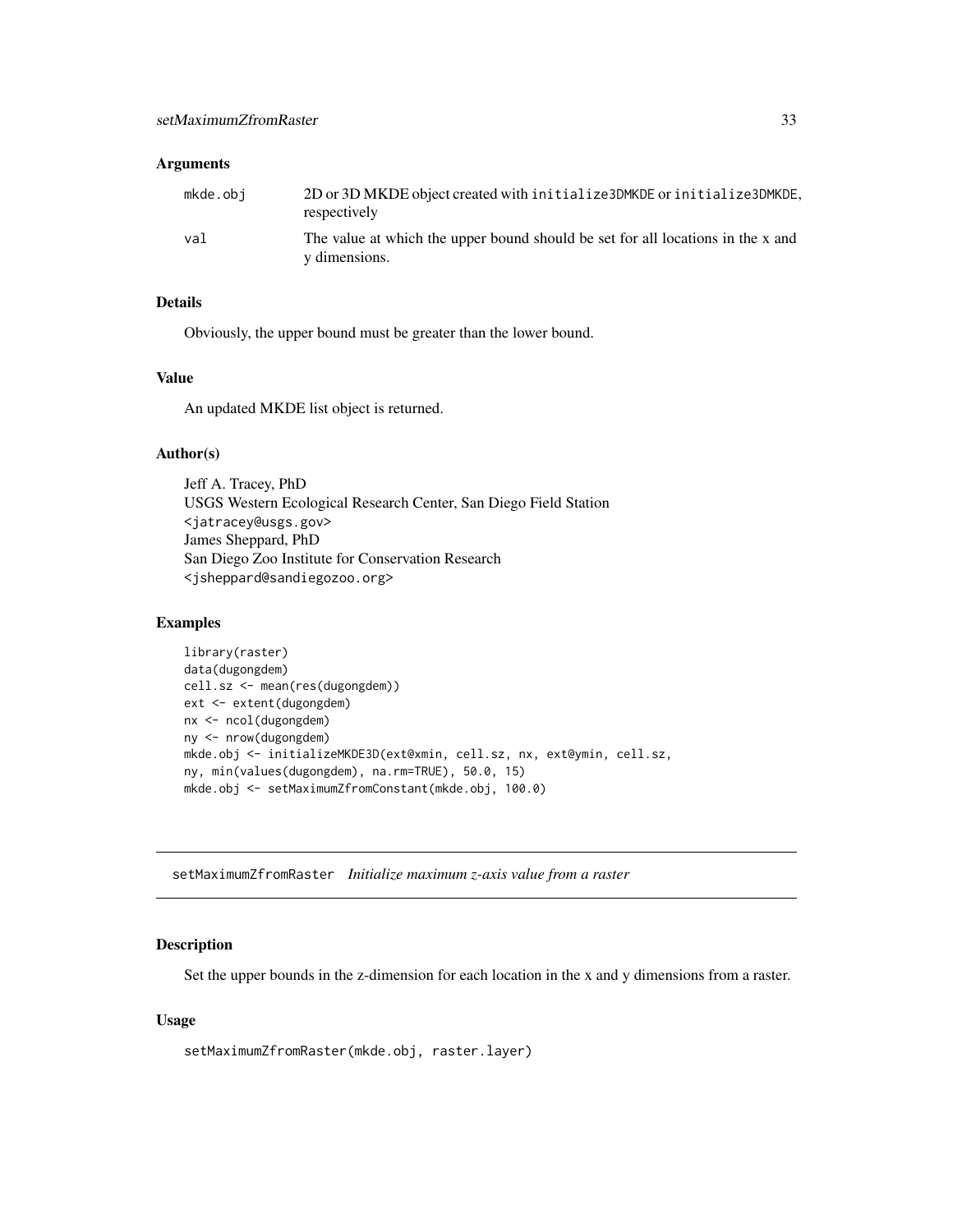### <span id="page-33-0"></span>**Arguments**

| mkde.obi     | 2D or 3D MKDE object created with initialize 3DMKDE or initialize 3DMKDE,<br>respectively                    |
|--------------|--------------------------------------------------------------------------------------------------------------|
| raster.laver | A RasterLayer object representing the lower bounds of the space the animal may<br>occupy in the z-dimension. |

## Details

This function sets the upper bounds of the space the animal may occupy in the z-dimension. For example, the ascii.raster.filez argument may represent a raster for elevation for subterranean animals, or other surface.

## Value

An updated MKDE list object is returned.

### Author(s)

Jeff A. Tracey, PhD USGS Western Ecological Research Center, San Diego Field Station <jatracey@usgs.gov> James Sheppard, PhD San Diego Zoo Institute for Conservation Research <jsheppard@sandiegozoo.org>

## Examples

```
library(raster)
data(dugongdem)
cell.sz <- mean(res(dugongdem))
ext <- extent(dugongdem)
nx <- ncol(dugongdem)
ny <- nrow(dugongdem)
mkde.obj <- initializeMKDE3D(ext@xmin, cell.sz, nx, ext@ymin, cell.sz,
ny, min(values(dugongdem), na.rm=TRUE), 50.0, 15)
mkde.obj <- setMaximumZfromRaster(mkde.obj, dugongdem)
```
setMinimumZfromConstant

*Set minimum z-axis value to a constant.*

## Description

Set the lower bounds in the z-dimension for each location in the x and y dimensions to a constant value.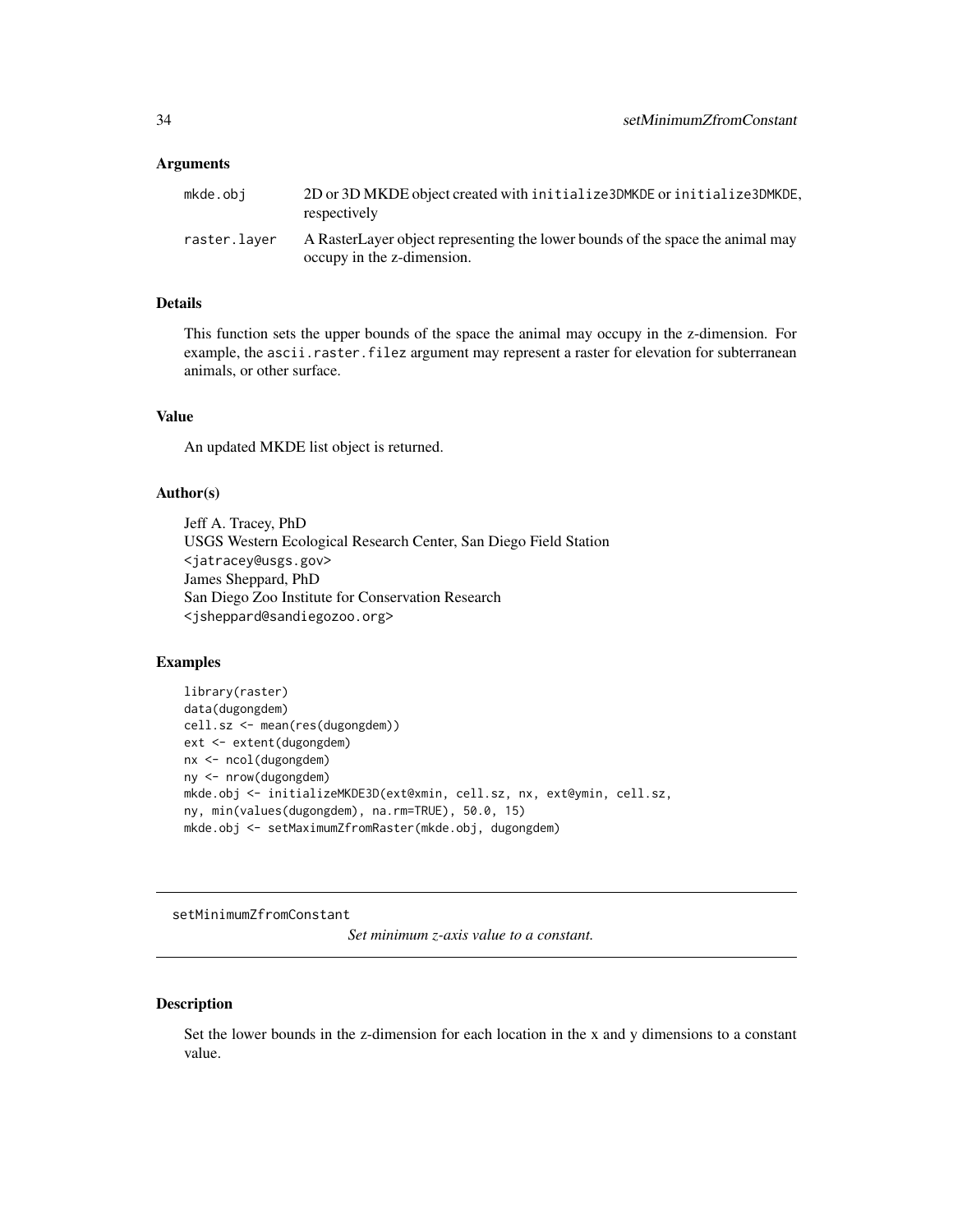## <span id="page-34-0"></span>Usage

setMinimumZfromConstant(mkde.obj, val)

## Arguments

| mkde.obi | 2D or 3D MKDE object created with initialize 3DMKDE or initialize 3DMKDE,<br>respectively        |
|----------|--------------------------------------------------------------------------------------------------|
| val      | The value at which the lower bound should be set for all locations in the x and y<br>dimensions. |

## Details

Obviously, the lower bound must be less than the upper bound.

## Value

An updated MKDE list object is returned.

## Author(s)

Jeff A. Tracey, PhD USGS Western Ecological Research Center, San Diego Field Station <jatracey@usgs.gov> James Sheppard, PhD San Diego Zoo Institute for Conservation Research <jsheppard@sandiegozoo.org>

### Examples

```
library(raster)
data(dugongdem)
cell.sz <- mean(res(dugongdem))
ext <- extent(dugongdem)
nx <- ncol(dugongdem)
ny <- nrow(dugongdem)
mkde.obj <- initializeMKDE3D(ext@xmin, cell.sz, nx, ext@ymin, cell.sz,
ny, min(values(dugongdem), na.rm=TRUE), 50.0, 15)
mkde.obj <- setMinimumZfromConstant(mkde.obj, -20.0)
```
setMinimumZfromRaster *Set minimum z-axis values from a raster*

## Description

Set the lower bounds in the z-dimension for each location in the x and y dimensions from a raster.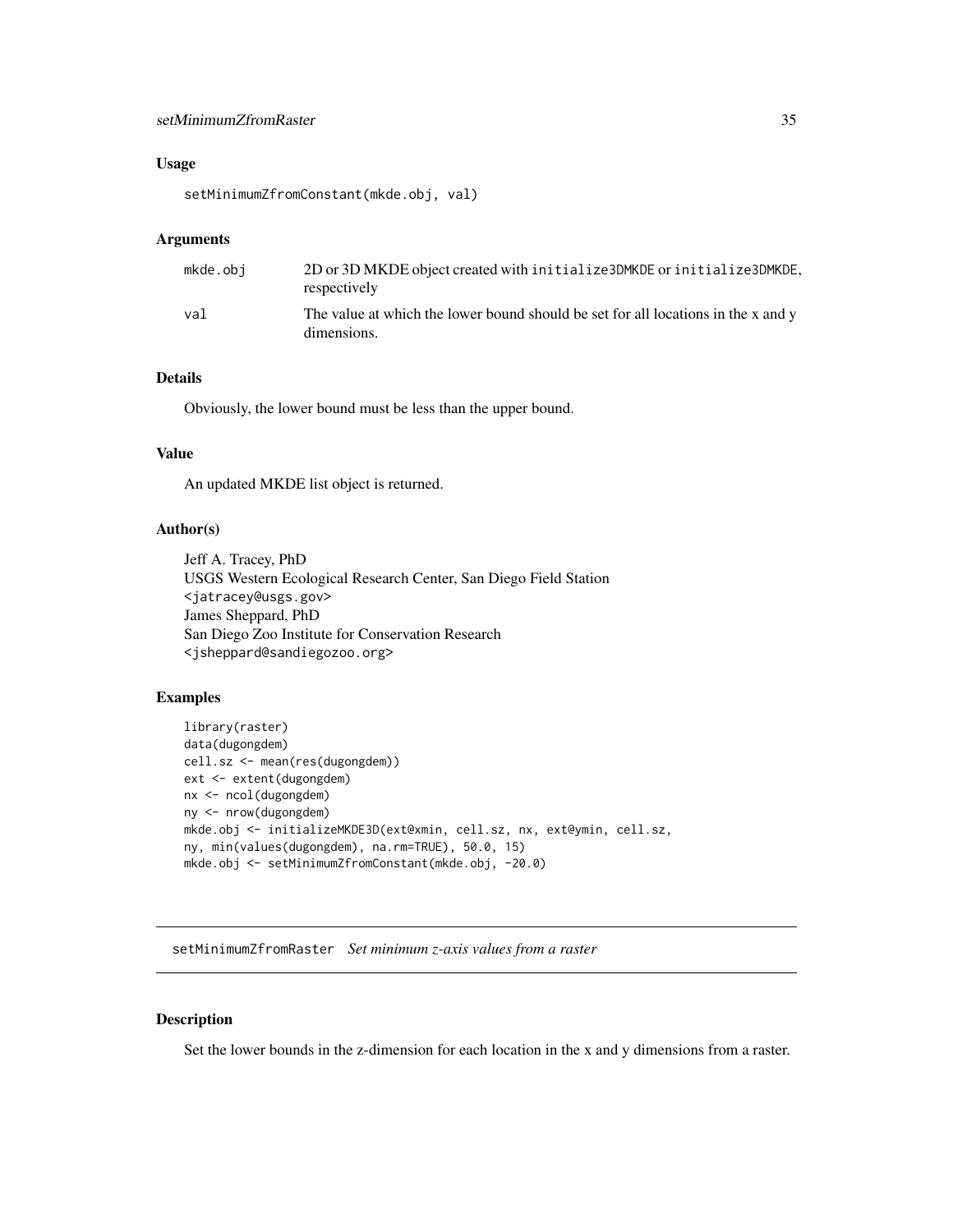setMinimumZfromRaster(mkde.obj, raster.layer)

## Arguments

| mkde.obi     | A 2D or 3D MKDE object created with initialize 3DMKDE or initialize 3DMKDE,<br>respectively                  |
|--------------|--------------------------------------------------------------------------------------------------------------|
| raster.layer | A RasterLayer object representing the lower bounds of the space the animal may<br>occupy in the z-dimension. |

### Details

This function sets the lower bounds of the space the animal may occupy in the z-dimension. For example, the ascii.raster.file argument may represent a raster for elevation, depth of the sea floor, or other surface.

## Value

An updated MKDE list object is returned.

### Author(s)

Jeff A. Tracey, PhD USGS Western Ecological Research Center, San Diego Field Station <jatracey@usgs.gov> James Sheppard, PhD San Diego Zoo Institute for Conservation Research <jsheppard@sandiegozoo.org>

```
library(raster)
data(dugongdem)
cell.sz <- mean(res(dugongdem))
ext <- extent(dugongdem)
nx <- ncol(dugongdem)
ny <- nrow(dugongdem)
mkde.obj <- initializeMKDE3D(ext@xmin, cell.sz, nx, ext@ymin, cell.sz,
ny, min(values(dugongdem), na.rm=TRUE), 50.0, 15)
mkde.obj <- setMinimumZfromRaster(mkde.obj, dugongdem-20.0)
```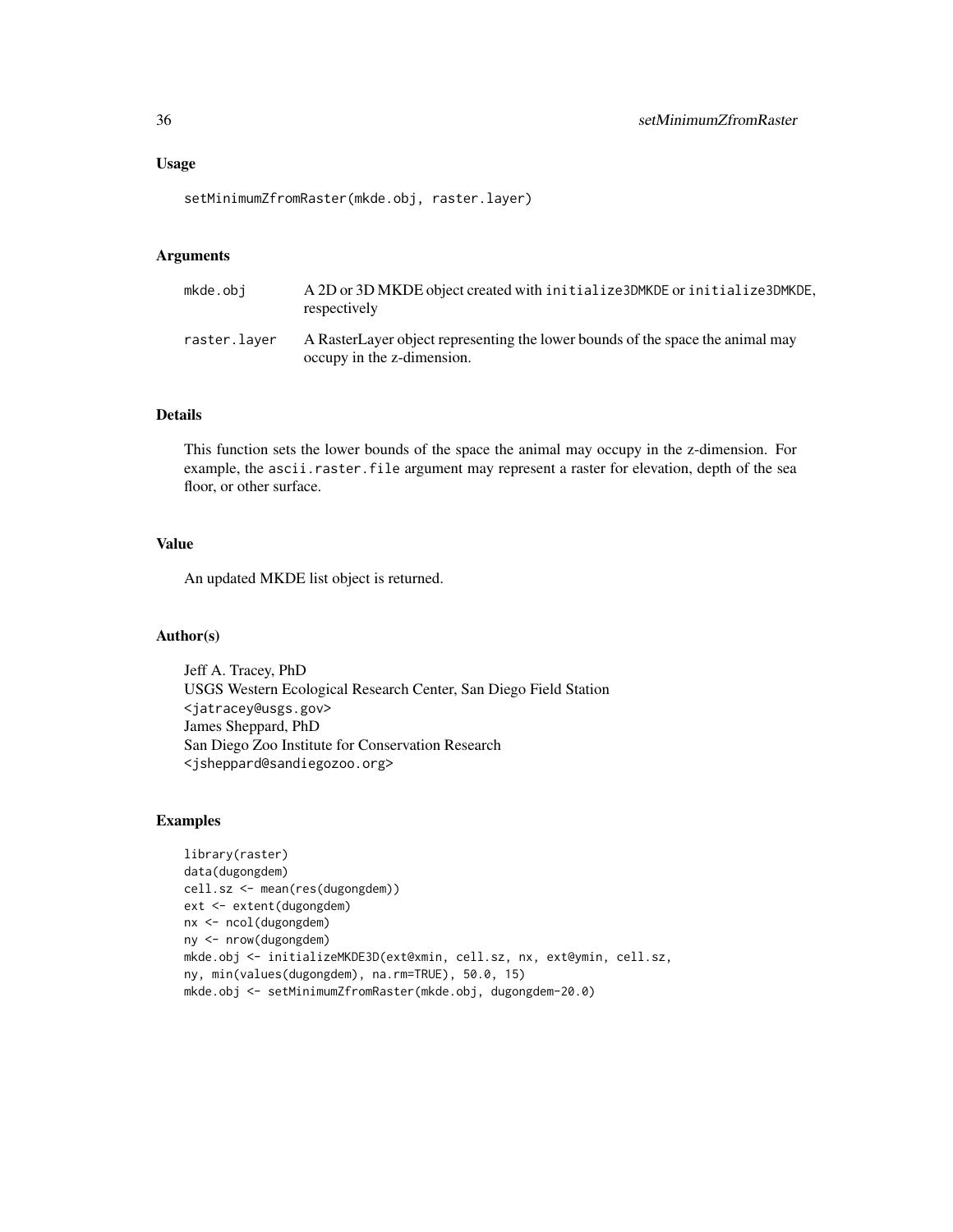<span id="page-36-0"></span>writeInterpolatedPathVTK

*Write path to VTK.*

## Description

Write the interpolated move path to a VTK file.

### Usage

```
writeInterpolatedPathVTK(move.dat, mkde.obj, description, filename, control)
```
## Arguments

| move.dat    | A move data object created with initializeMovementData |
|-------------|--------------------------------------------------------|
| mkde.obi    | An MKDE object created with initialize3DMKDE           |
| description | A text description for the file header                 |
| filename    | A string for the path and file name                    |
| control     | A list for finer control                               |

## Details

Writes 3D lines between observed locations for move steps. Move steps where the initial location i has a value of FALSE for move.dat\$use.obs[i] are omitted. Currently, the list argument control only has three elements: (1) "method" with a default value of "linear", (2) method.par which is a list of method parameters, and (3) z.scale used to scale the z-coordinates. Only the z. scale should be set by the user at this time.

## Value

No value is returned

## Author(s)

Jeff A. Tracey, PhD USGS Western Ecological Research Center, San Diego Field Station <jatracey@usgs.gov> James Sheppard, PhD San Diego Zoo Institute for Conservation Research <jsheppard@sandiegozoo.org>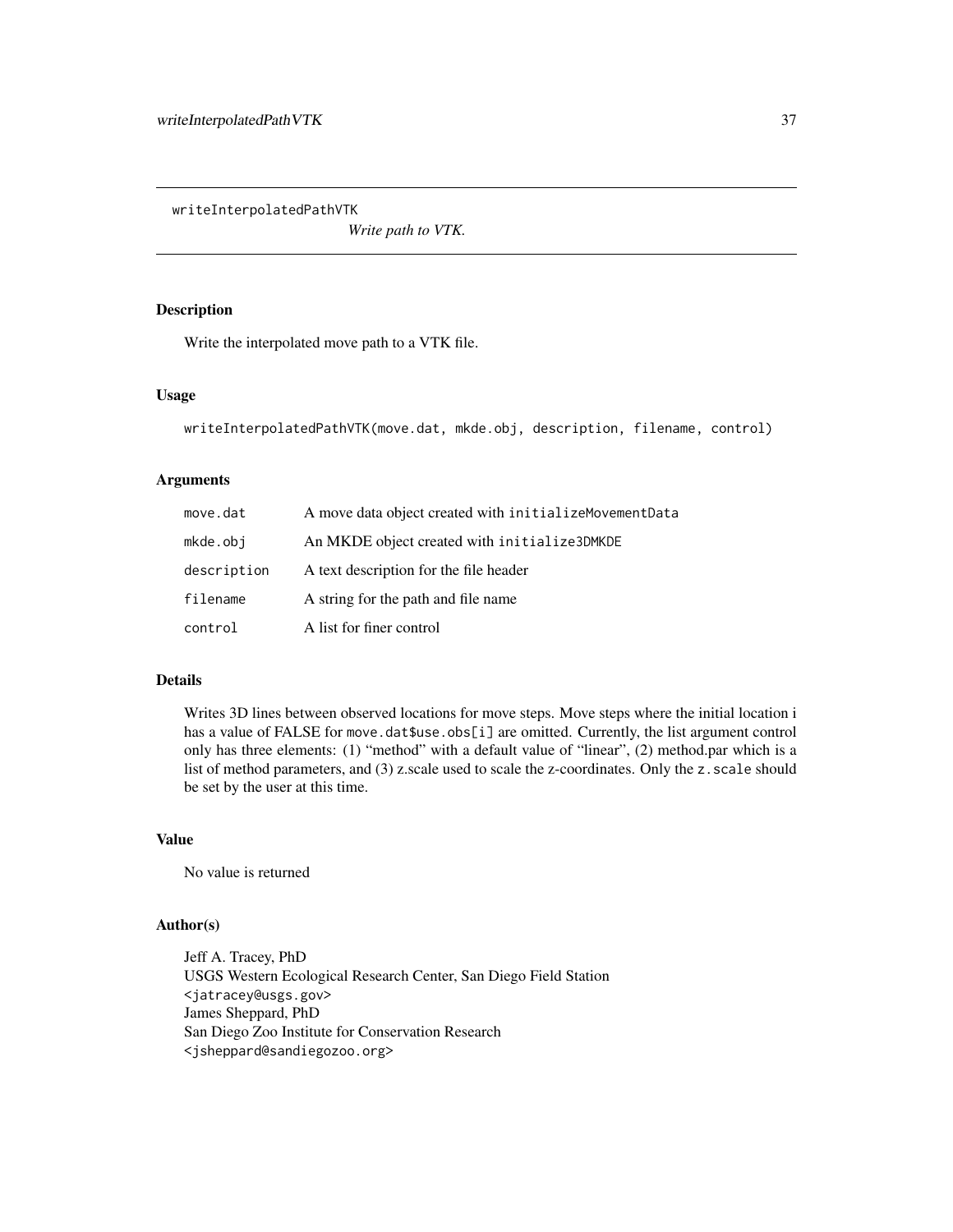## Examples

```
library(raster)
data(condor)
mv.dat <- initializeMovementData(condor$time, condor$x, condor$y,
z.obs=condor$z, sig2obs=25.0, sig2obs.z=81.0, t.max=65.0)
data(condordem)
cell.sz <- mean(res(condordem))
ext <- extent(condordem)
nx <- ncol(condordem)
ny <- nrow(condordem)
mkde.obj <- initializeMKDE3D(ext@xmin, cell.sz, nx, ext@ymin, cell.sz,
ny, min(values(condordem), na.rm=TRUE), 30.0, 100)
writeInterpolatedPathVTK(mv.dat, mkde.obj,
"Example California condor move steps", "condor_path.vtk")
```
writeObservedLocationVTK

*Write observed locations to VTK.*

## Description

Write the observed points to a VTK file.

### Usage

writeObservedLocationVTK(move.dat, mkde.obj, description, filename, control)

### Arguments

| move.dat    | A move data object created with initializeMovementData |
|-------------|--------------------------------------------------------|
| mkde.obi    | An MKDE object created with initialize3DMKDE           |
| description | A text description for the file header                 |
| filename    | A string for the path and file name                    |
| control     | A list for finer control                               |

## Details

Writes 3D points for observed locations for move steps. Currently, the list argument control only has one element z. scale used to scale the z-coordinates.

### Value

No value is returned

<span id="page-37-0"></span>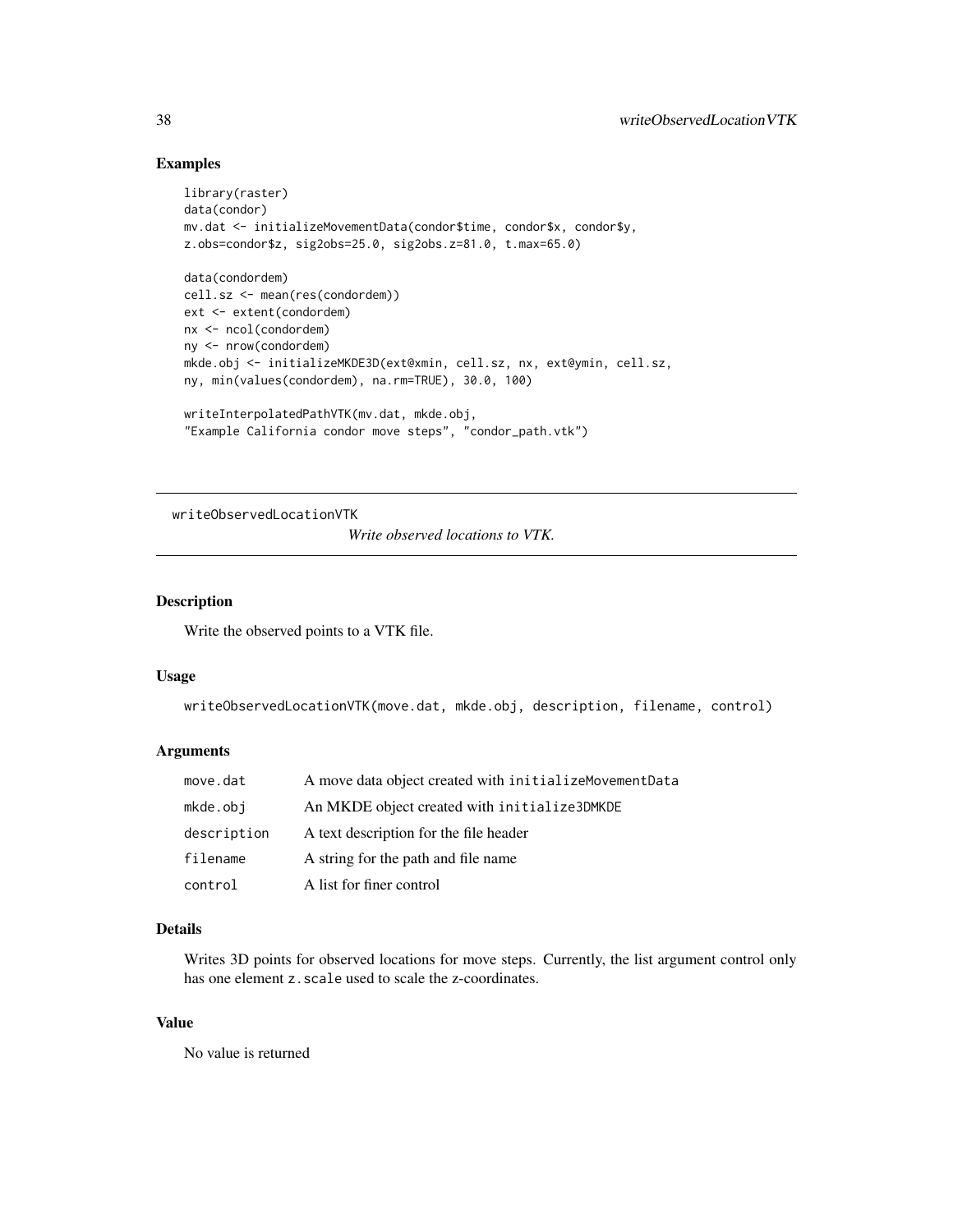## <span id="page-38-0"></span>writeRasterToVTK 39

## Author(s)

Jeff A. Tracey, PhD USGS Western Ecological Research Center, San Diego Field Station <jatracey@usgs.gov> James Sheppard, PhD San Diego Zoo Institute for Conservation Research <jsheppard@sandiegozoo.org>

### Examples

```
library(raster)
data(condor)
mv.dat <- initializeMovementData(condor$time, condor$x, condor$y,
z.obs=condor$z, sig2obs=25.0, sig2obs.z=81.0, t.max=65.0)
data(condordem)
cell.sz <- mean(res(condordem))
ext <- extent(condordem)
nx <- ncol(condordem)
ny <- nrow(condordem)
mkde.obj <- initializeMKDE3D(ext@xmin, cell.sz, nx, ext@ymin, cell.sz,
ny, min(values(condordem), na.rm=TRUE), 30.0, 100)
writeObservedLocationVTK(mv.dat, mkde.obj,
```

```
"Example California condor locations", "condor_locations.vtk")
```
writeRasterToVTK *Write a 2D raster to XDMF XML wrapper and binary data file.*

## Description

Write the raster to a XDMF files.

### Usage

```
writeRasterToVTK(elev, r.rst, g.rst, b.rst, descr, fname)
```
### Arguments

| elev  | A RasterLayer object                                 |
|-------|------------------------------------------------------|
| r.rst | A RasterLayer object for red                         |
| g.rst | A RasterLayer object for green                       |
| b.rst | A RasterLayer object for blue                        |
| descr | String description to be added to header of VTK file |
| fname | The path and base file name for output HDF5 files    |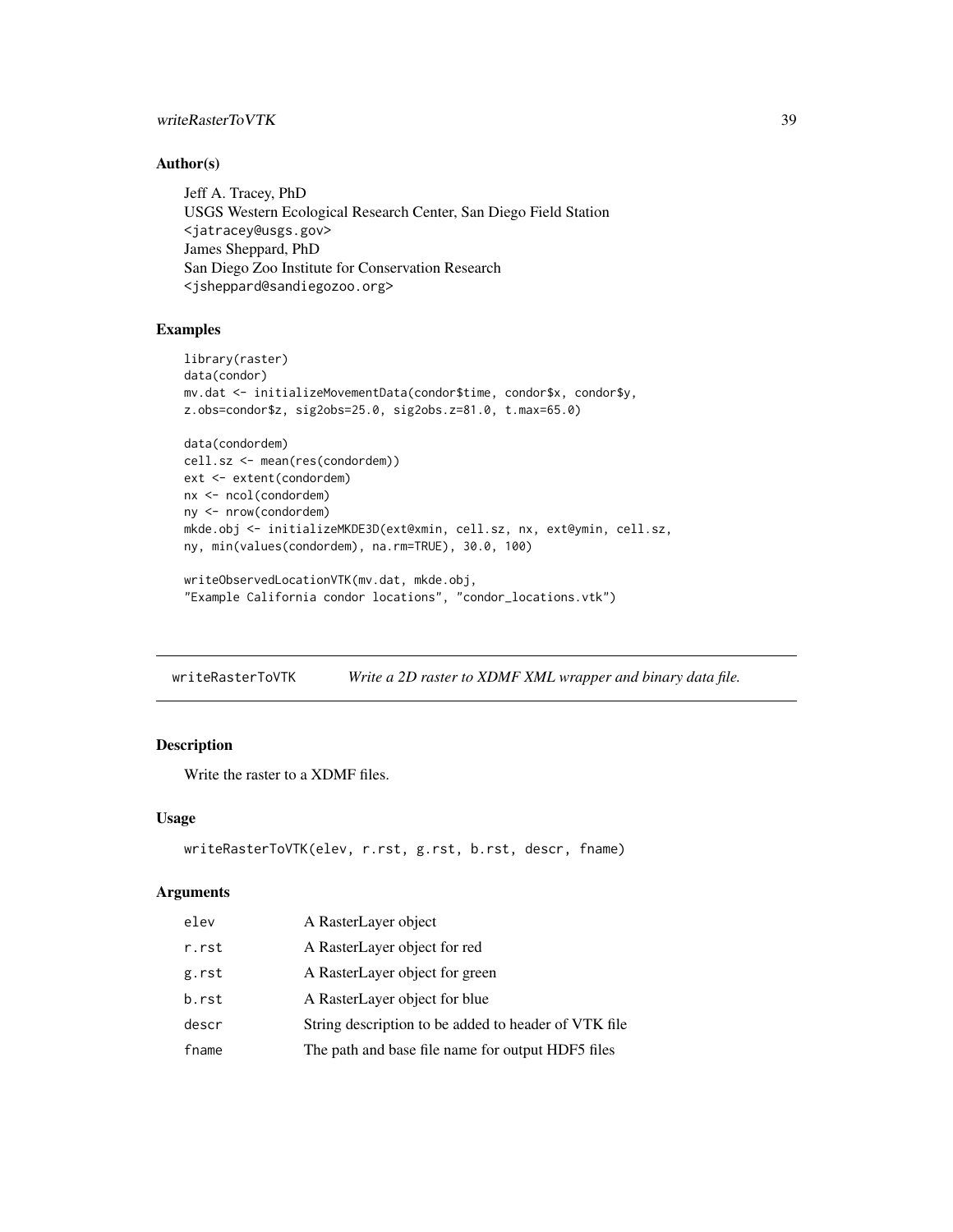## Details

This function writes a raster to VTK format. The raster is colored according to the RGB values in r.rst, g.rst, and b.rst, respectively. The RGB balues must be an interger from 0 to 255.

## Value

No value is returned

### Author(s)

Jeff A. Tracey, PhD USGS Western Ecological Research Center, San Diego Field Station <jatracey@usgs.gov> James Sheppard, PhD San Diego Zoo Institute for Conservation Research <jsheppard@sandiegozoo.org> Amit Chourasia, MS San Diego Supercomputer Center <amit@sdsc.edu>

```
library(raster)
data(condordem120)
elev.val <- values(condordem120)
elev.min <- min(elev.val, na.rm=TRUE)
elev.max <- max(elev.val, na.rm=TRUE)
# make a color lookup table
cmap <- data.frame(value=c(0.0, 0.25, 0.5, 0.75, 1.0),
  R=c(150, 179, 205, 192, 252),
  G=c(224, 204, 205, 183, 243),
  B=c(94, 147, 168, 147, 226))
cmap$value <- cmap$value*(elev.max - elev.min) + elev.min
# red
f.R <- approxfun(cmap$value, cmap$R)
elev.r <- raster(condordem120)
values(elev.r) <- round(f.R(elev.val))
# green
f.G <- approxfun(cmap$value, cmap$G)
elev.g <- raster(condordem120)
values(elev.g) <- round(f.G(elev.val))
# blue
f.B <- approxfun(cmap$value, cmap$B)
elev.b <- raster(condordem120)
values(elev.b) <- round(f.B(elev.val))
writeRasterToVTK(condordem120, elev.r, elev.g, elev.b, "Elevation for
California condor Example", "condor_dem.vtk")
```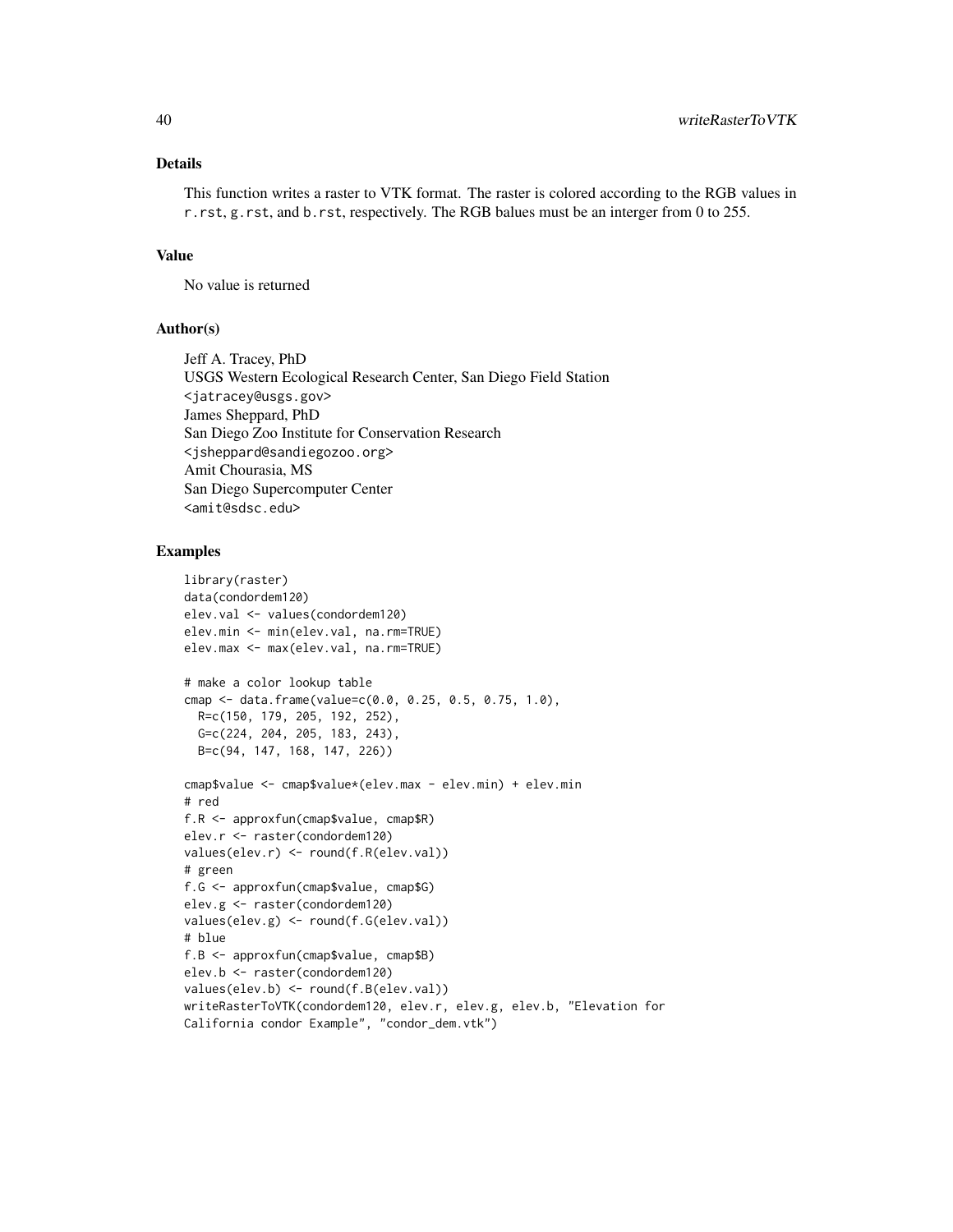<span id="page-40-0"></span>writeRasterToXDMF *Write a 2D raster to XDMF XML wrapper and binary data file.*

## Description

Write the raster to a XDMF files.

## Usage

writeRasterToXDMF(rast, fname, nodat="NA")

## Arguments

| rast  | A RasterLayer object                                                        |
|-------|-----------------------------------------------------------------------------|
| fname | The path and base file name for output HDF5 files                           |
| nodat | A no data character string that will be written in place of no data values. |

## Details

This function writes XDMF XML wrapper and binary data file.

## Value

No value is returned

## Author(s)

Jeff A. Tracey, PhD USGS Western Ecological Research Center, San Diego Field Station <jatracey@usgs.gov> James Sheppard, PhD San Diego Zoo Institute for Conservation Research <jsheppard@sandiegozoo.org> Amit Chourasia, MS San Diego Supercomputer Center <amit@sdsc.edu>

```
library(raster)
data(condordem)
# Save as XDMF (notice no file extension in file name)
writeRasterToXDMF(condordem, "condor_dem")
```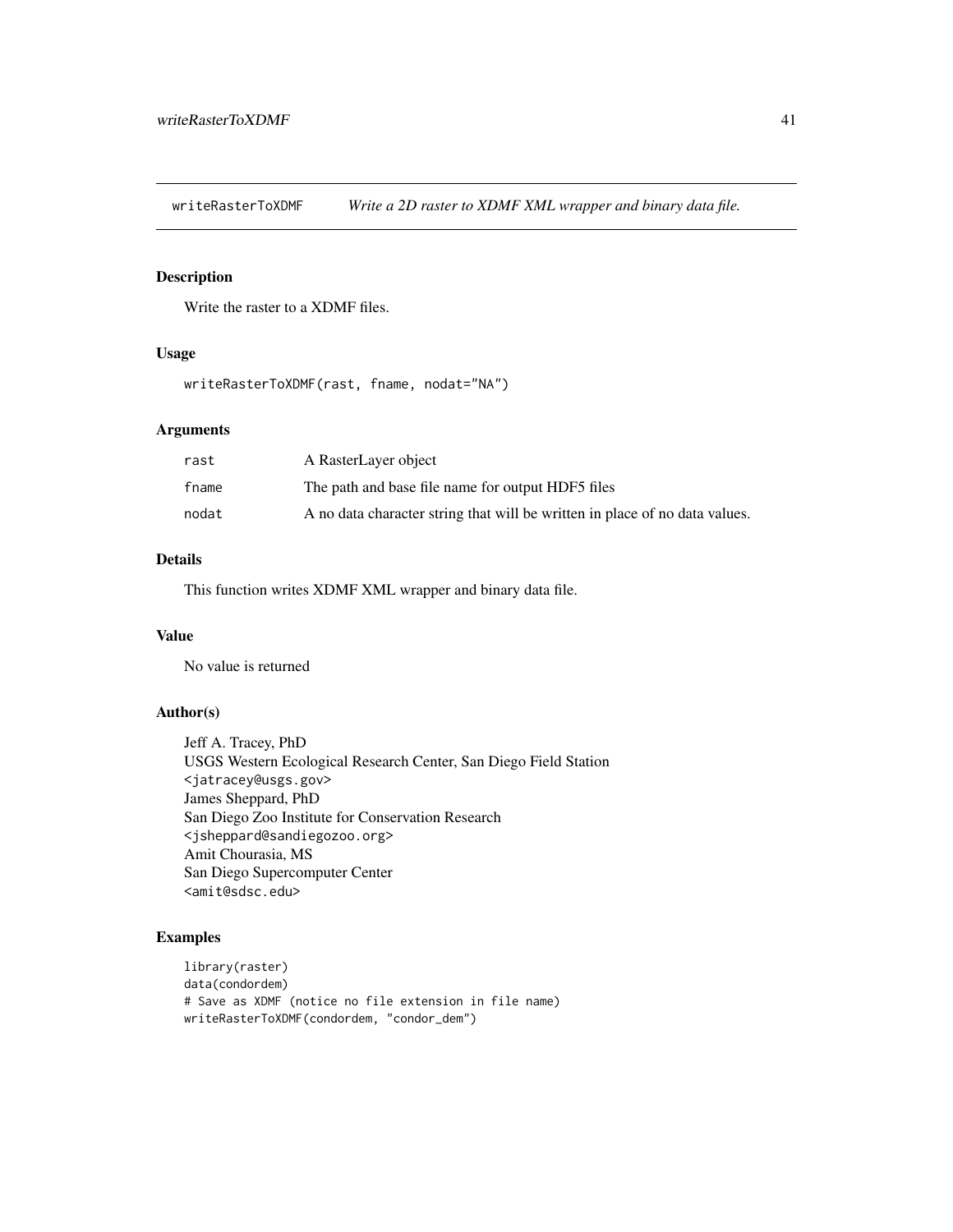<span id="page-41-0"></span>

## Description

Write the MKDE to a VTK file.

### Usage

writeToGRASS(mkde.obj, fname, nodat="NA", cumprob=FALSE)

### Arguments

| mkde.obj | 3D MKDE object created with initialize3DMKDE and density initialized with<br>initializeDensity |
|----------|------------------------------------------------------------------------------------------------|
| fname    | The patch and file name for output VTK file                                                    |
| nodat    | A no data character string that will be written in place of no data values.                    |
| cumprob  | Indicate whether to write the voxel probabilities of cumulative probabilities.                 |

## Details

This function writes a GRASS GIS ASCII raster file that can be imported using the r3.in.ascii function.

## Value

No value is returned

## Author(s)

Jeff A. Tracey, PhD USGS Western Ecological Research Center, San Diego Field Station <jatracey@usgs.gov> James Sheppard, PhD San Diego Zoo Institute for Conservation Research <jsheppard@sandiegozoo.org>

## Examples

```
library(raster)
data(condor)
condor \le- condor[1:10,] # simply to make example run more quickly
mv.dat <- initializeMovementData(condor$time, condor$x, condor$y,
z.obs=condor$z, sig2obs=25.0, sig2obs.z=81.0, t.max=65.0)
```
data(condordem120) cell.sz <- mean(res(condordem120)) ext <- extent(condordem120)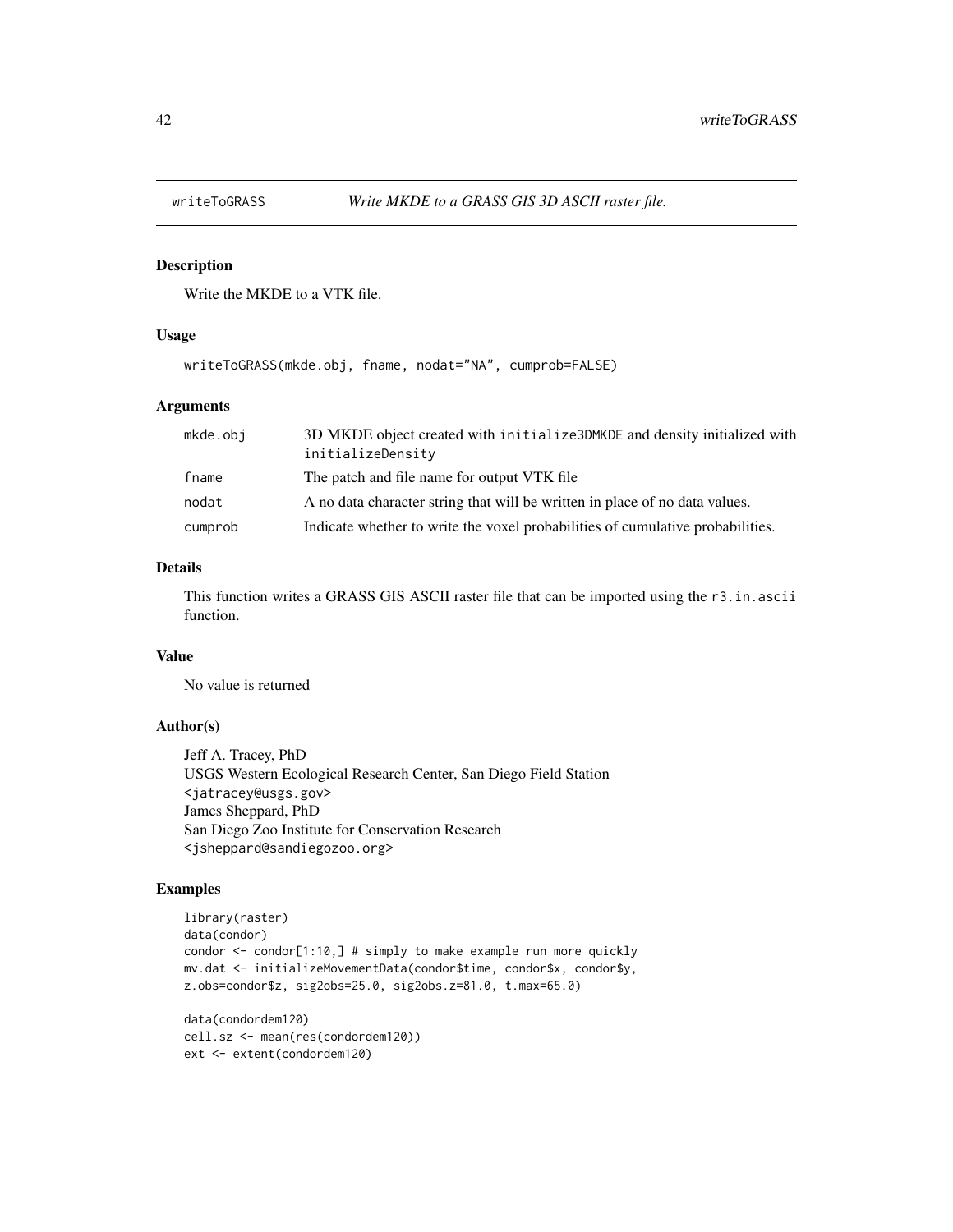### <span id="page-42-0"></span>writeToVTK 43

```
nx <- ncol(condordem120)
ny <- nrow(condordem120)
mkde.obj <- initializeMKDE3D(ext@xmin, cell.sz, nx, ext@ymin, cell.sz,
ny, min(values(condordem120), na.rm=TRUE), cell.sz, 25)
# note: we use a raster coarse integration time step so the
# example runs faster
dens.res <- initializeDensity(mkde.obj, mv.dat, integration.step=10.0)
mkde.obj <- dens.res$mkde.obj
mv.dat <- dens.res$move.dat
# Write file
writeToGRASS(mkde.obj, "ascii3d.txt")
```

| writeToVTK | Write MKDE to an ASCII Visualization Tool Kit (VTK) structured grid |  |
|------------|---------------------------------------------------------------------|--|
|            | file.                                                               |  |

## Description

Write the MKDE to a VTK file.

## Usage

```
writeToVTK(mkde.obj, fname, description="3D MKDE", cumprob=FALSE)
```
### Arguments

| mkde.obj    | 3D MKDE object created with initialize3DMKDE and density initialized with<br>initializeDensity   |
|-------------|--------------------------------------------------------------------------------------------------|
| fname       | The patch and file name for output VTK file.                                                     |
| description | A character string with a brief description that will be placed in the header of<br>the VTK file |
| cumprob     | Indicate whether to write the voxel probabilities of cumulative probabilities.                   |

## Details

This function writes a VTK structured grid file for a 3D MKDE that can be used in 3D visualization tools such as MayaVI or ParaView

## Value

No value is returned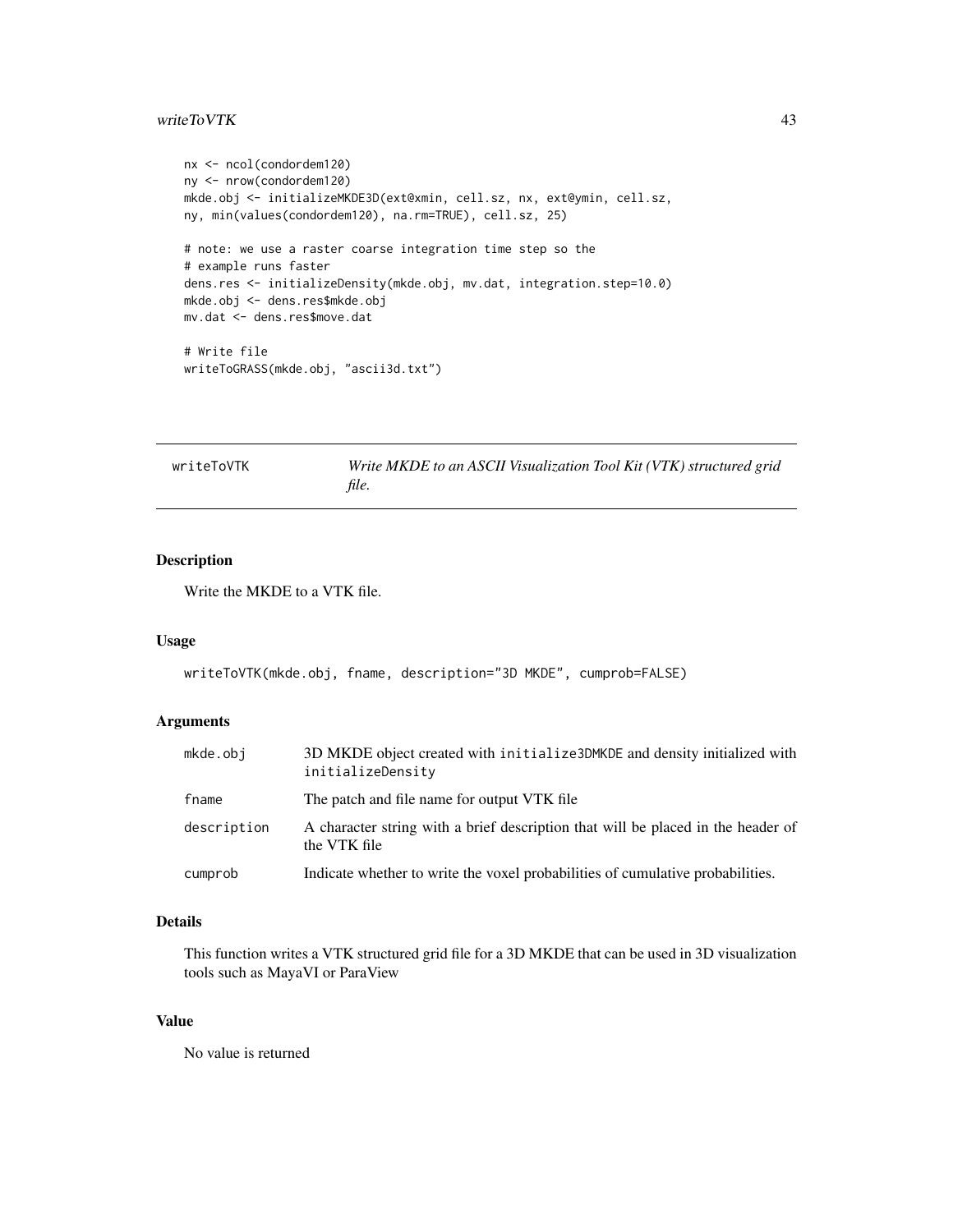## Author(s)

Jeff A. Tracey, PhD USGS Western Ecological Research Center, San Diego Field Station <jatracey@usgs.gov> James Sheppard, PhD San Diego Zoo Institute for Conservation Research <jsheppard@sandiegozoo.org>

## Examples

```
library(raster)
data(condor)
condor <- condor[1:10,] # simply to make example run more quickly
mv.dat <- initializeMovementData(condor$time, condor$x, condor$y,
z.obs=condor$z, sig2obs=25.0, sig2obs.z=81.0, t.max=65.0)
data(condordem120)
# next two lines reduce extent of 2D space to speed execution of example
tmp <- extent(c(range(condor$x) + c(-100, 100), range(condor$y) + c(-100, 100)))
condordem120 <- crop(condordem120, tmp)
cell.sz <- mean(res(condordem120))
ext <- extent(condordem120)
nx <- ncol(condordem120)
ny <- nrow(condordem120)
mkde.obj <- initializeMKDE3D(ext@xmin, cell.sz, nx, ext@ymin, cell.sz,
ny, min(values(condordem120), na.rm=TRUE), cell.sz, 25)
# note: we use a raster coarse integration time step so the
# example runs faster
dens.res <- initializeDensity(mkde.obj, mv.dat, integration.step=10.0)
mkde.obj <- dens.res$mkde.obj
mv.dat <- dens.res$move.dat
# Save as VTK file
writeToVTK(mkde.obj, "condor_3dMKDE.vtk",
description="Example California condor 3D MKDE")
```
writeToXDMF *Write 3D MKDE to XDMF XML wrapper and binary data file.*

### Description

Write the MKDE to a XDMF files.

### Usage

```
writeToXDMF(mkde.obj, fname, nodat="NA", cumprob=FALSE)
```
<span id="page-43-0"></span>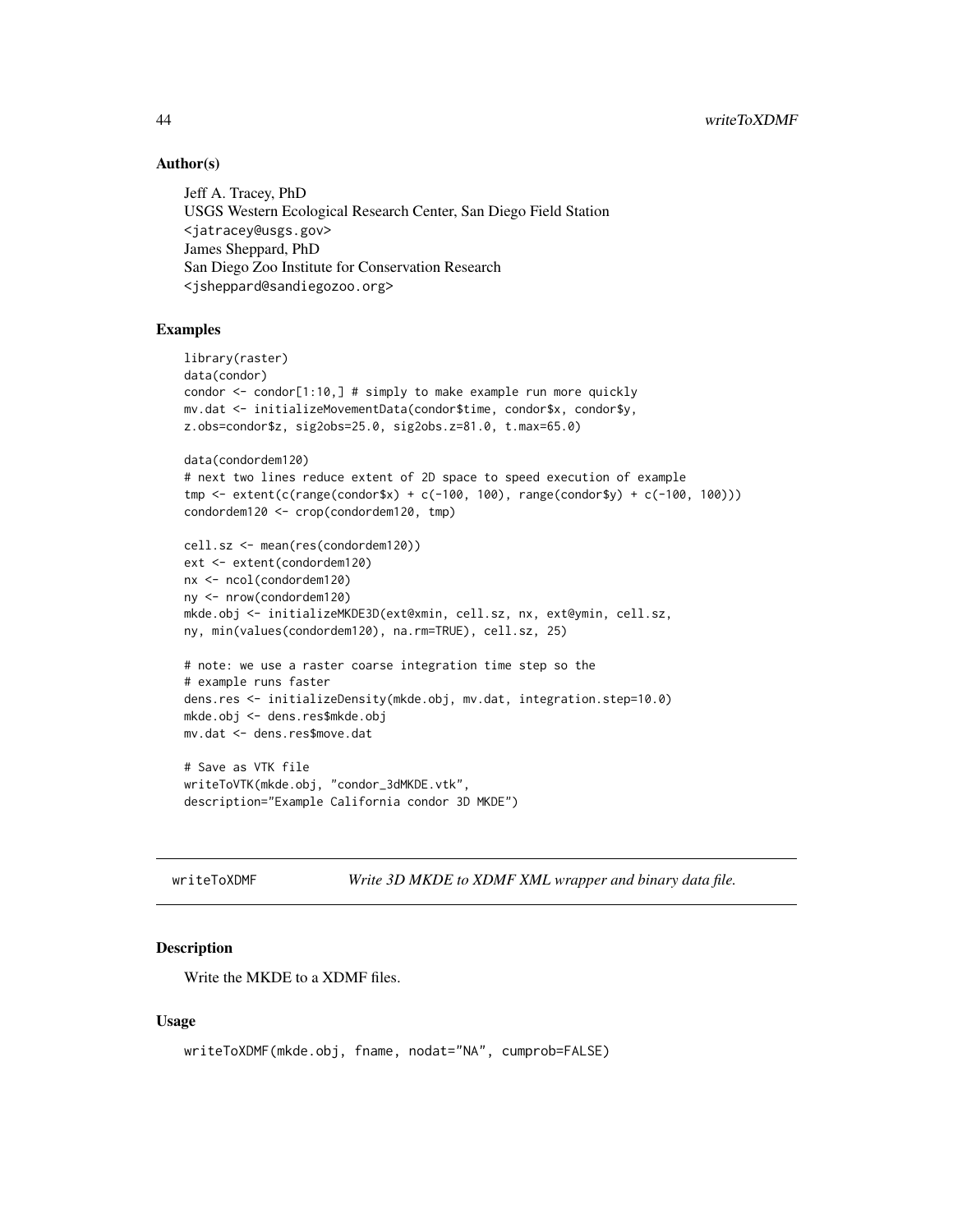## writeToXDMF 45

### **Arguments**

| mkde.obj | 3D MKDE object created with initialize 3DMKDE and density initialized with<br>initializeDensity |
|----------|-------------------------------------------------------------------------------------------------|
| fname    | The path and base file name for output XDMF files                                               |
| nodat    | A no data character string that will be written in place of no data values.                     |
| cumprob  | Indicate whether to write the voxel probabilities of cumulative probabilities.                  |

## Details

This function writes XDMF XML wrapper and binary data file.

## Value

No value is returned

### Author(s)

Jeff A. Tracey, PhD USGS Western Ecological Research Center, San Diego Field Station <jatracey@usgs.gov> James Sheppard, PhD San Diego Zoo Institute for Conservation Research <jsheppard@sandiegozoo.org> Amit Chourasia, MS San Diego Supercomputer Center <amitsdsc.edu>

## Examples

```
library(raster)
data(condor)
condor \leq condor[1:10,] # simply to make example run more quickly
mv.dat <- initializeMovementData(condor$time, condor$x, condor$y,
z.obs=condor$z, sig2obs=25.0, sig2obs.z=81.0, t.max=65.0)
data(condordem120)
cell.sz <- mean(res(condordem120))
ext <- extent(condordem120)
nx <- ncol(condordem120)
ny <- nrow(condordem120)
mkde.obj <- initializeMKDE3D(ext@xmin, cell.sz, nx, ext@ymin, cell.sz,
ny, min(values(condordem120), na.rm=TRUE), cell.sz, 25)
# note: we use a raster coarse integration time step so the
# example runs faster
dens.res <- initializeDensity(mkde.obj, mv.dat, integration.step=10.0)
mkde.obj <- dens.res$mkde.obj
mv.dat <- dens.res$move.dat
```
# Write file (note no file extension!)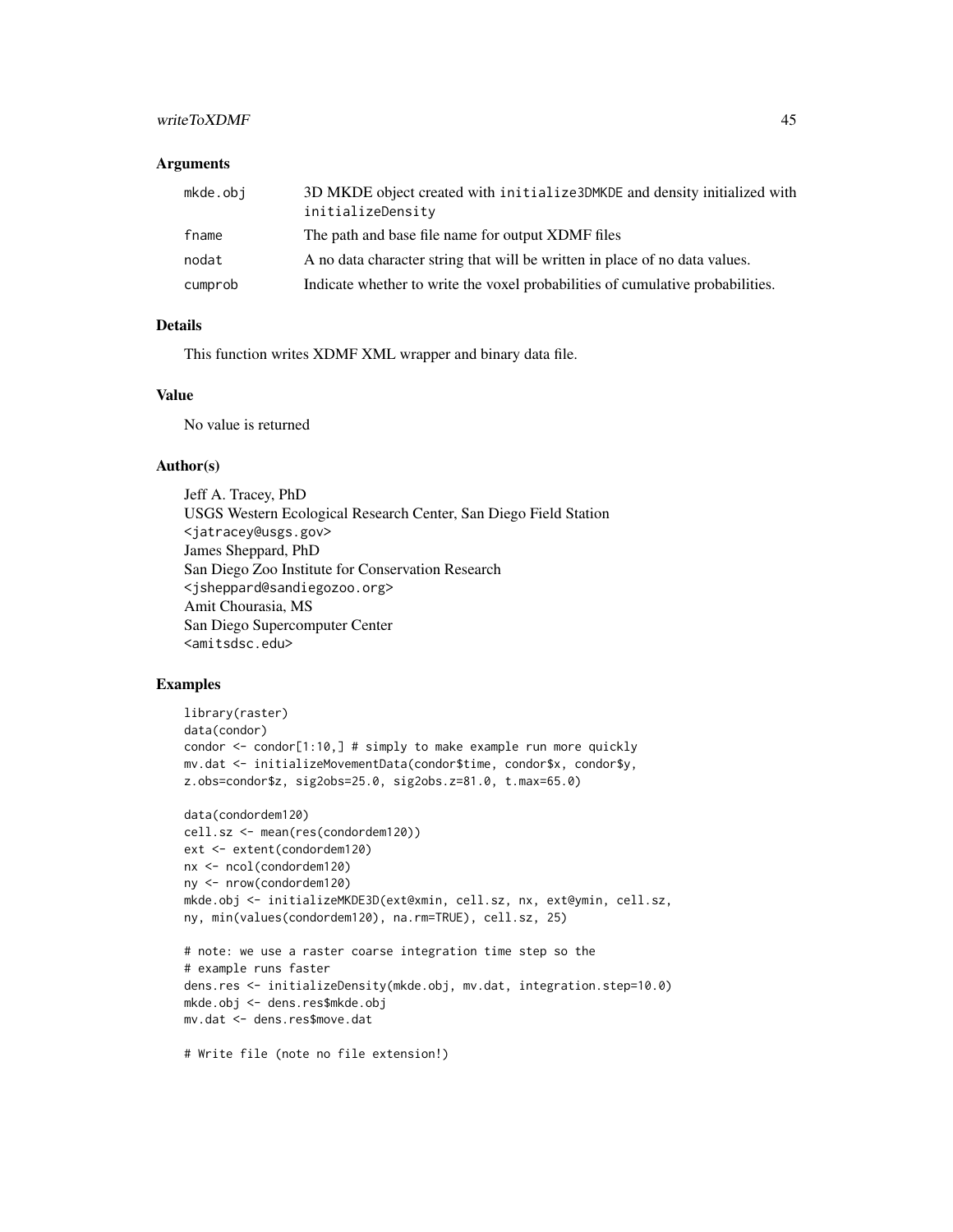## 46 writeToXDMF

writeToXDMF(mkde.obj, "condor\_3dMKDE")